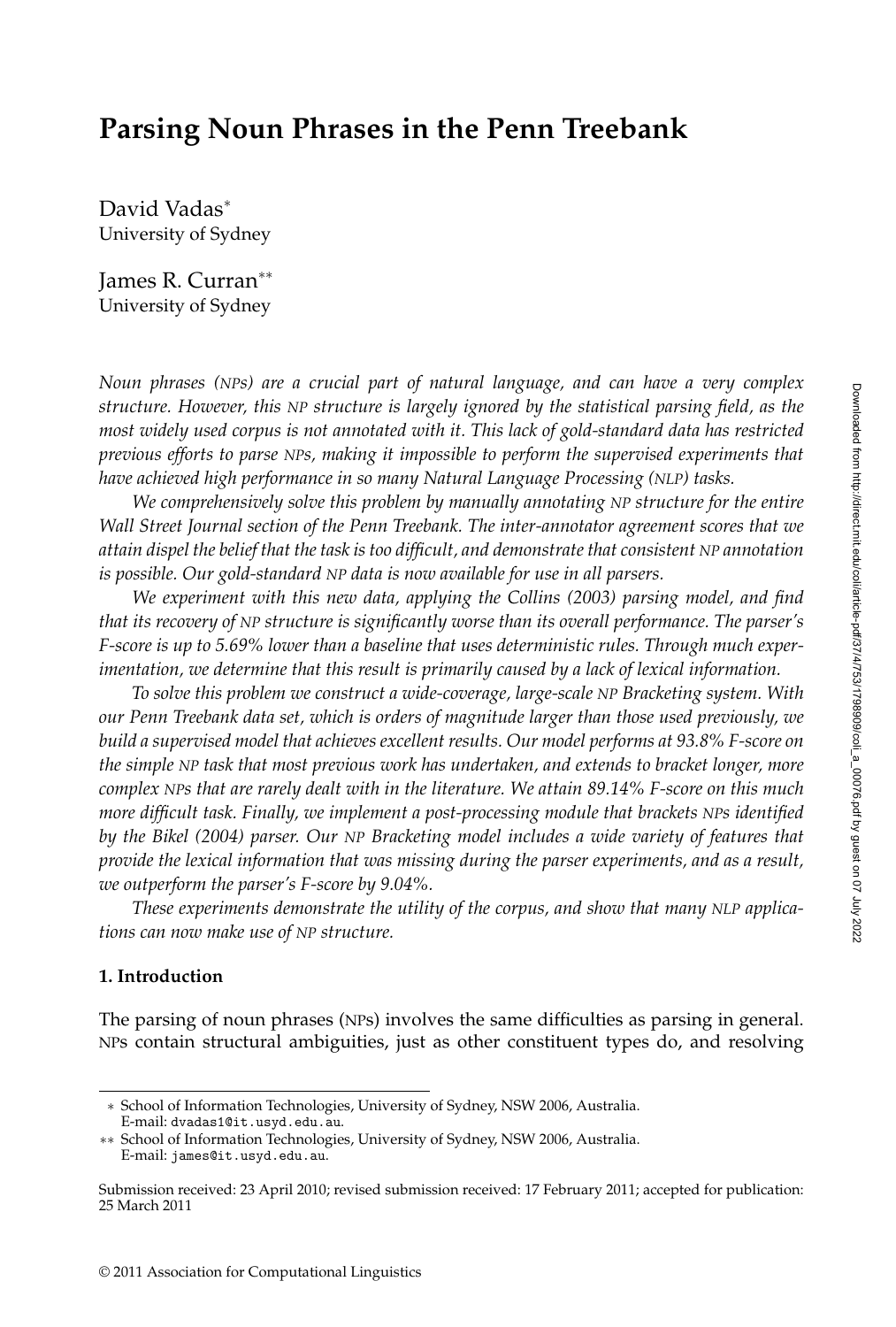these ambiguities is required for their proper interpretation. Despite this, statistical methods for parsing NPs have not achieved high performance until now.

Many Natural Language Processing (NLP) systems specifically require the information carried within NPs. Question Answering (QA) systems need to supply an NP as the answer to many types of factoid questions, often using a parser to identify candidate NPs to return to the user. If the parser cannot recover NP structure then the correct candidate may never be found, even if the correct dominating noun phrase has been found. As an example, consider the following extract:

... as crude oil prices rose by 50%, a result of the...

and the question:

The price of what commodity rose by 50%?

The answer *crude oil* is internal to the NP *crude oil prices*. Most commonly used parsers will not identify this internal NP, and will never be able to get the answer correct.

This problem also affects anaphora resolution and syntax-based machine translation. For example, Wang, Knight, and Marcu (2007) find that the flat tree structure of the Penn Treebank elongates the tail of rare tree fragments, diluting individual probabilities and reducing performance. They attempt to solve this problem by automatically binarizing the phrase structure trees. The additional NP annotation provides these SBSMT systems with more detailed structure, increasing performance. However, this SBSMT system, as well as others (Melamed, Satta, and Wellington 2004; Zhang et al. 2006), must still rely on a non-gold-standard binarization. Our experiments in Section 6.3 suggest that using supervised techniques trained on gold-standard NP data would be superior to these unsupervised methods.

This problem of parsing NP structure is difficult to solve, because of the absence of a large corpus of manually annotated, gold-standard NPs. The Penn Treebank (Marcus, Santorini, and Marcinkiewicz 1993) is the standard training and evaluation corpus for many syntactic analysis tasks, ranging from POS tagging and chunking, to full parsing. However, it does not annotate internal NP structure. The NP mentioned earlier, *crude oil prices*, is left flat in the Penn Treebank. Even worse, NPs with different structures (e.g., *world oil prices*) are given exactly the same annotation (see Figure 1). This means that any system trained on Penn Treebank data will be unable to model the syntactic and semantic structure inside base-NPs.



#### **Figure 1**

Parse trees for two NPs with different structures. The top row shows the identical Penn Treebank bracketings, and the bottom row includes the full internal structure.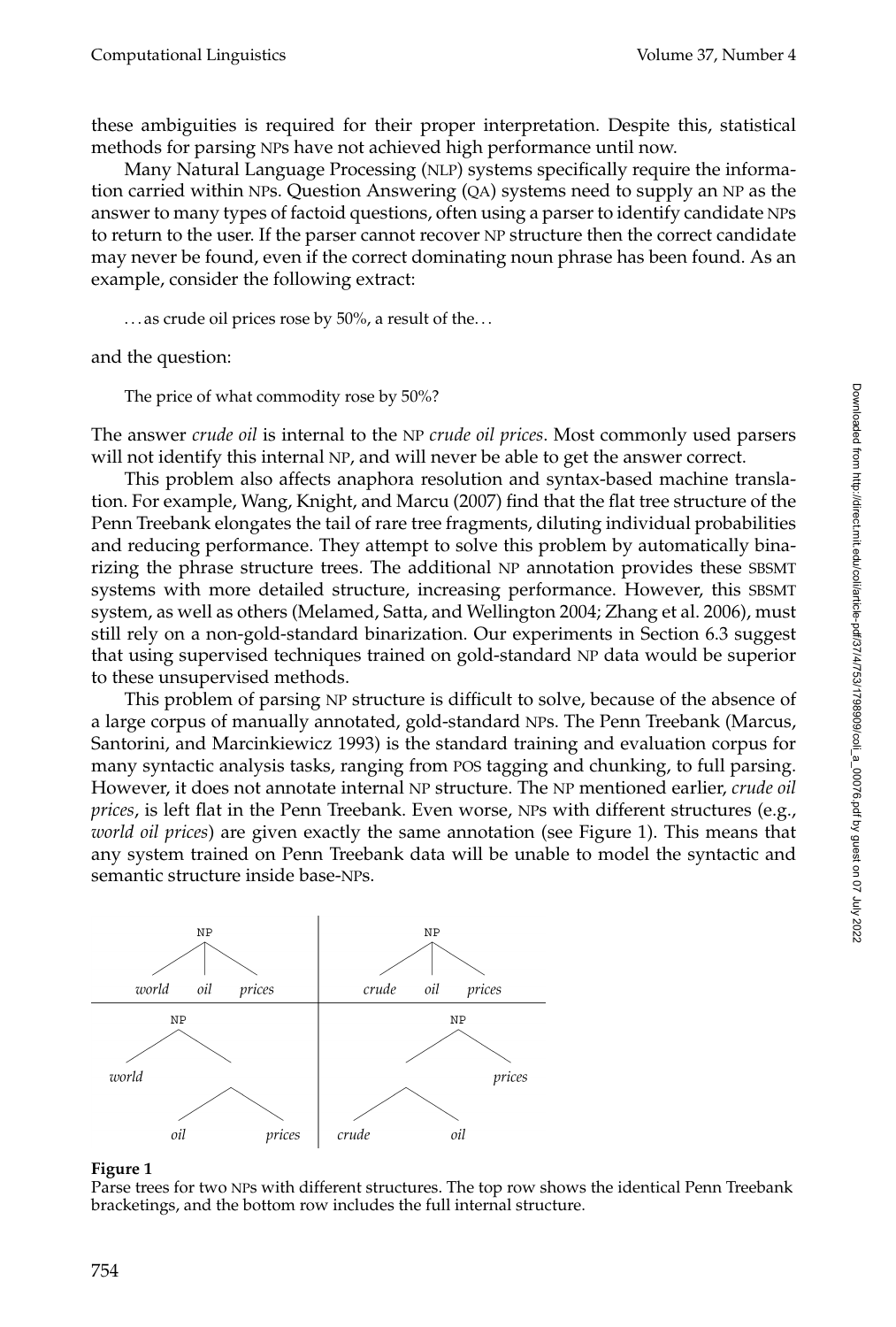Our first major contribution is a gold-standard labeled bracketing for every ambiguous noun phrase in the Penn Treebank. We describe the annotation guidelines and process, including the use of named entity data to improve annotation quality. We check the correctness of the corpus by measuring inter-annotator agreement and by comparing against DepBank (King et al. 2003). We also analyze our extended Treebank, quantifying how much structure we have added, and how it is distributed across NPs. This new resource will allow any system or corpus developed from the Penn Treebank to represent noun phrase structure more accurately.

Our next contribution is to conduct the first large-scale experiments on NP parsing. We use the newly augmented Treebank with the Bikel (2004) implementation of the Collins (2003) model. Through a number of experiments, we determine what effect various aspects of Collins's model, and the data itself, have on parsing performance. Finally, we perform a comprehensive error analysis which identifies the many difficulties in parsing NPs. This shows that the primary difficulty in bracketing NP structure is a lack of lexical information in the training data.

In order to increase the amount of information included in the NP parsing model, we turn to NP bracketing. This task has typically been approached with unsupervised methods, using statistics from unannotated corpora (Lauer 1995) or Web hit counts (Lapata and Keller 2004; Nakov and Hearst 2005). We incorporate these sources of data and use them to build large-scale supervised models trained on our Penn Treebank corpus of bracketed NPs. Using this data allows us to significantly outperform previous approaches on the NP bracketing task. By incorporating a wide range of features into the model, performance is increased by 6.6% F-score over our best unsupervised system.

Most of the NP bracketing literature has focused on NPs that are only three words long and contain only nouns. We remove these restrictions, reimplementing Barker's (1998) bracketing algorithm for longer noun phrases and combine it with the supervised model we built previously. Our system achieves 89.14% F-score on matched brackets. Finally, we apply these supervised models to the output of the Bikel (2004) parser. This post-processor achieves an F-score of 79.05% on the internal NP structure, compared to the parser output baseline of 70.95%.

This work contributes not only a new data set and results from numerous experiments, but also makes large-scale wide-coverage NP parsing a possibility for the first time. Whereas before it was difficult to even evaluate what NP information was being recovered, we have set a high benchmark for NP structure accuracy, and opened the field for even greater improvement in the future. As a result, downstream applications can now take advantage of the crucial information present in NPs.

## **2. Background**

The internal structure of NPs can be interpreted in several ways, for example, the DP (determiner phrase) analysis argued by Abney (1987) and argued against by van Eynde (2006), treats the determiner as the head, rather than the noun. We will use a definition that is more informative for statistical modeling, where the noun—which is much more semantically indicative—acts as the head of the NP structure.

A noun phrase is a constituent that has a noun as its head, $<sup>1</sup>$  and can also contain</sup> determiners, premodifiers, and postmodifiers. The head by itself is then an unsaturated

<sup>1</sup> The Penn Treebank also labels substantive adjectives such as *the rich* as NP, see Bies et al. (1995, §11.1.5)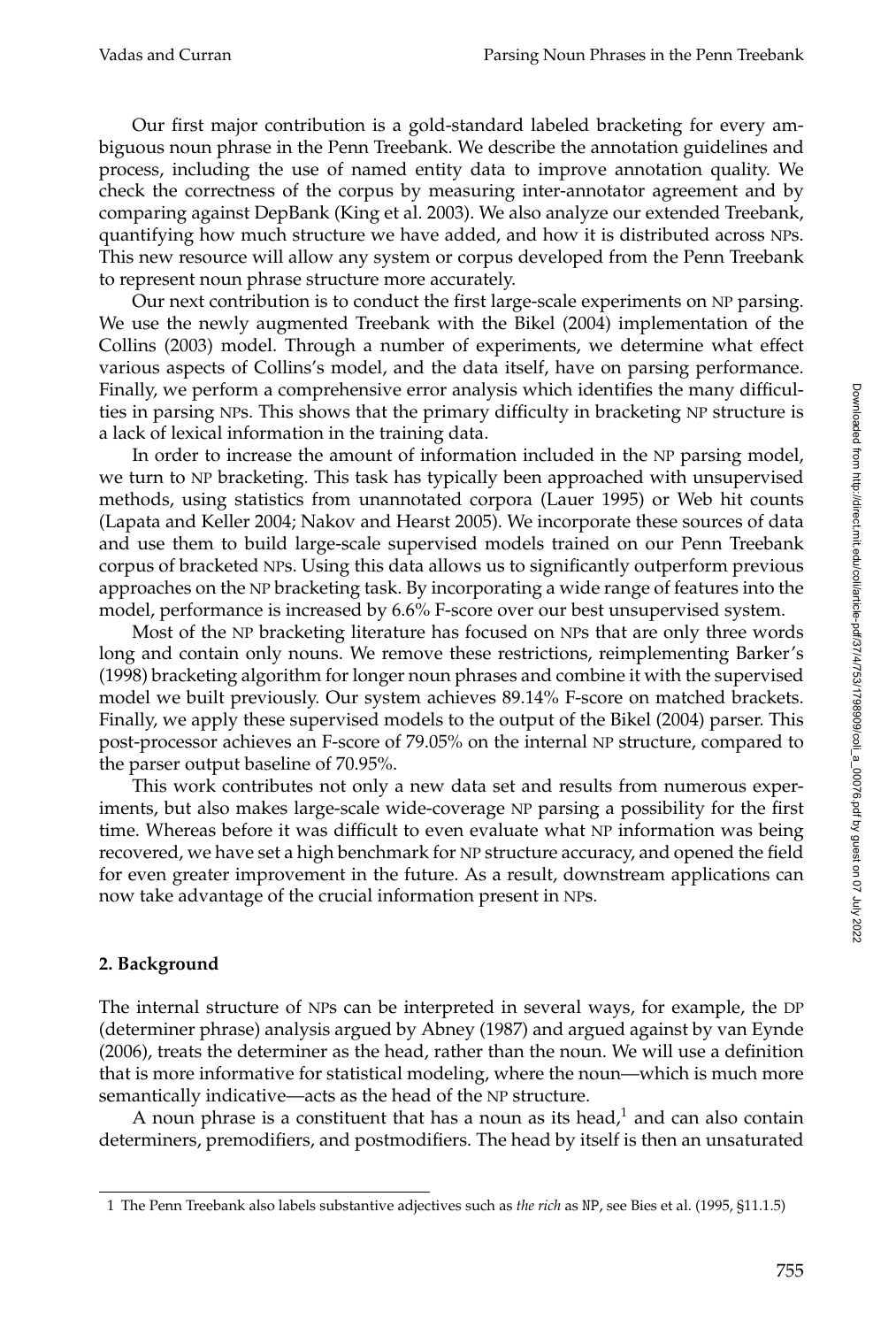NP, to which we can add modifiers and determiners to form a saturated NP. Or, in terms of X-bar theory, the head is an N-bar, as opposed to the fully formed NP. Modifiers do not raise the level of the N-bar, allowing them to be added indefinitely, whereas determiners do, making NPs such as *\*the the dog* ungrammatical.

The Penn Treebank annotates at the NP level, but leaves much of the N-bar level structure unspecified. As a result, most of the structure we annotate will be on unsaturated NPs. There are some exceptions to this, such as appositional structure, where we bracket the saturated NPs being apposed.

Quirk et al. (1985, §17.2) describe the components of a noun phrase as follows:

- - The head is the central part of the NP, around which the other constituent parts cluster.
- - The determinative, which includes predeterminers such as *all* and *both*; central determiners such as *the*, *a*, and *some*; and postdeterminers such as *many* and *few*.
- - Premodifiers, which come between the determiners and the head. These are principally adjectives (or adjectival phrases) and nouns.
- - Postmodifiers are those items after the head, such as prepositional phrases, as well as non-finite and relative clauses.

Most of the ambiguity that we deal with arises from premodifiers. Quirk et al. (1985, page 1243) specifically note that "premodification is to be interpreted . . . in terms of postmodification and its greater explicitness." Comparing *an oil man* to *a man who sells oil* demonstrates how a postmodifying clause and even the verb contained therein can be reduced to a much less explicit premodificational structure. Understanding the NP is much more difficult because of this reduction in specificity, although the NP can still be interpreted with the appropriate context.

## **2.1 Noun Phrases in the Penn Treebank**

The Penn Treebank (Marcus, Santorini, and Marcinkiewicz 1993) annotates NPs differently from any other constituent type. This special treatment of NPs is summed up by the annotation guidelines (Bies et al. 1995, page 120):

As usual, NP structure is different from the structure of other categories.

In particular, the Penn Treebank does not annotate the internal structure of noun phrases, instead leaving them flat. The Penn Treebank representation of two NPs with different structures is shown in the top row of Figure 1. Even though *world oil prices* is right-branching and *crude oil prices* is left-branching, they are both annotated in exactly the same way. The difference in their structures, shown in the bottom row of Figure 1, is not reflected in the underspecified Penn Treebank representation. This absence of annotated NP data means that any parser trained on the Penn Treebank is unable to recover NP structure.

Base-NP structure is also important for corpora derived from the Penn Treebank. For instance, CCGbank (Hockenmaier 2003) was created by semi-automatically converting the Treebank phrase structure to Combinatory Categorial Grammar (CCG) (Steedman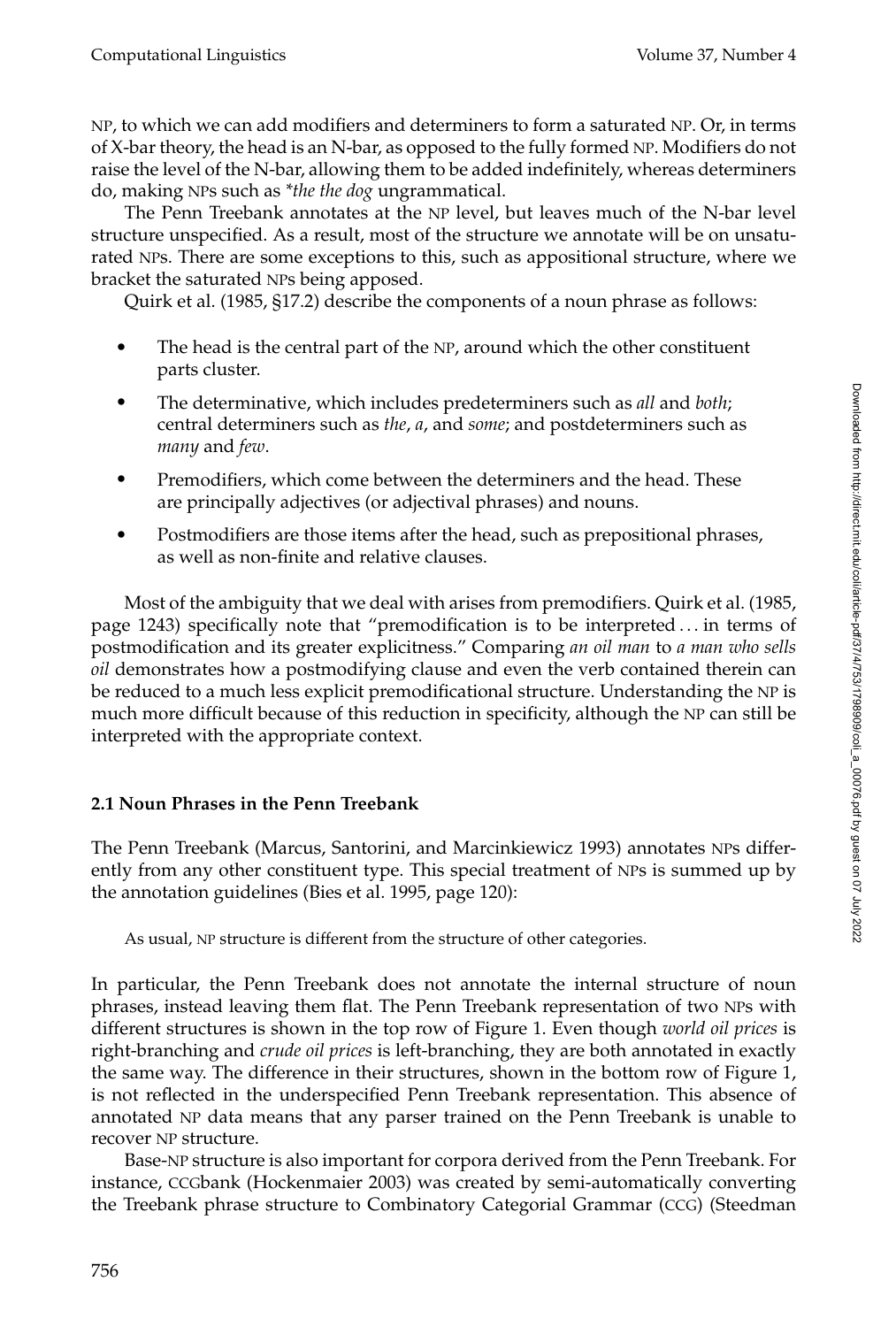2000) derivations. Because CCG derivations are binary branching, they cannot directly represent the flat structure of the Penn Treebank base-NPs. Without the correct bracketing in the Treebank, strictly right-branching trees were created for all base-NPs. This is the most sensible approach that does not require manual annotation, but it is still incorrect in many cases. Looking at the following example NP, the CCGbank goldstandard is (a), whereas the correct bracketing would be (b).

```
(a) (consumer ((electronics) and (appliances (retailing chain))))
```

```
(b) ((((consumer electronics) and appliances) retailing) chain)
```
The Penn Treebank literature provides some explanation for the absence of NP structure. Marcus, Santorini, and Marcinkiewicz (1993) describe how a preliminary experiment was performed to determine what level of structure could be annotated at a satisfactory speed. This chosen scheme was based on the Lancaster UCREL project (Garside, Leech, and Sampson 1987). This was a fairly skeletal representation that could be annotated 100–200 words an hour faster than when applying a more detailed scheme. It did not include the annotation of NP structure, however.

Another potential explanation is that Fidditch (Hindle 1983, 1989)—the partial parser used to generate a candidate structure, which the annotators then corrected did not generate NP structure. Marcus, Santorini, and Marcinkiewicz (1993, page 326) note that annotators were much faster at deleting structure than inserting it, and so if Fidditch did not generate NP structure, then the annotators were unlikely to add it.

The bracketing guidelines (Bies et al. 1995, §11.1.2) suggest a further reason why NP structure was not annotated, saying "it is often impossible to determine the scope of nominal modifiers." That is, Bies et al. (1995) claim that deciding whether an NP is left- or right-branching is difficult in many cases. Bies et al. give some examples such as:

```
(NP fake sales license)
(NP fake fur sale)
(NP white-water rafting license)
(NP State Secretary inauguration)
```
The scope of these modifiers is quite apparent. The reader can confirm this by making his or her own decisions about whether the NPs are left- or right-branching. Once this is done, compare the bracketing decisions to those made by our annotators, shown in this footnote.<sup>2</sup> Bies et al. give some examples that were more difficult for our annotators:

```
(NP week-end sales license)
(NP furniture sales license)
```
However this difficulty in large part comes from the lack of context that we are given. If the surrounding sentences were available, we expect that the correct bracketing would become more obvious. Unfortunately, this is hard to confirm, as we searched the corpus for these NPs, but it appears that they do not come from Penn Treebank text, and

<sup>2</sup> Right, left, left, left.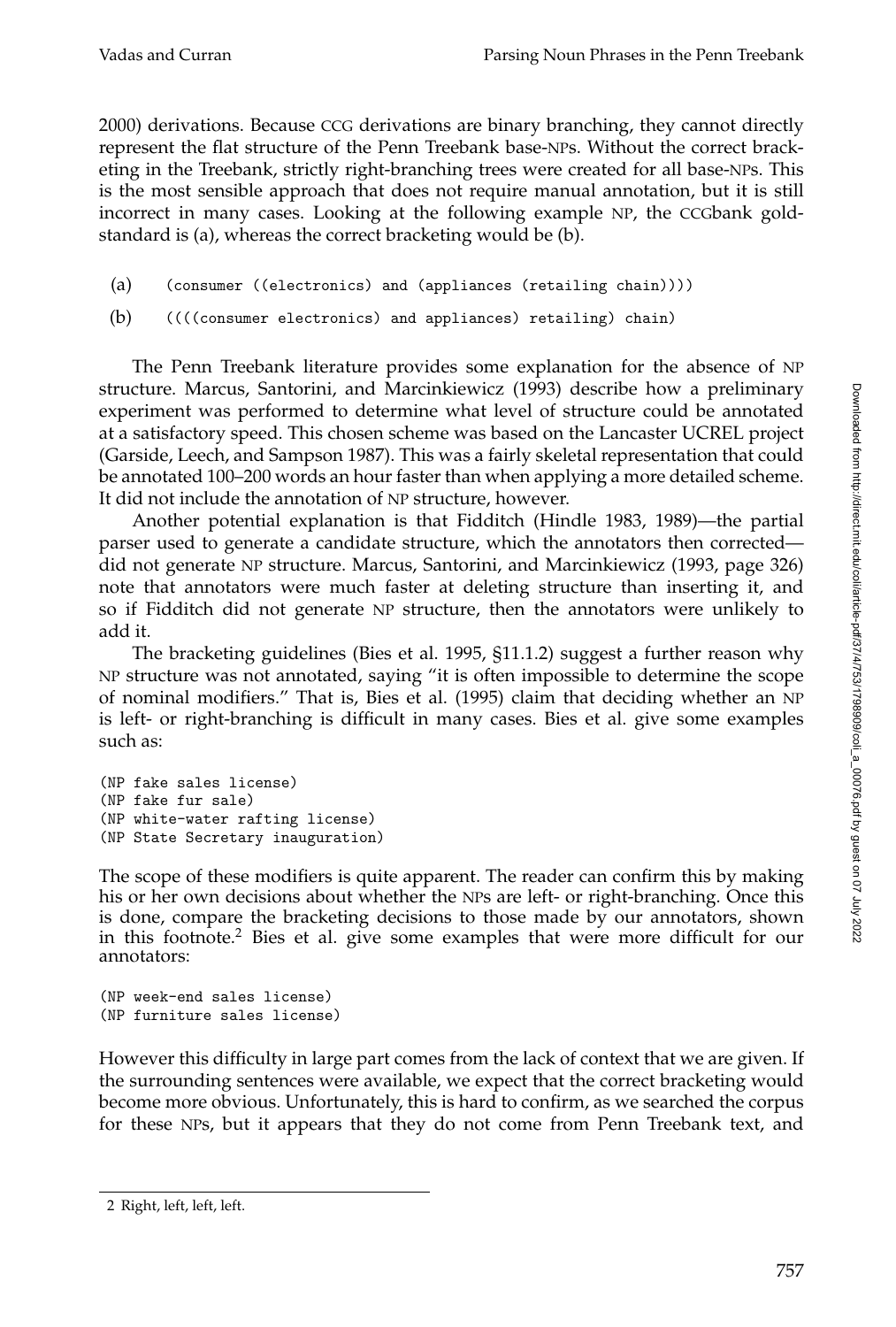therefore the context is not available. And if the reader wishes to compare again, here are the decisions made by our annotators for these two NPs.<sup>3</sup>

Our position then, is that consistent annotation of NP structure is entirely feasible. As evidence for this, consider that even though the guidelines say the task is difficult, the examples they present can be bracketed quite easily. Furthermore, Quirk et al. (1985, page 1343) have this to say:

Indeed, it is generally the case that obscurity in premodification exists only for the hearer or reader who is unfamiliar with the subject concerned and who is not therefore equipped to tolerate the radical reduction in explicitness that premodification entails.

Accordingly, an annotator with sufficient expertise at bracketing NPs should be capable of identifying the correct premodificational structure, except in domains they are unfamiliar with. This hypothesis will be tested in Section 4.1.

### **2.2 Penn Treebank Parsing**

With the advent of the Penn Treebank, statistical parsing without extensive linguistic knowledge engineering became possible. The first model to exploit this large corpus of gold-standard parsed sentences was described in Magerman (1994, 1995). This model achieves 86.3% precision and 85.8% recall on matched brackets for sentences with fewer than 40 words on Section 23 of the Penn Treebank.

One of Magerman's important innovations was the use of deterministic headfinding rules to identify the head of each constituent. The head word was then used to represent the constituent in the features higher in the tree. This original table of headfinding rules has since been adapted and used in a number of parsers (e.g., Collins 2003; Charniak 2000), in the creation of derived corpora (e.g., CCGbank [Hockenmaier 2003]), and for numerous other purposes.

Collins (1996) followed up on Magerman's work by implementing a statistical model that calculates probabilities from relative frequency counts in the Penn Treebank. The conditional probability of the tree is split into two parts: the probability of individual base-NPs; and the probability of dependencies between constituents. Collins uses the CKY chart parsing algorithm (Kasami 1965; Younger 1967; Cocke and Schwartz 1970), a dynamic programming approach that builds parse trees bottom–up. The Collins (1996) model performs similarly to Magerman's, achieving 86.3% precision and 85.8% recall for sentences with fewer than 40 words, but is simpler and much faster.

Collins (1997) describes a cleaner, generative model. For a tree *T* and a sentence *S*, this model calculates the joint probability,  $P(T, S)$ , rather than the conditional,  $P(T|S)$ . This second of Collins's models uses a lexicalized Probabilistic Context Free Grammar (PCFG), and solves the data sparsity issues by making independence assumptions. We will describe Collins's parsing models in more detail in Section 2.2.1. The best performing model, including all of these extensions, achieves 88.6% precision and 88.1% recall on sentences with fewer than 40 words.

Charniak (1997) presents another probabilistic model that builds candidate trees using a chart, and then calculates the probability of chart items based on two values: the probability of the head, and that of the grammar rule being applied. Both of these

<sup>3</sup> Right, left.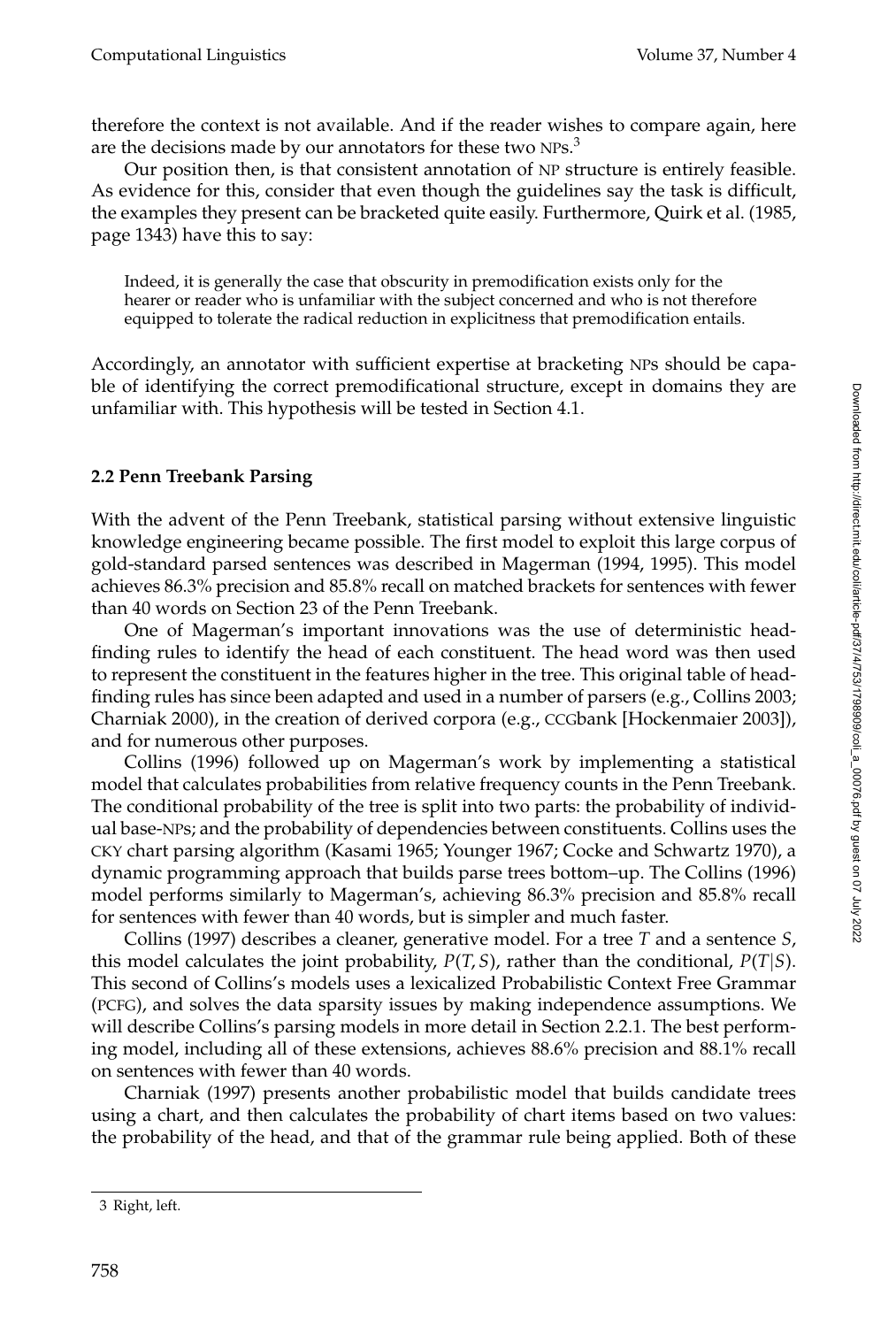are conditioned on the node's category, its parent category, and the parent category's head. This model achieves 87.4% precision and 87.5% recall on sentences with fewer than 40 words, a better result than Collins (1996), but inferior to Collins (1997). Charniak (2000) improves on this result, with the greatest performance gain coming from generating the lexical head's pre-terminal node before the head itself, as in Collins (1997).

Bikel (2004) performs a detailed study of the Collins (2003) parsing models, finding that lexical information is not the greatest source of discriminative power, as was previously thought, and that 14.7% of the model's parameters could be removed without decreasing accuracy.

Note that many of the problems discussed in this article are specific to the Penn Treebank and parsers that train on it. There are other parsers capable of recovering full NP structure (e.g., the PARC parser [Riezler et al. 2002]).

*2.2.1 Collins's Models.* In Section 5, we will experiment with the Bikel (2004) implementation of the Collins (2003) models. This will include altering the parser itself, and so we describe Collins's Model 1 here. This and the NP submodel are the parts relevant to our work.

All of the Collins (2003) models use a lexicalized grammar, that is, each nonterminal is associated with a head token and its POS tag. This information allows a better parsing decision to be made. However, in practice it also creates a sparse data problem. In order to get more reasonable estimates, Collins (2003) splits the generation probabilities into smaller steps, instead of calculating the probability of the entire rule. Each grammar production is framed as follows:

$$
P(h) \to L_n(l_n) \dots L_1(l_1)H(h)R_1(r_1) \dots R_m(r_m)
$$
\n(1)

where *H* is the head child,  $L_n(l_n) \dots L_1(l_1)$  are its left modifiers, and  $R_1(r_1) \dots R_m(r_m)$  are its right modifiers. Making independence assumptions between the modifiers and then using the chain rule yields the following expressions:

$$
P_h(H|Parent, h) \tag{2}
$$

$$
\prod_{i=1...n+1} P_l(L_i(l_i)|\text{Parent}, H, h) \tag{3}
$$

$$
\prod_{i=1...m+1} P_r(R_i(r_i)|Parent, H, h) \tag{4}
$$

The head is generated first, then the left and right modifiers, which are conditioned on the head but not on any other modifiers. A special STOP symbol is introduced (the  $n + 1<sup>th</sup>$ and  $m + 1<sup>th</sup>$  modifiers), which is generated when there are no more modifiers.

The probabilities generated this way are more effective than calculating over one very large rule. This is a key part of Collins's models, allowing lexical information to be included while still calculating useful probability estimates.

Collins (2003, §3.1.1, §3.2, and §3.3) also describes the addition of distance measures, subcategorization frames, and traces to the parsing model. However, these are not relevant to parsing NPs, which have their own submodel, described in the following section.

*2.2.2 Generating NPs in Collins's Models.* Collins's models generate NPs using a slightly different model to all other constituents. These differences will be important in Section 5, where we make alterations to the model and analyze its performance. For base-NPs,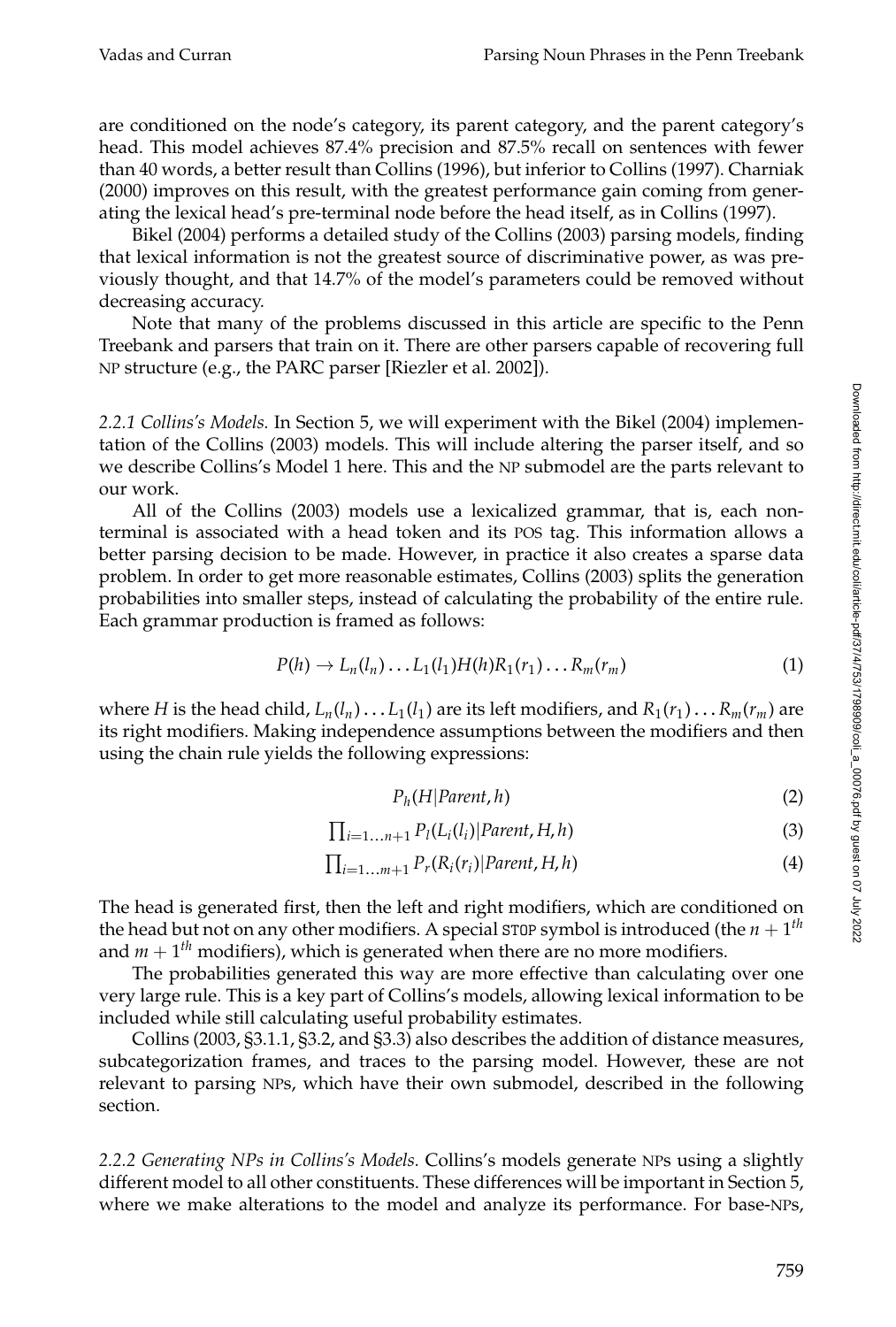instead of conditioning on the head, the current modifier is dependent on the previous modifier, resulting in what is almost a bigram model. Formally, Equations (3) and (4) are changed as shown:

$$
\prod_{i=1...n+1} P_l(L_i(l_i)|\text{Parent}, L_{i-1}(l_{i-1}))
$$
\n(5)

$$
\prod_{i=1...m+1} P_r(R_i(r_i)|\text{Parent}, R_{i-1}(r_{i-1})) \tag{6}
$$

There are a few reasons given by Collins for this. Most relevant for this work is that because the Penn Treebank does not fully bracket NPs, the head is unreliable. When generating *crude* in the NP *crude oil prices*, we would want to condition on *oil*, the true head of the internal NP structure. However, *prices* is the head that would be found. Using the NP submodel thus results in the correct behavior. As Bikel (2004) notes, the model is not conditioning on the previous modifier *instead* of the head, the model is treating the previous modifier *as* the head. With the augmented Penn Treebank that we have created, the true head can now be identified. This may remove the need to condition on the previous modifier, and will be experimented with in Section 5.4.

The separate NP submodel also allows the parser to learn NP boundaries effectively, namely, that it is rare for words to precede a determiner in an NP. Collins (2003, page 602) gives the example *Yesterday the dog barked*, where conditioning on the head of the NP, *dog*, results in incorrectly generating *Yesterday* as part of the NP. On the other hand, if the model is conditioning on the previous modifier, *the*, then the correct STOP category is much more likely to be generated, as words do not often come before *the* in an NP.

Collins also notes that a separate X-bar level is helpful for the parser's performance. For this reason, and to implement the separate base-NP submodel, a preprocessing step is taken wherein NP brackets that do not dominate any other non-possessive NP nodes are relabeled as NPB. For consistency, an extra NP bracket is inserted around NPB nodes not already dominated by an NP. These NPB nodes are removed before evaluation. An example of this transformation can be seen here:

```
(S \t S)(NP (DT The) (NN dog) ) (NP (VBZ barks) ) ) (
                                 (NPB (DT The) (NN dog) ) )(VP (VBZ barks) ) )
```
### **2.3 NP Bracketing**

Many approaches to identifying noun phrases have been explored as part of chunking (Ramshaw and Marcus 1995), but determining internal NP structure is rarely addressed. Recursive NP bracketing—as in the CoNLL 1999 shared task and as performed by Daumé III and Marcu (2004)—is closer, but still less difficult than full NP bracketing. Neither of these tasks require the recovery of full sub-NP structure, which is in part because gold-standard annotations for this task have not been available in the past.

Instead, we turn to the NP bracketing task as framed by Marcus (1980, page 253) and Lauer (1995), described as follows: given a three-word noun phrase like those here, decide whether it is left branching (a) or right branching (b):

```
(a) ((crude oil) prices)
```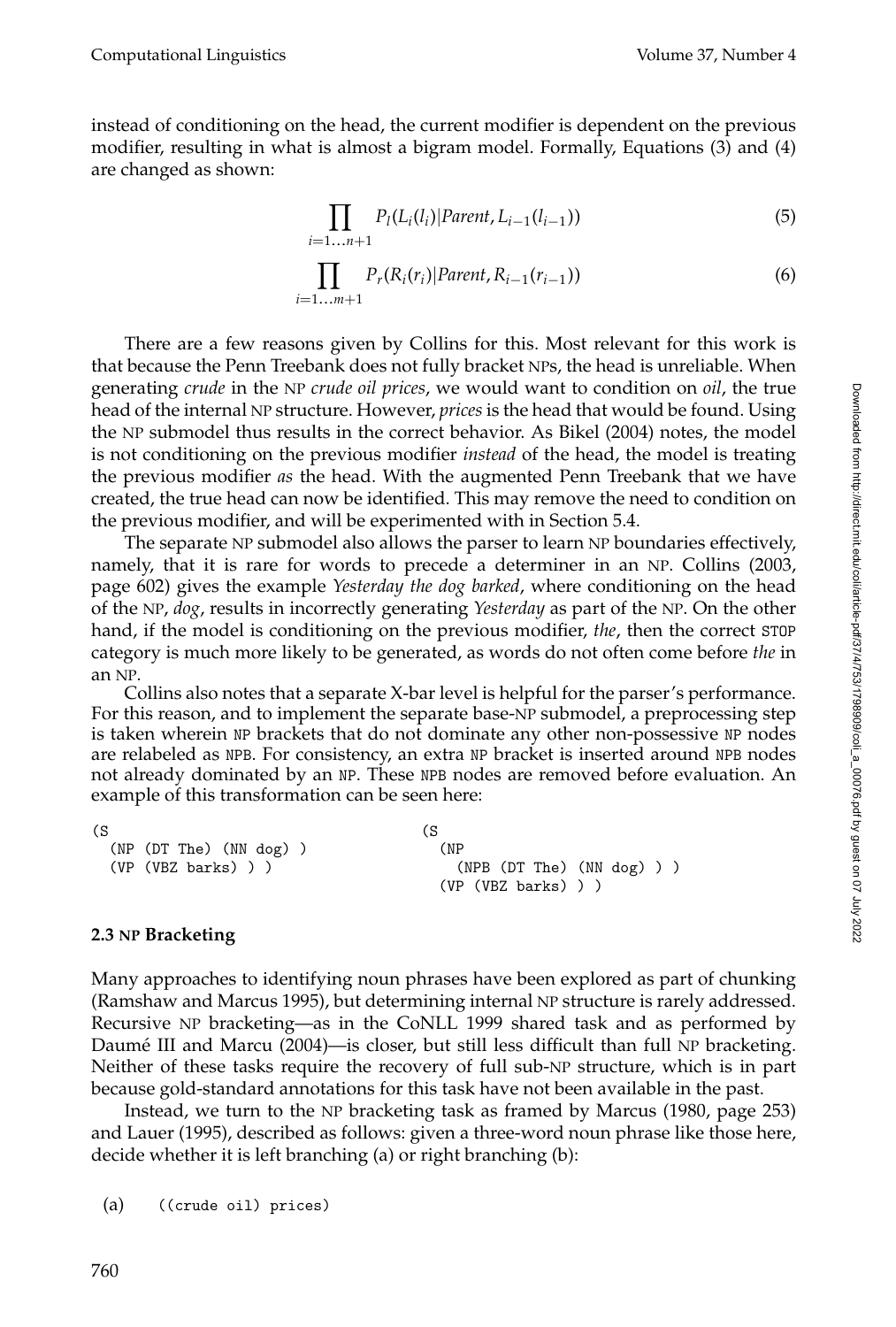```
(b) (world (oil prices))
```
Most approaches to the problem use unsupervised methods, based on competing association strengths between pairs of words in the compound (Marcus 1980, page 253). There are two possible models to choose from: dependency or adjacency. The **dependency model** compares the association between words 1–2 to words 1–3, whereas the **adjacency model** compares words 1–2 to words 2–3. Both models are illustrated in Figure 2.

Lauer (1995) demonstrated superior performance of the dependency model using a test set of 244 (216 unique) noun compounds drawn from Grolier's encyclopedia. These data have been used to evaluate most research since. Lauer uses Roget's thesaurus to smooth words into semantic classes, and then calculates association between classes based on their counts in a body of text, also drawn from Grolier's. He achieves 80.7% accuracy using POS tags to identify bigrams in the training set.

Lapata and Keller (2004) derive estimates of association strength from Web counts, and only compare at a lexical level, achieving 78.7% accuracy. Nakov and Hearst (2005) also use Web counts, but incorporate additional counts from several variations on simple bigram queries, including queries for the pairs of words concatenated or joined by a hyphen. This results in an impressive 89.3% accuracy.

There have also been attempts to solve this task using supervised methods, even though the lack of gold-standard data makes this difficult. Girju et al. (2005) train a decision tree classifier, using 362 manually annotated NPs from the *Wall Street Journal* (WSJ) as training data, and testing on Lauer's data. For each of the three words in the NP, they extract five features from WordNet (Fellbaum 1998). This approach achieves 73.1% accuracy, although when they shuffled their WSJ data with Lauer's to create a new test and training split, performance increased to 83.1%. This may be a result of the  $\sim$ 10% duplication in Lauer's data set, however.

Barker (1998) describes an algorithm for bracketing longer NPs (described in Section 6.4) by reducing the problem to making a number of decisions on three word NPs. This algorithm is used as part of an annotation tool, where three-word NPs for which no data are available are presented to the user. Barker reports accuracy on these threeword NPs only (because there is no gold-standard for the complete NPs), attaining 62% and 65% on two different data sets.

In this section, we have described why the Penn Treebank does not internally annotate NPs, as well as how a widely used parser generates NP structure. The following section will detail how we annotated a corpus of NPs, creating data for both a PCFG parser and an NP bracketing system.



#### **Figure 2**

The associations compared by the adjacency and dependency models, from Lauer (1995).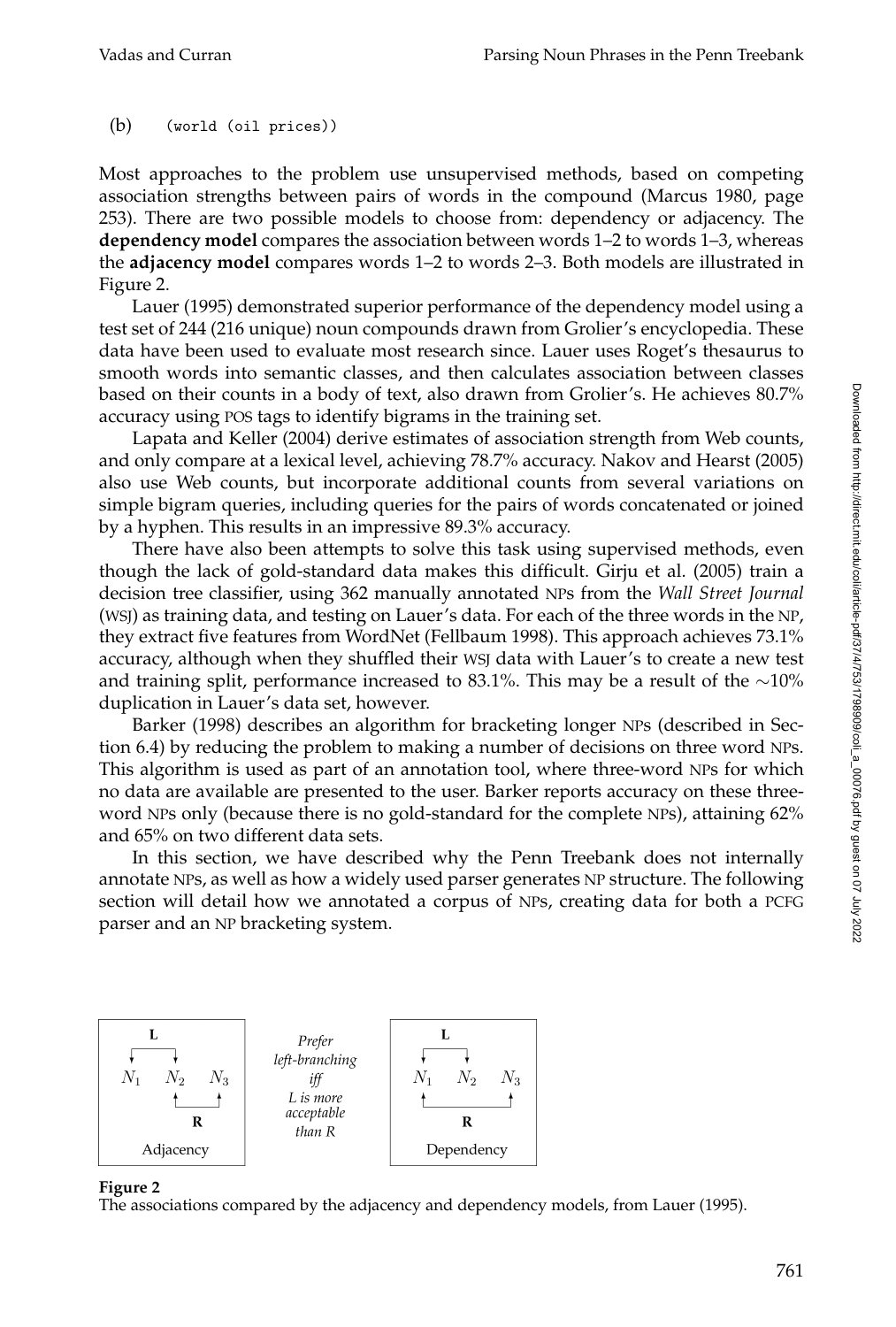### **3. Annotation Process**

The first step to statistical parsing of NPs is to create a gold-standard data set. This section will describe the process of manually annotating such a corpus of NP structure. The data will then be used in the parsing experiments of Section 5 and the NP Bracketing experiments in Section 6. Extending the Penn Treebank annotation scheme and corpus is one of the major contributions of this article.

There are a handful of corpora annotated with NP structure already, although these do not meet our requirements. DepBank (King et al. 2003) fully annotates NPs, as does the Briscoe and Carroll (2006) reannotation of DepBank. This corpus consists of only 700 sentences, however. The Redwoods Treebank (Oepen et al. 2002) also includes NP structure, but is again comparatively small and not widely used in the parsing community. The Biomedical Information Extraction Project (Kulick et al. 2004) introduces the use of NML nodes to mark internal NP structure in its Addendum to the Penn Treebank Bracketing Guidelines (Warner et al. 2004). This corpus is specifically focused on biomedical text, however, rather than newspaper text. We still base our approach to bracketing NP structure on these biomedical guidelines, as the grammatical structure being annotated remains similar.

We chose to augment the WSJ section of the Penn Treebank with the necessary NP structure, as it is the corpus most widely used in the parsing field for English. This also meant that the NP information would not need to be imported from a separate model, but could be included into existing parsers and their statistical models with a minimum of effort. One principle we applied during the augmentation process was to avoid altering the original Penn Treebank brackets. This meant that results achieved with the extended corpus would be comparable to those achieved on the original, excluding the new NP annotations.

The manual annotation was performed by the first author, and a computational linguistics PhD student also annotated Section 23. This helped to ensure the reliability of the annotations, by allowing inter-annotator agreement to be measured (see Section 4.1). This also maximized the quality of the section used for parser testing. Over 60% of sentences in the corpus were manually examined during the annotation process.

## **3.1 Annotation Guidelines**

We created a set of guidelines in order to aid in the annotation process and to keep the result consistent and replicable. These are presented in full in Appendix A, but we will also present a general description of the guidelines here, together with a number of examples.

Our approach is to leave right-branching structures unaltered, while labeled brackets are inserted around left-branching structures.

```
(NP (NN world) (NN oil) (NNS prices) )
(NP (NML (NN crude) (NN oil) )
 (NNS prices) )
```
Left- and right-branching NPs are now differentiated. Although explicit brackets are not added to right-branching NPs, they should now be interpreted as having the following implicit structure:

```
(NP (NN world)
 (NODE (NN oil) (NNS prices) ) )
```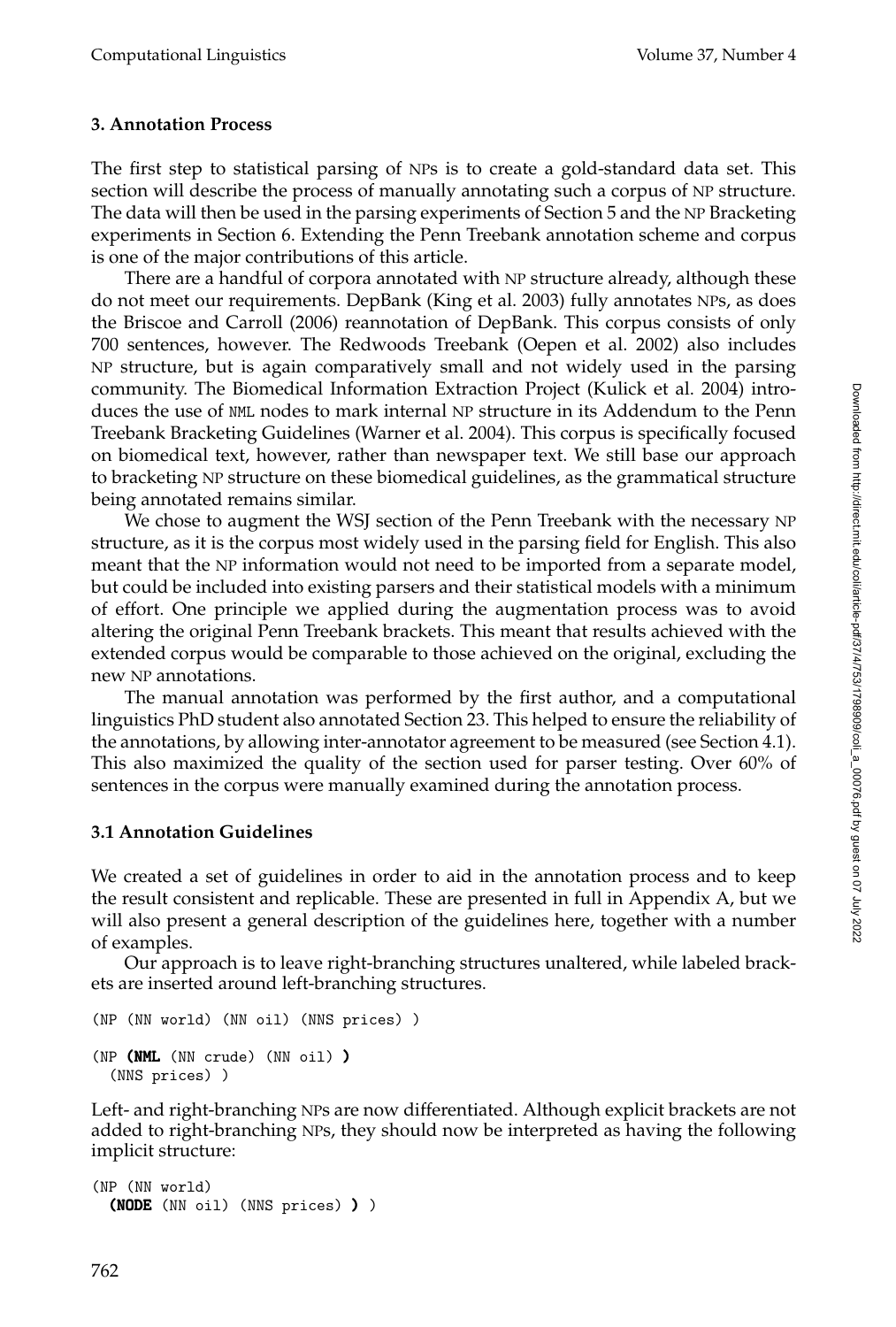This representation was used in the biomedical guidelines, and has many advantages. By keeping right-branching structure implicit, the tree does not need to be binarized. Binarization can have a harmful effect on parsers using PCFGs, as it reduces the context-sensitivity of the grammar (Collins 2003, page 621). It also reduces the amount of clutter in the trees, making them easier to view and annotate. Rightbranching structure can still be added automatically if required, as we experiment with in Section 5.5. Not inserting it, however, makes the annotator's task simpler.

The label of the newly created constituent is NML (**nominal modifier**), as in the example above, or JJP (**adjectival phrase**), depending on whether its head is a noun or an adjective. Examples using the JJP label are shown here:

```
(NP (JJP (JJ dark) (JJ red) )
  (NN car) )
(NP (DT the)
  (JJP (JJS fastest) (VBG developing) )
  (NNS trends) )
```
Rather than this separate JJP label, the biomedical treebank replicates the use of the ADJP label in the original Penn Treebank. We wanted to be able to distinguish the new annotation from the old in later experiments, which required the creation of this additional label. JJPs can easily be reverted back to ADJP, as we will experiment with in Section 5.2.

Non-base-NPs may also need to be bracketed, as shown:

```
(NP-SBJ
 (NML (JJ former)
    (NAC (NNP Ambassador)
      (PP (TO to)
        (NP (NNP Costa) (NNP Rica)))))
  (NNP Francis) (NNP J.) (NNP McNeil) )
```
In this example, we join *former* and the NAC node, as he is formerly the *Ambassador*, not formerly *Mr. McNeil*.

Many coordinations need to be bracketed, as in the following examples:

```
(NP (DT the)
  (NML (NNPS Securities)
    (CC and) (NNP Exchange) )
  (NNP Commission) )
(NP (PRP$ its)
  (JJP (JJ current)
    (CC and) (JJ former) )
  (NNS ratepayers) )
```
Without these brackets, the NP's implicit structure, as shown here, would be incorrect.

```
(NP (DT the)
  (NODE
    (NODE (NNPS Securities) )
    (CC and)
    (NODE (NNP Exchange) (NNP Commission) ) ) )
```
The erroneous meaning here is *the Securities* and *the Exchange Commission*, rather than the correct *the Securities Commission* and *the Exchange Commission*. There is more detail on how coordinations are bracketed in Appendix A.2.1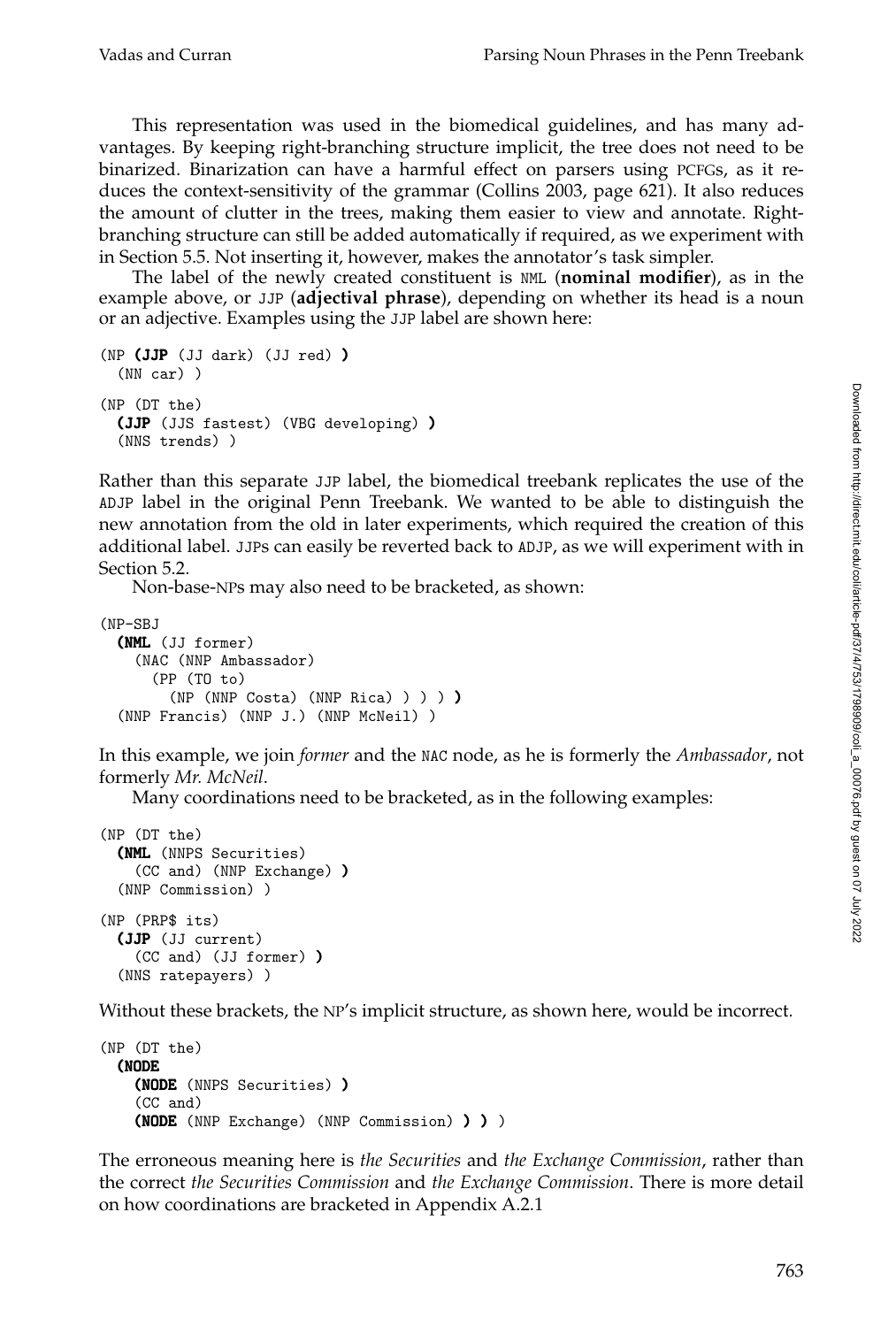As can be seen from these examples, most of the our annotation is concerned with how premodifiers attach to each other and to their head.

*3.1.1 Difficult Cases.* During the annotation process, we encountered a number of NPs that were difficult to bracket. The main cause of this difficulty was technical jargon, for example, in the phrase *senior subordinate reset discount debentures*. The Penn Treebank guidelines devote an entire section to this *Financialspeak* (Bies et al. 1995, §23). The biomedical guidelines similarly contain some examples that are difficult for a nonbiologist to annotate:

```
liver cell mutations
p53 gene alterations
ras oncogene expression
polymerase chain reaction
```
Even these NPs were simple to bracket for an expert in the biological domain, however. We did find that there were relatively few NPs that the annotators clearly understood, but still had difficulty bracketing. This agrees with our hypothesis in Section 2.1, that modifier scope in NPs is resolvable.

For those difficult-to-bracket NPs that were encountered, we bracket what structure is clear and leave the remainder flat. This results in a right-branching default. The biomedical guidelines (Warner et al. 2004, §1.1.5) also take this approach, which can be compared to how ambiguous attachment decisions are bracketed in the Penn Treebank and in the Redwoods Treebank (Oepen et al. 2002). Bies et al. (1995, §5.2.1) says "the default is to attach the constituent at the highest of the levels where it can be interpreted."

## **3.2 Annotation Tool**

We developed a bracketing tool to identify ambiguous NPs and present them to an annotator for disambiguation. An ambiguous NP is any (possibly non-base) NP with three or more contiguous children that are either single words or another NP. Certain common patterns, such as three words beginning with a determiner, were observed as being entirely unambiguous during the initial phase of the annotation. Because of this, they are filtered out by the tool. The complete list of patterns is:  $*$  CC  $*$ ,  $*$   $*$   $*$  -NONE-, DT \* \*, PRP\$ \* \*, and \* \* POS. The latter pattern also inserts a NML bracket around the first two tokens.

In order to better inform the annotator, the tool also displayed the entire sentence surrounding the ambiguous NP. During the annotation process, most NPs could be bracketed without specifically reading this information, because the NP structure was clear and/or because the annotator already had some idea of the article's content from the NPs (and surrounding context) shown previously. In those cases where the surrounding sentence provided insufficient context for disambiguation, it was typically true that no amount of surrounding context was informative. For these NPs, the principle of leaving difficult cases flat was applied. We did not mark flat NPs during the annotation process (it is a difficult distinction to make) and so cannot provide a figure for how many there are.

*3.2.1 Automatic Bracketing Suggestions.* We designed the bracketing tool to automatically suggest a bracketing, using rules based mostly on named entity tags. These NER tags are drawn from the BBN Pronoun Coreference and Entity Type Corpus (Weischedel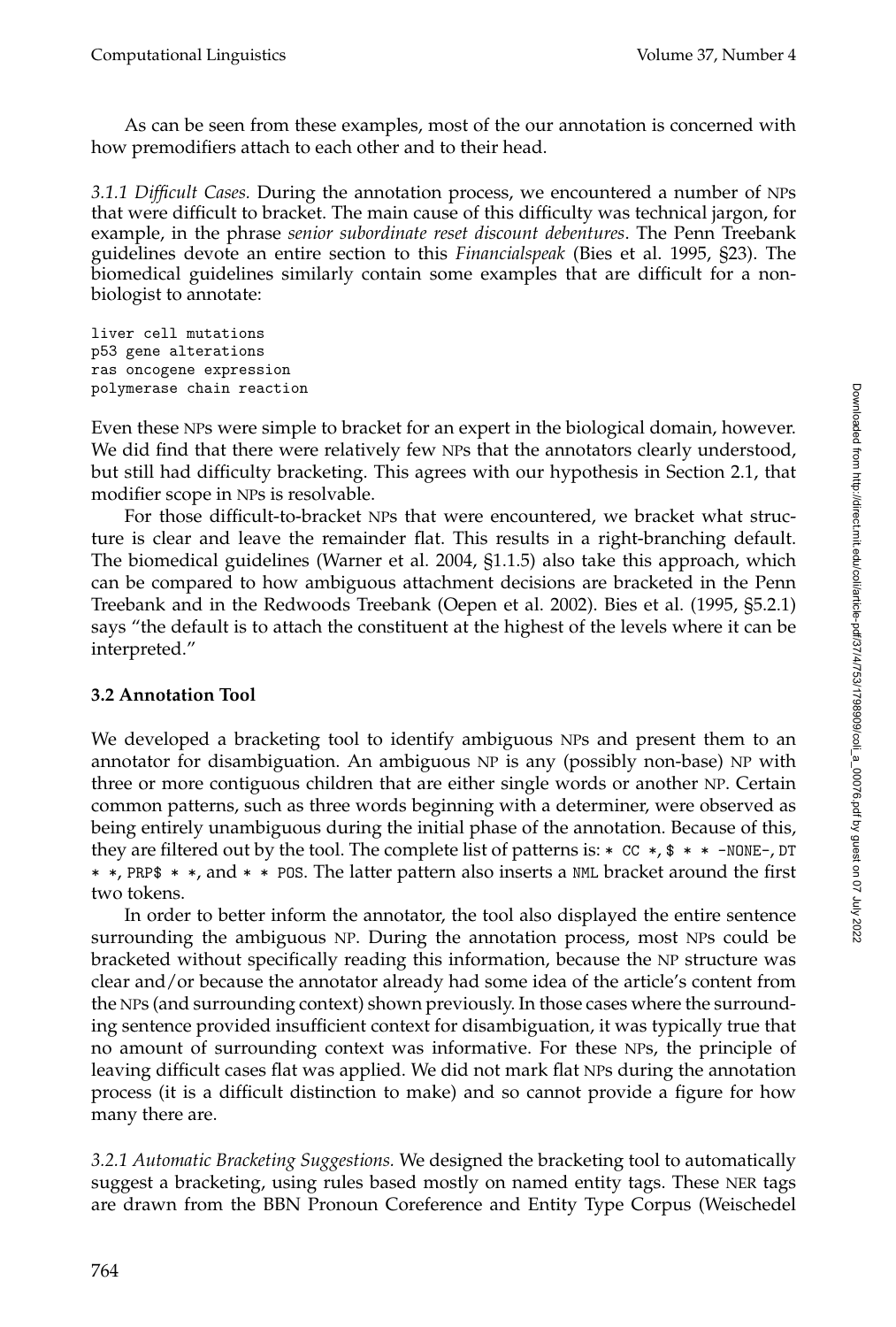and Brunstein 2005). This corpus of gold-standard data annotates 29 different entity tags. Some of the NER tags have subcategories, for example, GPE (Geo-Political Entity) is divided into Country, City, State/Province and Other, however we only use the coarse tags for the annotation tool suggestions.

This NER information is useful, for example, in bracketing the NP *Air Force contract*. Because *Air Force* is marked as an organization, the tool can correctly suggest that the NP is left-branching. Using NER tags is more informative than simply looking for NNP POS tags, as there are many common nouns that are entities; for example, *vice president* is a PER DESC (person descriptor).

The tool also suggests bracketings based on the annotator's previous decisions. Whenever the annotator inserts a bracket, the current NP and its structure, together with the label and placement of the new bracket, is stored. Then, whenever the same NP and structure is seen in the future, the same bracketing is suggested. This source of suggestions is particularly important, as it helps to keep the annotator consistent.

Other suggestions are based on gazetteers of common company and person name endings. Preliminary lists were generated automatically by searching for the most frequently occurring final tokens in the relevant named entities. Some of the most common examples are *Co.* and *Inc* for companies and *Jr* and *III* for people's names. There were also some incorrect items that were removed from the lists by manual inspection.

The guidelines also mandate the insertion of nodes around brackets and speech marks (see Appendix A.2.2 and A.2.3). These are detected automatically and included in the suggestion system accordingly. Unbalanced quotes do not result in any suggestions.

The last source of suggestions is final possessives, as in *John Smith's*. In these cases, a bracket around the possessor *John Smith* is suggested.

It should be noted that using this suggestion feature of the annotation tool may bias an annotator towards accepting an incorrect decision. The use of previous decisions in particular makes it much easier to always choose the same decision. We believe it is worth the trade-off of using the suggestions, however, as it allows faster, more consistent annotation.

## **3.3 Annotation Post-Processes**

In order to increase the reliability of the corpus, a number of post-processes have been carried out since the annotation was first completed. Firstly, 915 NPs were marked by the annotator as difficult during the main annotation phase. In discussion with two other experts, the best bracketing for these NPs was determined. Secondly, the annotator identified 241 phrases that occurred numerous times and were non-trivial to bracket. These phrases were usually idiomatic expressions like *U.S. News & World Report* and/or featured technical jargon as in *London Interbank Offered Rate*. An extra pass was made through the corpus, ensuring that every instance of these phrases was bracketed consistently.

The main annotator made another pass (from version 0.9 to 1.0) over the corpus in order to change the standard bracketing for coordinations, speech marks, and brackets. These changes were aimed at increasing consistency and bringing our annotations more in line with the biomedical guidelines (Kulick et al. 2004). For example, *royalty and rock stars* is now bracketed the same way as *rock stars and royalty*. For more detail, see Sections A.2.1, A.2.2, and A.2.3 in the annotation guidelines appendix.

Only those NPs that had at least one bracket inserted during the first pass were manually inspected during this pass. NPs with a conjunction followed by multiple tokens, such as *president and chief executive officer*, also needed to be reannotated. By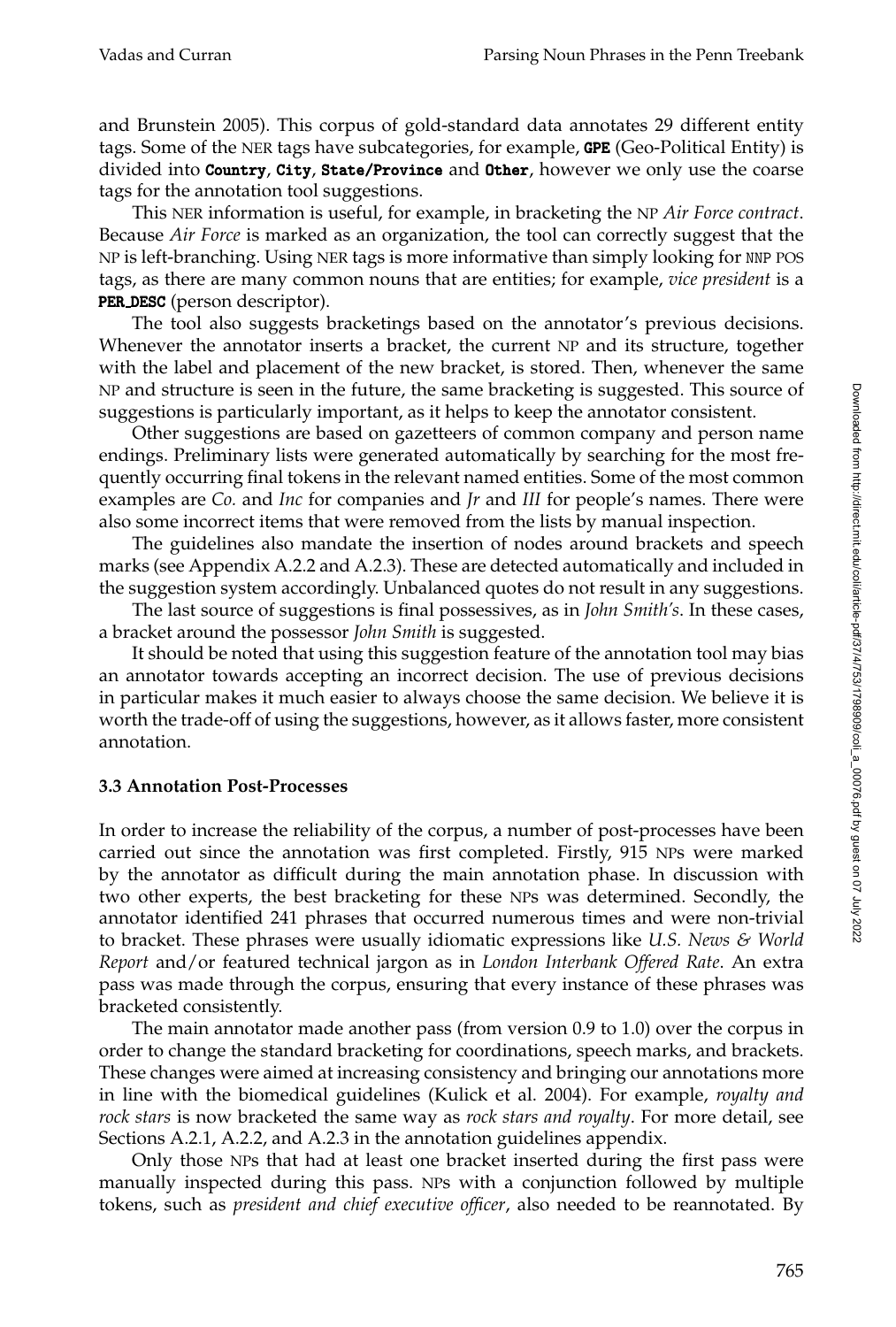only reanalyzing this subset of ambiguous NPs, the annotator's workload was reduced, while still allowing for a number of simple errors to be noted and corrected.

Lastly, we identified all NPs with the same word sequence and checked that they were always bracketed identically. Those that differed from the majority bracketing were manually reinspected and corrected as necessary. However, even after this process, there were still 48 word sequences by type (201 by token) that were inconsistent. In these remaining cases, such as the NP below:

 $(NP-TMP (NML (NNP Nov.) (CD 15))$  (NP-TMP  $(NP (NNP Nov.) (CD 15))$  $(, 1)$   $(, 1)$ (CD 1999)) (CD 1999))

we were inconsistent in inserting the NML node (shown on the left) because the Penn Treebank sometimes already has the structure annotated under an NP node (shown on the right). Since we do not make changes to existing brackets, we cannot fix these cases. This problem may be important later on, as a statistical parser will have difficulty learning whether it is appropriate to use an NML or NP label.

### **3.4 Annotation Time**

Annotation initially took over 9 hours per section of the Treebank. With practice, however, this was reduced to about 3 hours per section. Each section contains around 2,500 ambiguous NPs (i.e., annotating took approximately 5 seconds per NP). Most NPs require no bracketing, or fit into a standard pattern which the annotator soon becomes accustomed to, hence the task can be performed quite quickly.

As a comparison, during the original creation of the Treebank, annotators performed at 375–475 words per hour after a few weeks, and increased to about 1,000 words per hour after gaining more experience (Marcus, Santorini, and Marcinkiewicz 1993). For our annotations, we would expect to be in the middle of this range, as the task was not large enough to get more than a month's experience, or perhaps faster as there is less structure to annotate. The actual figure, calculated by counting each word in every NP shown, is around 800 words per hour. This matches the expectation quite well.

## **4. Corpus Analysis**

Looking at the entire Penn Treebank corpus, the annotation tool finds 60,959 ambiguous NPs out of the 432,639 NPs in the corpus (14.09%). Of these, 23,129 (37.94%) had brackets inserted by the annotator. This is as we expect, as the majority of NPs are rightbranching. Of the brackets added, 26,372 were NML nodes, and 894 were JJP.

To compare, we can count the number of existing NP and ADJP nodes found in the NPs that the bracketing tool presents. We find there are 32,772 NP children, and 579 ADJP, which is quite similar to the number and proportion of nodes we have added. Hence, our annotation process has introduced almost as much structural information into NPs as there was in the original Penn Treebank.

Table 1 shows the most common POS tag sequences for NP, NML, and JJP nodes, over the entire corpus. An example is given showing typical words that match the POS tags. For NML and JJP, the example shows the complete NP node, rather than just the NML or JJP bracket. It is interesting to note that RB JJ sequences are annotation errors in the original Treebank, and should have an ADJP bracket already.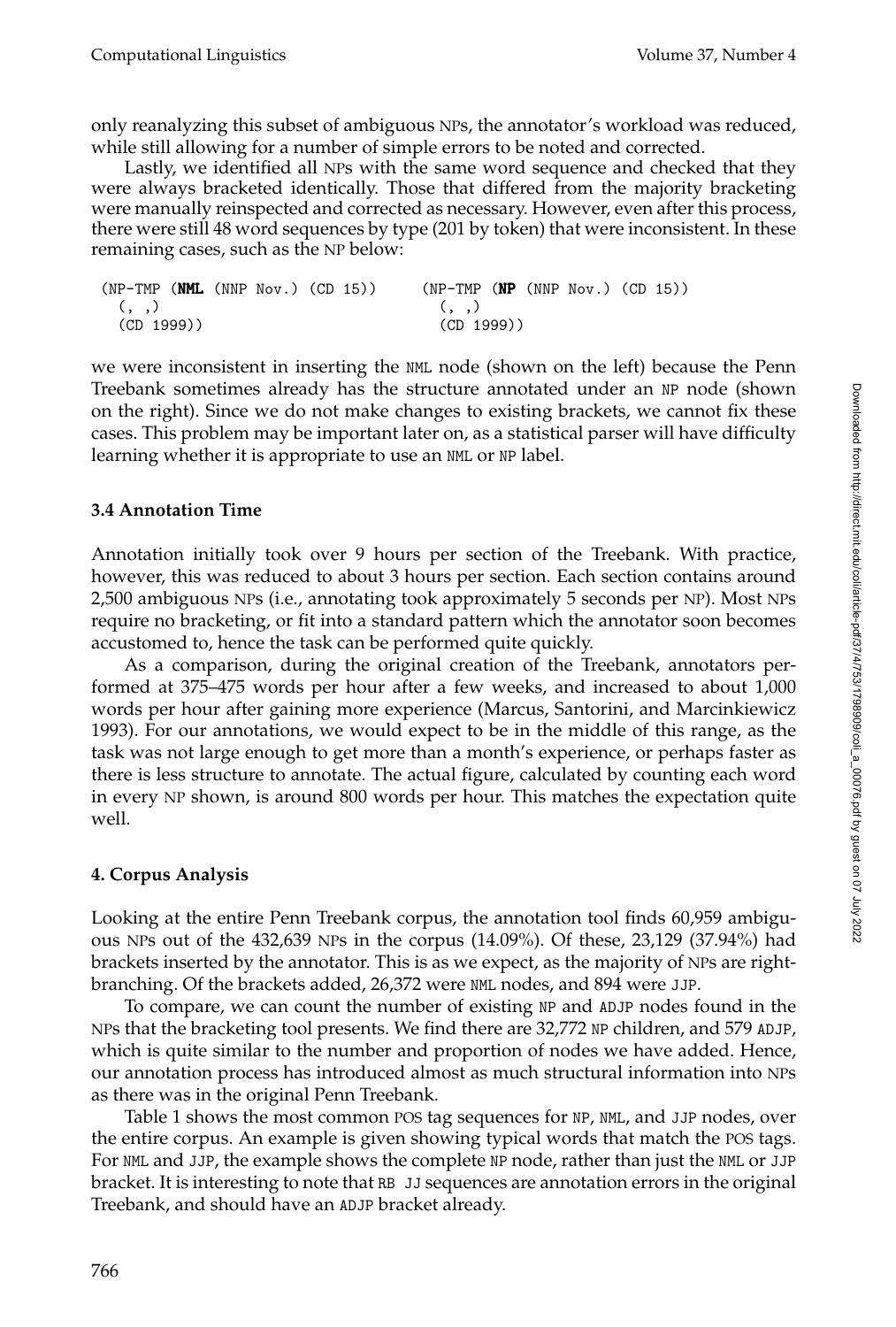The most common POS tag sequences in the NP annotated corpus. The examples show a complete NP, and thus the POS tags for NML and JJP match only the bracketed words.

| LABEL | <b>COUNT</b>            | POS TAGS                                  | <b>EXAMPLE</b>                                                |  |
|-------|-------------------------|-------------------------------------------|---------------------------------------------------------------|--|
| NP    | 3,557<br>2,453<br>1,693 | NNP NNP NNP<br>DT NN POS<br>JJ NN NNS     | John A. Smith<br>(the $dog$ ) 's<br>high interest rates       |  |
| NML   | 8,605<br>2,475<br>1,652 | NNP NNP<br>DT NN<br>NNP NNP NNP           | (John Smith) Jr.<br>(the $dog$ ) 's<br>$(A. B. C.)$ Corp      |  |
| JJP   | 162<br>120<br>112       | $\ldots$ 11 $\ldots$<br>JJ CC JJ<br>RB JJ | $"$ smart") cars<br>(big and red) apples<br>(very high) rates |  |

### **4.1 Inter-Annotator Agreement**

To determine the correctness and consistency of our corpus, we calculate inter-annotator agreement on Section 23. Note that the second annotator was following version 0.9 of the bracketing guidelines, and since then the guidelines have been updated to version 1.0. Because of this, we can only analyze the 0.9 version of the corpus, that is, before the primary annotator made the second pass mentioned in Section 3.3.4 This is not problematic, as the definition of what constitutes an NML or JJP node has not changed, only their representation in the corpus. That is, the dependencies that can be drawn from the NPs remain the same.

We have not calculated a kappa statistic, a commonly used measure of interannotator agreement, as it is difficult to apply to this task. This is because the bracketing of an NP cannot be divided into two choices; there are far more possibilities for NPs longer than three words. Whether the evaluation is over brackets or dependencies, there is always structure that the annotator has made an implicit decision not to add, and counting these true negatives is a difficult task. The true negative count cannot be taken as zero either, as doing so makes the ratios and thus the final kappa value uninformative.

Instead, we measure the proportion of matching brackets and (unlabeled) dependencies between annotators, taking one as a gold standard and then calculating precision, recall, and F-score. For the brackets evaluation, we count only the newly added NML and JJP brackets, not the enclosing NP or any other brackets. This is because we want to evaluate our annotation process and the structure we have added, not the pre-existing Penn Treebank annotations. The dependencies are generated by assuming the head of a constituent is the right-most token, and then joining each modifier to its head. This is equivalent to adding explicit right-branching brackets to create a binary tree. The number of dependencies is fixed by the length of the NP, so the dependency precision and recall are the same.

Table 2 shows the results, including figures from only those NPs that have three consecutive nouns. Noun compounds such as these have a high-level of ambiguity (as

<sup>4</sup> Although the subsequent consistency checks described there *had* been carried out, and were applied again afterwards.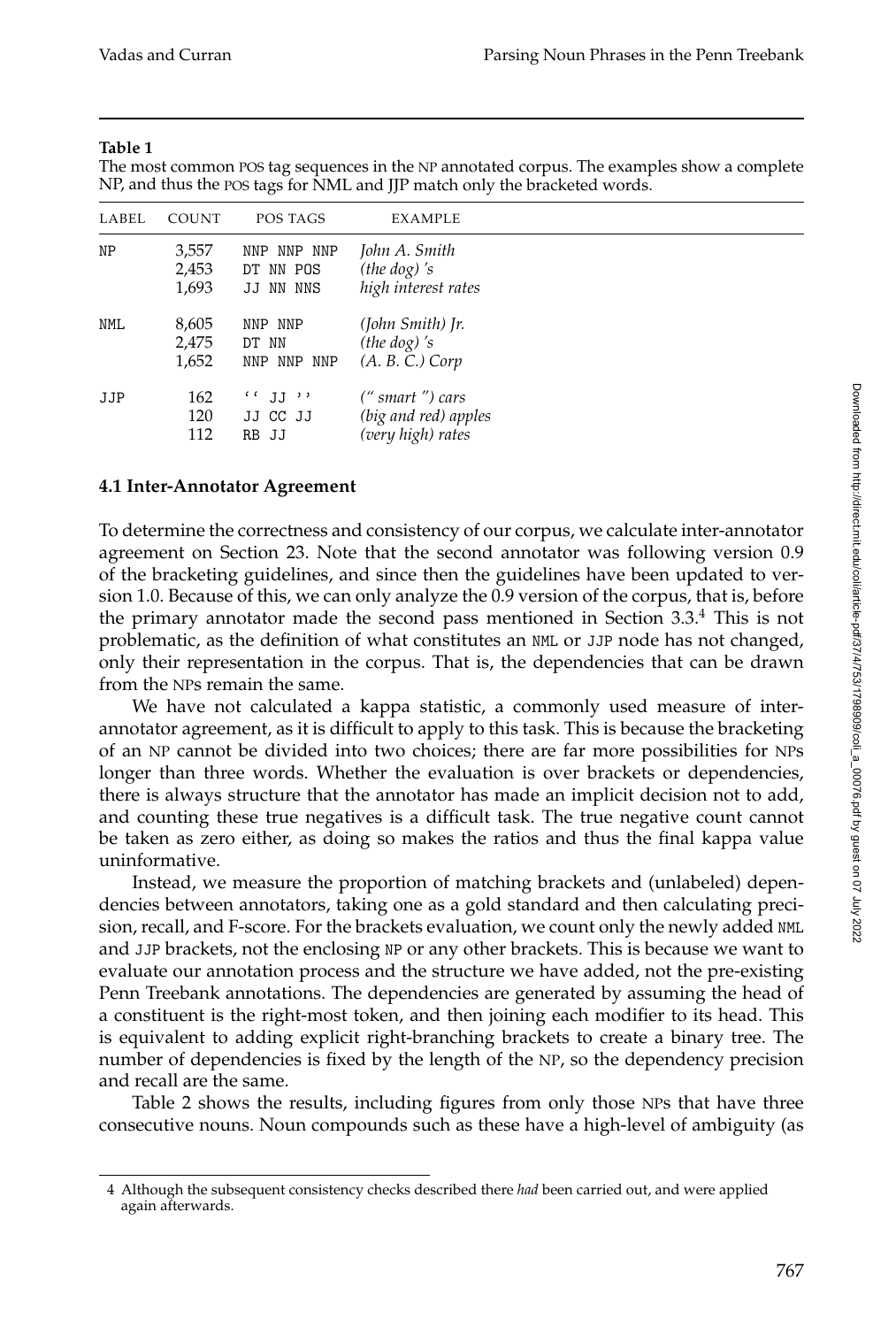Agreement between annotators, before and after discussion and revision. Two evaluations are shown: matched brackets of the newly added NML and JJP nodes, and automatically generated dependencies for all words in the NP.

|                                                     | PREC. | RECALL | F-SCORE |
|-----------------------------------------------------|-------|--------|---------|
| <b>Brackets</b>                                     | 89.17 | 87.50  | 88.33   |
| Dependencies                                        | 96.40 | 96.40  | 96.40   |
| Brackets, NPs with three consecutive nouns only     | 87.46 | 91.46  | 89.42   |
| Dependencies, NPs with three consecutive nouns only | 92.59 | 92.59  | 92.59   |
| Brackets, revised                                   | 97.56 | 98.03  | 97.79   |
| Dependencies, revised                               | 99.27 | 99.27  | 99.27   |

will be shown later in Table 14), so it is interesting to compare results on this subset to those on the corpus in full. Table 2 also shows the result after cases of disagreement were discussed and the annotations revised.

In all cases, matched brackets give a lower inter-annotator agreement F-score. This is because it is a harsher evaluation, as there are many NPs that both annotators agree should have no additional bracketing that are not taken into account by the metric. For example, consider an NP that both annotators agree is right-branching:

```
(NP (NN world) (NN oil) (NNS prices))
```
The F-score is not increased by the matched bracket evaluation here, as there is no NML or JJP bracket and thus nothing to evaluate. A dependency score, on the other hand, would find two matching dependencies (between *world* and *prices* and *oil* and *prices*), increasing the inter-annotator agreement measure accordingly.

We can also look at exact matching on NPs, where the annotators originally agreed in 2,667 of 2,908 cases (91.71%), or 613 of 721 (85.02%) NPs that had three consecutive nouns. After revision, the annotators agreed in 2,864 of 2,908 cases (98.49%). Again, this is a harsher evaluation as partial agreement is not taken into account.

All of these inter-annotator figures are at a high level, thus demonstrating that the task of identifying nominal modifier scope can be performed consistently by multiple annotators. We have attained high agreement rates with all three measures, and found that even difficult cases could be resolved by a relatively short discussion.

The bracketing guidelines were revised as a result of the post-annotation discussion, to clarify those cases where the disagreements had occurred. The disagreements after revision occurred for a small number of repeated instances, such as:

| (NP (NNP Goldman) | (NP                |
|-------------------|--------------------|
| $($ , $)$         | (NML (NNP Goldman) |
| (NNP Sachs)       | $($ . $)$          |
| (CC > (NNP Co) )  | (NNP Sachs))       |
|                   | (CC > (NNP Co) )   |

The second annotator felt that *Goldman , Sachs* should form its own NML constituent, whereas the first annotator did not.

We would like to be able to compare our inter-annotator agreement to that achieved in the original Penn Treebank project. Marcus, Santorini, and Marcinkiewicz (1993) describe a 3% estimated error rate for their POS tag annotations, but unfortunately, no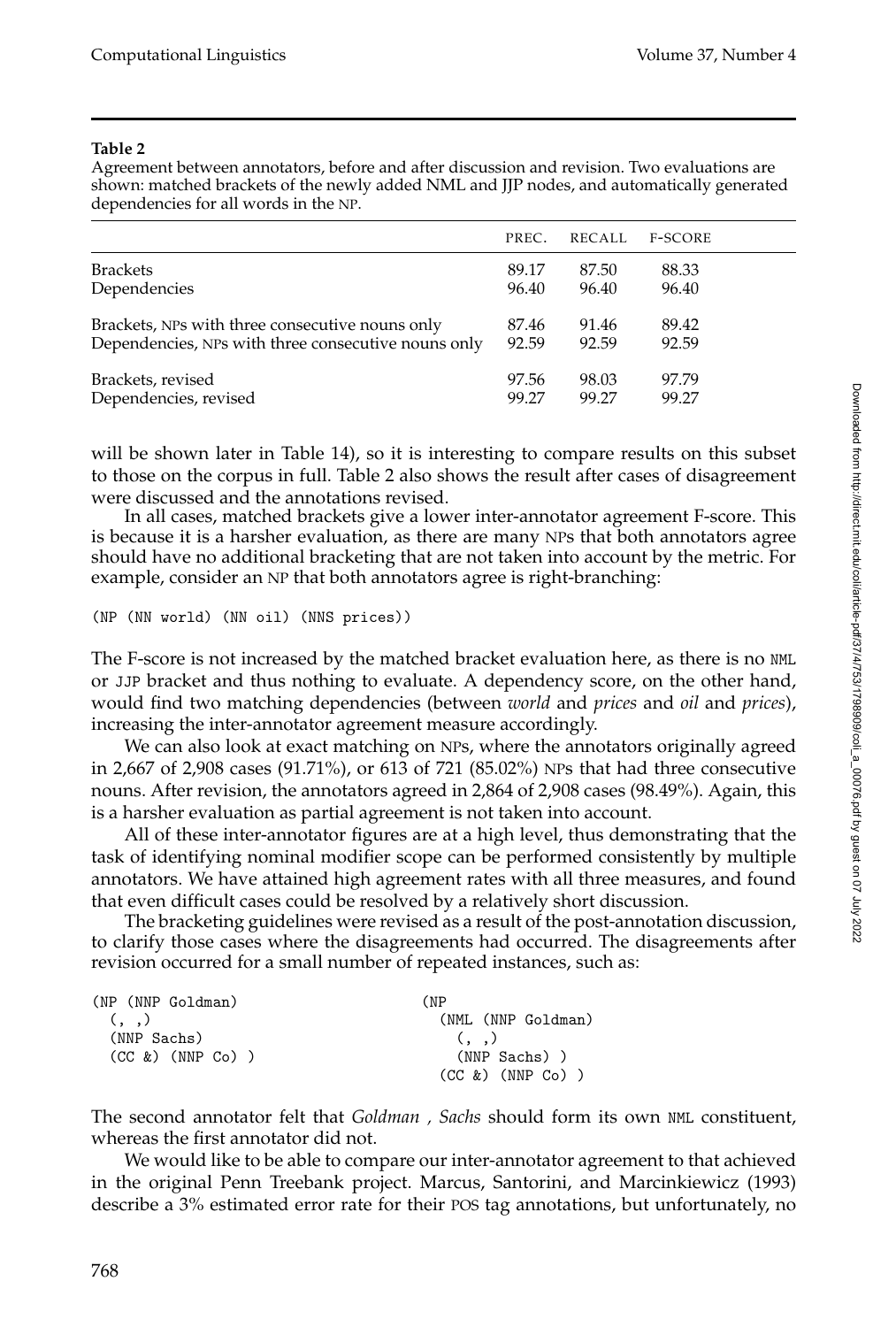figure is given for bracketing error rates. As such, a meaningful comparison between the NP annotations described here and the original Penn Treebank cannot be made.

We can compare against the inter-annotator agreement scores in Lauer (1995, §5.1.7). Lauer calculates a pair-wise accuracy between each of seven annotators, and then averages the six numbers for each annotator. This results in agreement scores between 77.6% and 82.2%. These figures are lower than those we have reported here, although Lauer only presented the three words in the noun compound with no context. This makes the task significantly harder, as can be seen from the fact the annotators only achieve between 78.7% and 86.1% accuracy against the gold standard. Considering this, it is not surprising that the annotators were not able to come to the same level of agreement that the two annotators in our process reached.

### **4.2 DepBank Agreement**

Another approach to measuring annotator reliability is to compare with an independently annotated corpus of the same text. We use the Briscoe and Carroll (2006) version of the PARC700 Dependency Bank (King et al. 2003). These 560 sentences from Section 23 are annotated with labeled dependencies, and are used to evaluate the RASP parser.

Some translation is required to compare our brackets to DepBank dependencies, as this is not a trivial task. We map the brackets to dependencies by finding the head of the NP, using the Collins (1999) head-finding rules, and then creating a dependency between each other child's head and this head. The results are shown in Table 3. We give two evaluation scores, the dependencies themselves and how many NPs had all their dependencies correct. The second evaluation is tougher, and so once again the dependency numbers are higher than those at the NP level. And although we cannot evaluate matched brackets as we did for inter-annotator agreement, we can (in the bottom two rows of the table) look only at cases where we have inserted some annotations, which is similar in effect. As expected, these are more difficult cases and the score is not as high.

The results of this analysis are better than they appear, as performing a crossformalism conversion to DepBank does not work perfectly. Clark and Curran (2007) found that their conversion method to DepBank only achieved 84.76% F-score on labeled dependencies, even when using gold-standard data. In the same way, our agreement figures could not possibly reach 100%. Accordingly, we investigated the errors manually to determine their cause, with the most common results shown in Table 4.

True disagreement between the Briscoe and Carroll (2006) annotations and ours is only the second most common cause. In the example in Table 4, the complete sentence

#### **Table 3**

Agreement with DepBank. Two evaluations are shown: over-all dependencies, and where all dependencies in an NP must be correct. The bottom two rows exclude NPs where no NML or JJP annotation was added.

|                                    | MATCHED | TOTAL | $\%$  |
|------------------------------------|---------|-------|-------|
| By dependency                      | 1,027   | 1.114 | 92.19 |
| By noun phrase                     | 358     | 433   | 82.68 |
| By dependency, only annotated NPs  | 476     | 541   | 87.99 |
| By noun phrase, only annotated NPs | 150     | 203   | 73.89 |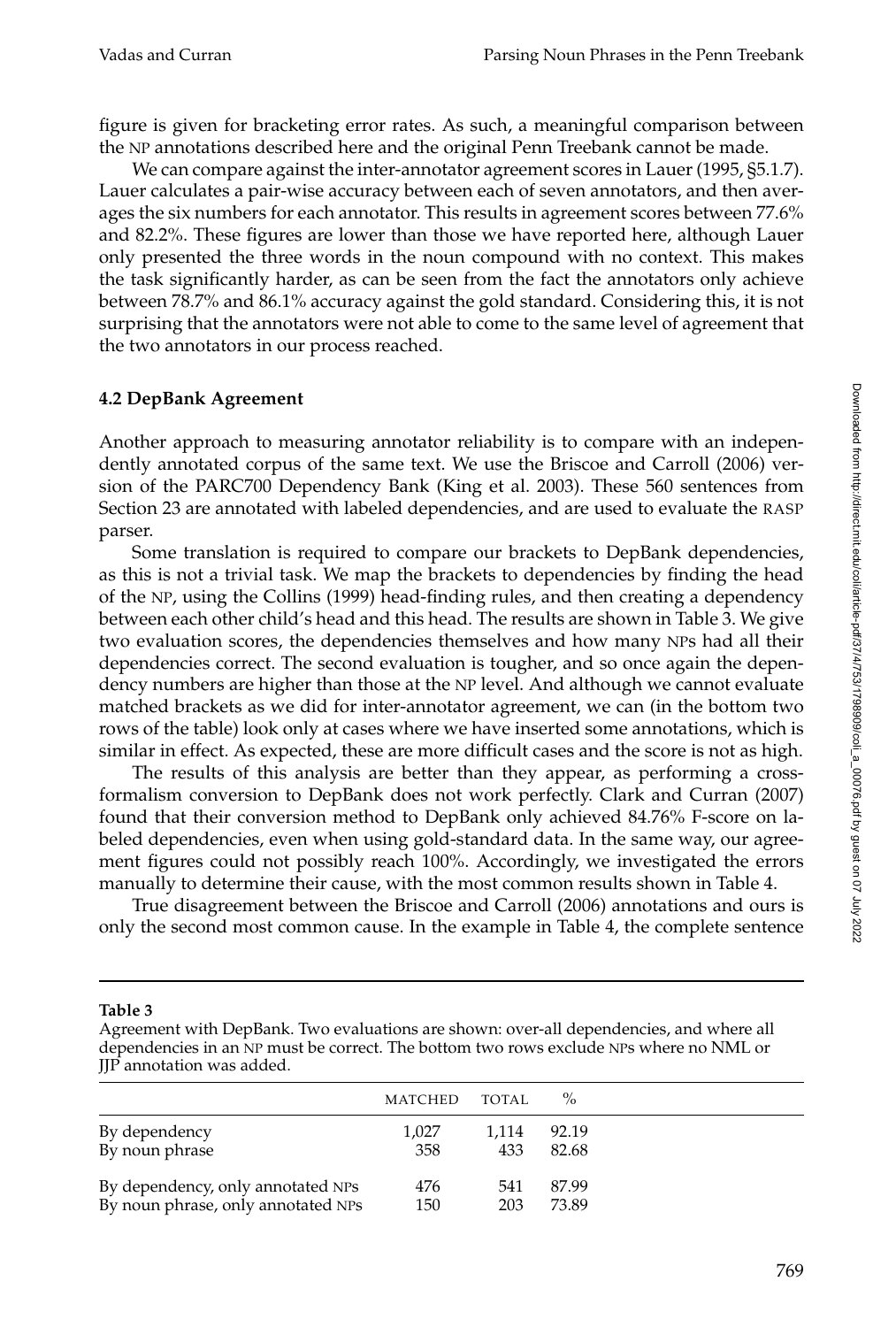Disagreement analysis with DepBank, showing how many dependencies were not matched.

| ERROR TYPE                 | <b>COUNT</b> | EXAMPLE NP                   |
|----------------------------|--------------|------------------------------|
| Company name post-modifier | 26           | Twenty-First Securities Corp |
| True disagreement          | 25           | mostly real estate           |
| Head finding error         | 21           | Skippy the Kangaroo          |

is: *These "clean-bank" transactions leave the bulk of bad assets, mostly real estate, with the government, to be sold later.* We annotated *mostly real estate* as a right-branching NP, that is, with dependencies between *mostly* and *estate* and *real* and *estate*. Briscoe and Carroll form a dependency between *mostly* and *real*.

The largest source of disagreements arises from how company names are bracketed. Whereas we have always separated the company name from post-modifiers such as *Corp* and *Inc*, DepBank does not in most cases. The other substantial cause of annotation discrepancies is a result of the head-finding rules. In these cases, the DepBank dependency will often be in the opposite direction of the Penn Treebank one, or the head found by Collins's rules will be incorrect. For example, in the NP *Skippy the Kangaroo*, the Collins's head-finding rules identify *Kangaroo* as the head, whereas the DepBank head is *Skippy*. In both cases, a dependency between the two words is created, although the direction is different and so no match is found.

Even without taking these problems into account, these results show that consistently and correctly bracketing noun phrase structure is possible, and that interannotator agreement is at an excellent level.

### **4.3 Evaluating the Annotation Tool's Suggestions**

This last analysis of our corpus evaluates the annotation tool's suggestion feature. This will serve as a baseline for NP bracketing performance in Section 5, and will be a much stronger baseline than making all NPs left- or right-branching. A left-branching baseline would perform poorly, as only 37.94% of NPs had left-branching structure. A rightbranching baseline would be even worse as no brackets would be inserted, resulting in an F-score of 0.0%.

The annotation tool was run over the entire Penn Treebank in its original state. Suggestions were automatically followed and no manual changes were made. All the suggestion rules (described in Section 3.2.1) were used, except for those from the annotator's previous bracketings, as these would not be available unless the annotation had already been completed. Also note that these experiments use gold-standard NER data; we expect that automatically generated NER tags would not perform as well. The results in Table 5 show that in all cases, the suggestion rules have high precision and low recall. NER-based features, for example, are only helpful in NPs that dominate named entities, although whenever they can be applied, they are almost always correct.

The subtractive analysis shows that each of the suggestion types increases performance, with NER and company and name endings providing the biggest gains. Surprisingly, precision improves with the removal of the NER suggestion type. We suspect that this is caused by some of the annotation choices in the BBN corpus that do not align well with the parse structure. For example, in *Mr Vinken*, the words are annotated as O and PERSON respectively, rather than having PERSON on both words. Conversely, all three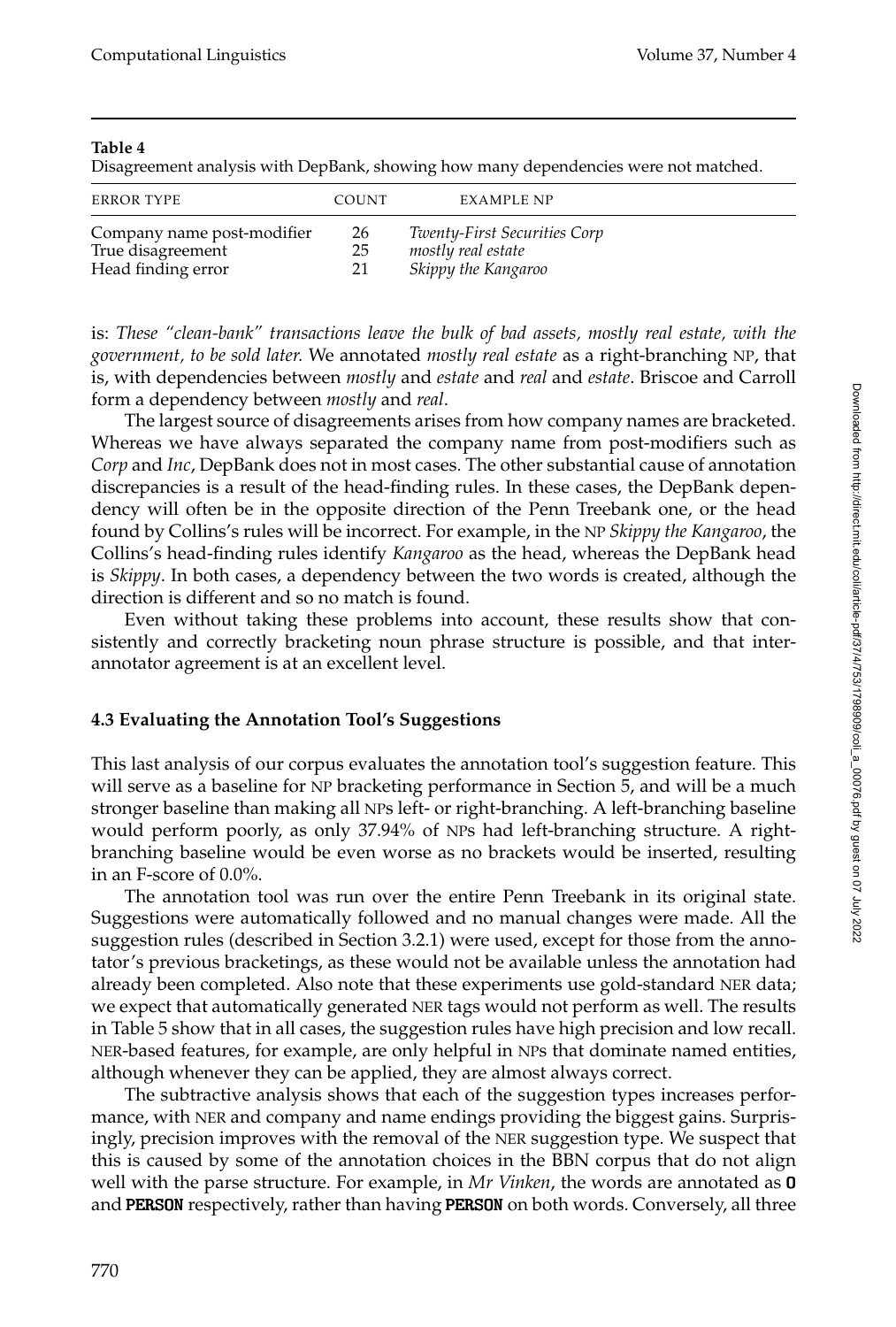tokens in *a few years* are annotated as DATE, even though *years* is the only date-related word.

Note that all of the results in Table 5, except for the last two lines, are evaluating over the entire corpus, as there was no need for training data. With this baseline, we have set a significant challenge for finding further improvement.

## **5. Statistical Parsing**

In the previous section, we described the augmentation of the Penn Treebank with NP structure. We will now use this extended corpus to conduct parsing experiments. We use the Bikel (2004) implementation of the Collins (2003) models, as it is a widely used and well-known parser with state-of-the-art performance. It is important to make the distinction between Collins's and Bikel's parsers, as they are not identical. The same is true for their underlying models, which again have slight differences. We use Bikel's *parser* in all of our experiments, but will still refer to Collins's *models* for the most part.

We compare the parser's performance on the original Penn Treebank and the new NML and JJP bracketed version. We report the standard Parseval measures (Black et al. 1991) labeled bracket precision, recall, and F-scores over all sentences. Sections 02–21 are used for training, Section 00 for development, and testing is carried out on Section 23.

## **5.1 Initial Experiments**

Table 6 shows the results of Section 00. The first row comes from training and evaluating on the original Penn Treebank, and the next three are all using the extended NP corpus. The first of these, **Original structure**, evaluates only the brackets that existed before the NP augmentation. That is, the NML and JJP brackets are removed before calculating these figures, in the same way that the NPB brackets added as part of Collins's parsing process are excised. The next figures, for NML **and** JJP **brackets only**, work in the opposite manner, with all brackets besides NML and JJP being ignored. The final row shows the results when all of the brackets—NMLs, JJPs, and the original structure—are evaluated.

These figures supply a more detailed picture of how performance has changed, showing that although the new brackets make parsing marginally more difficult overall (by about 0.5% in F-score), accuracy on the original structure is only negligibly worse.

### **Table 5**

| all other figures are calculated over the entire corpus.                          |                                  |                                  |                                  |  |
|-----------------------------------------------------------------------------------|----------------------------------|----------------------------------|----------------------------------|--|
| <b>SUGGESTIONS USED</b>                                                           | PREC.                            | RECALL                           | <b>F-SCORE</b>                   |  |
| NER only<br>All                                                                   | 94.16<br>94.84                   | 32.57<br>54.86                   | 48.40<br>69.51                   |  |
| $-NER$<br>-Company and name endings<br>-Brackets and speech marks<br>-Possessives | 97.46<br>94.55<br>95.03<br>94.51 | 41.31<br>41.42<br>50.62<br>50.95 | 58.02<br>57.60<br>66.05<br>66.20 |  |
| All, Section 00<br>All, Section 23                                                | 95.64<br>94.29                   | 59.36<br>56.81                   | 73.25<br>70.90                   |  |

Suggestion rule performance. The middle group shows a subtractive analysis, removing individual suggestion groups from the All row. The final two rows are on specific sections; all other figures are calculated over the entire corpus.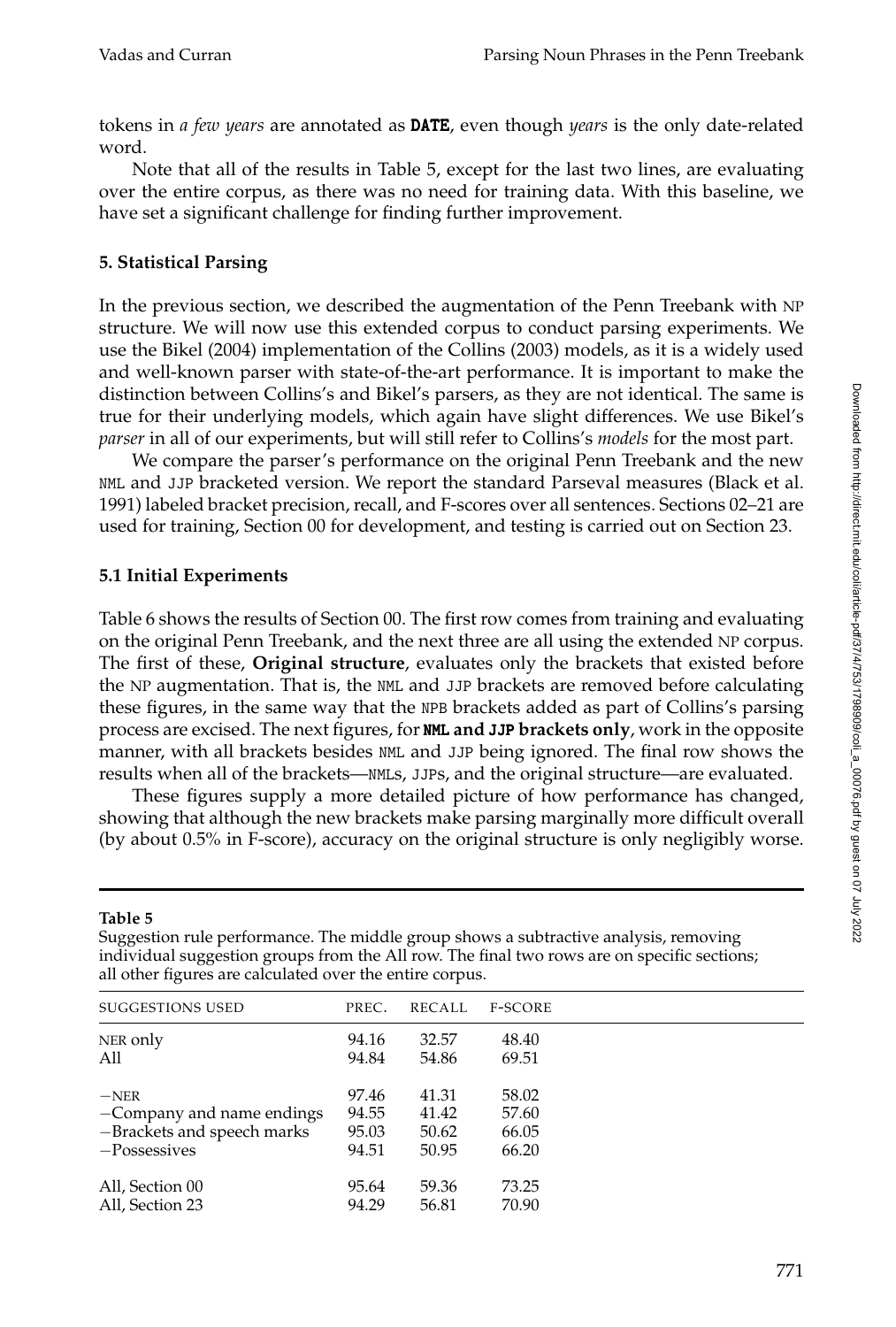Performance achieved with the Bikel (2004) parser, initial results on development set.

|                                                                 | PREC.                   | RECALL                  | F-SCORE                 |
|-----------------------------------------------------------------|-------------------------|-------------------------|-------------------------|
| Original PTB                                                    | 88.88                   | 88.85                   | 88.86                   |
| Original structure<br>NML and JJP brackets only<br>All brackets | 88.81<br>76.32<br>88.55 | 88.88<br>60.42<br>88.15 | 88.85<br>67.44<br>88.35 |

The new NML and JJP brackets are the cause of the performance drop, with an F-score more than 20% lower than the overall figure. This demonstrates the difficulty of parsing NPs.

The all-brackets result actually compares well to the original Penn Treebank model, as the latter is not recovering or being evaluated on NP structure and as such, has a much easier task. However the parser's performance on NML and JJP brackets is surprisingly poor. Indeed, the figure of 67.44% is more than 5% lower than the baseline established using the annotation tool's suggestions (see Table 5). The suggestions were in part based on NER information that the parser does not possess, but we would still expect the parser to outperform a set of deterministic rules. The rest of this section will describe a number of attempts to improve the parser's performance by altering the data being used and the parser model itself.

### **5.2 Relabeling NML and JJP**

Bikel's parser does not come inbuilt with an expectation of NML or JJP nodes in the treebank, and these new labels could cause problems. For example, head-finding for these constituents is undefined. Further, changing the structure of NPs (which are already treated differently in many aspects of Collins's model) also has deeper implications, as we shall see. In an attempt to remove any complications introduced by the new labels, we ran an experiment where the new NML and JJP labels were relabeled as NP and ADJP. These are the labels that would be given if NPs were originally bracketed with the rest of the Penn Treebank. This relabeling means that the model does not have to discriminate between two different types of noun and adjective structure, and for this reason we might expect to see an increase in performance. This approach is also easy to implement, and negates the need for any change to the parser itself.

The figures in Table 7 show that this is not the case, as the all-brackets F-score has dropped by almost half a percent, compared to the numbers in Table 6. To evaluate the NML and JJP brackets only, we compare against the corpus without relabeling, and whenever a test NP matches a gold NML we count it as a correct bracketing. The same is done for ADJP and JJP brackets. However, only recall can be measured in this way, and not precision, as the parser does not produce NML or JJP brackets that can be evaluated.

These nodes can only be known when they have already been matched against the gold standard, which falsely suggests a precision of 100%. The incorrect NML and JJP nodes are hidden by incorrect NP or ADJP nodes and the difference cannot be recovered. Thus the NML and JJP brackets difference in Table 7 is for recall, not F-score. This also means that the figures given for the original structure are not entirely accurate, as the original NPs cannot be distinguished from the NMLs we annotated and have converted to NPs. This explains why precision drops by 0.89%, whereas recall is only 0.20% lower.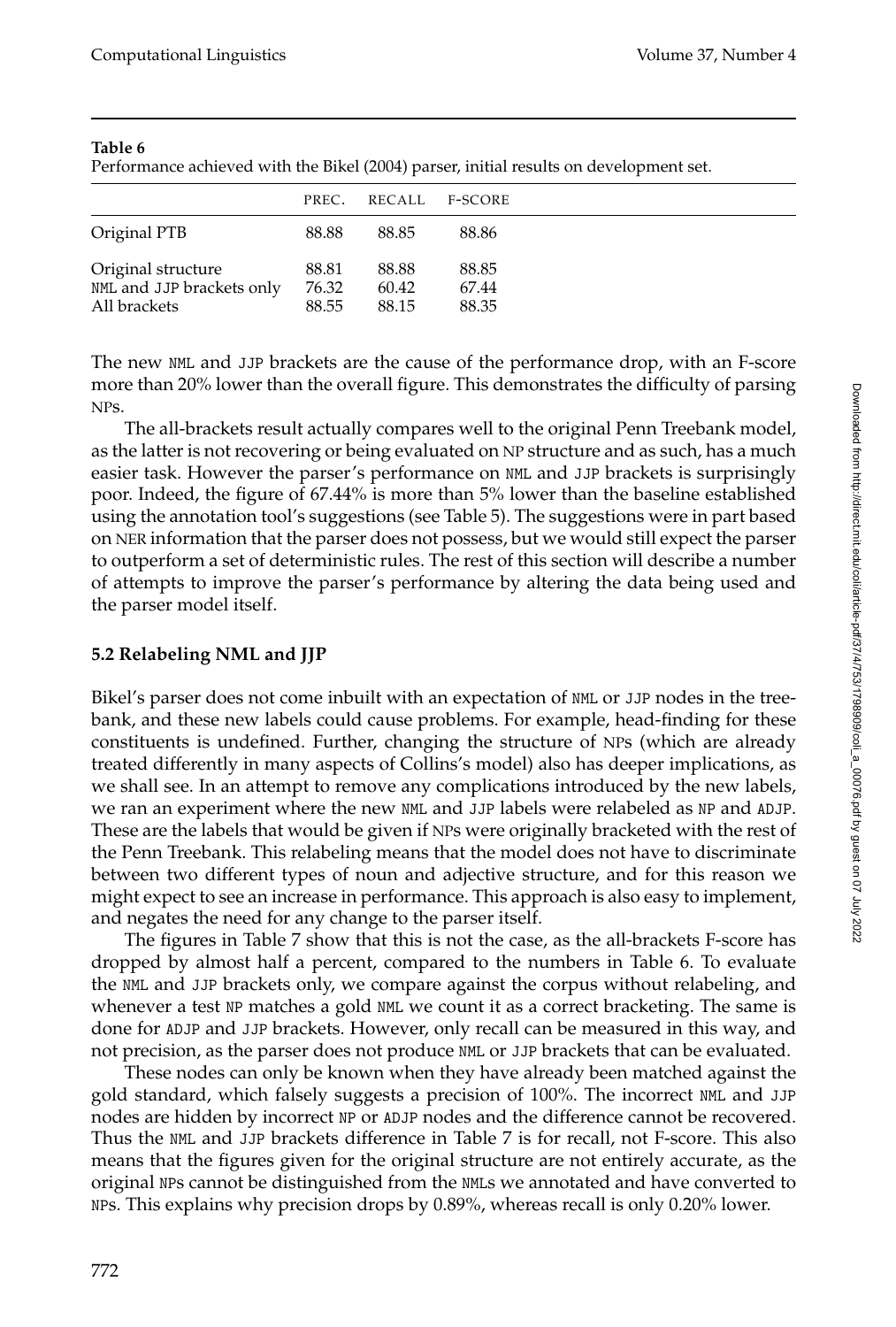Performance achieved with the Bikel (2004) parser and relabeled brackets. The DIFF column compares against the initial results in Table 6.

|                                                                 |                |                            | PREC RECALL F-SCORE          | <b>DIFF</b>                   |
|-----------------------------------------------------------------|----------------|----------------------------|------------------------------|-------------------------------|
| Original structure<br>NML and JJP brackets only<br>All brackets | 87.92<br>88.09 | 88.68<br>$-53.54$<br>87.77 | 88.30<br>$\sim$ $-$<br>87.93 | $-0.55$<br>$-6.88$<br>$-0.42$ |

Despite all these complications, the decreases in performance on every evaluation make it clear that the relabeling has not been successful. We carried out a visual inspection of the errors that were made in this experiment, which hadn't been made when the NP and NML labels were distinct. It was noticeable that many of these errors occurred when a company name or other entity needed to be bracketed, such as W.R. Grace in the following gold-standard NP:

### (NP

(ADVP (RB formerly) ) (DT a) (NML (NNP W.R.) (NNP Grace) ) (NN vice) (NN chairman) )

The parser output had no bracket around *W.R. Grace*.

We conclude that the model was not able to generalize a rule that multiple tokens with the NNP POS tag should be bracketed. Even though NML brackets often follow this rule, NPs do not. As a result, the distinction between the labels should be retained, and we must change the parser itself to deal with the new labels properly.

## **5.3 Head-Finding Rules**

The first and simplest change we made was to create head-finding rules for NML and JJP constituents. In the previous experiments, these nodes would be covered by the catchall rule, which simply chooses the left-most child as the head. This is incorrect in most NMLs, where the head is usually the right-most child. To define the NML and JJP rules, we copy those for NPs and ADJPs, respectively. We also add to the rules for NPs, so that child NML and JJP nodes can be recursively examined, in the same way that NPs and ADJPs are. This change is not needed for other labels, as NMLs and JJPs only exist under NPs. We ran the parser again with this change, and achieved the results in Table 8. The differences shown are against the original results from Table 6.

### **Table 8**

Performance achieved with the Bikel (2004) parser and correct head-finding rules. The DIFF column compares against the initial results in Table 6.

|                           | PREC  | RECALL F-SCORE |       | <b>DIFF</b> |
|---------------------------|-------|----------------|-------|-------------|
| Original structure        | 88.78 | 88.86          | 88.82 | $-0.03$     |
| NML and JJP brackets only | 75.27 | 58.33          | 65.73 | $-1.71$     |
| All brackets              | 88.51 | 88.07          | 88.29 | $-0.06$     |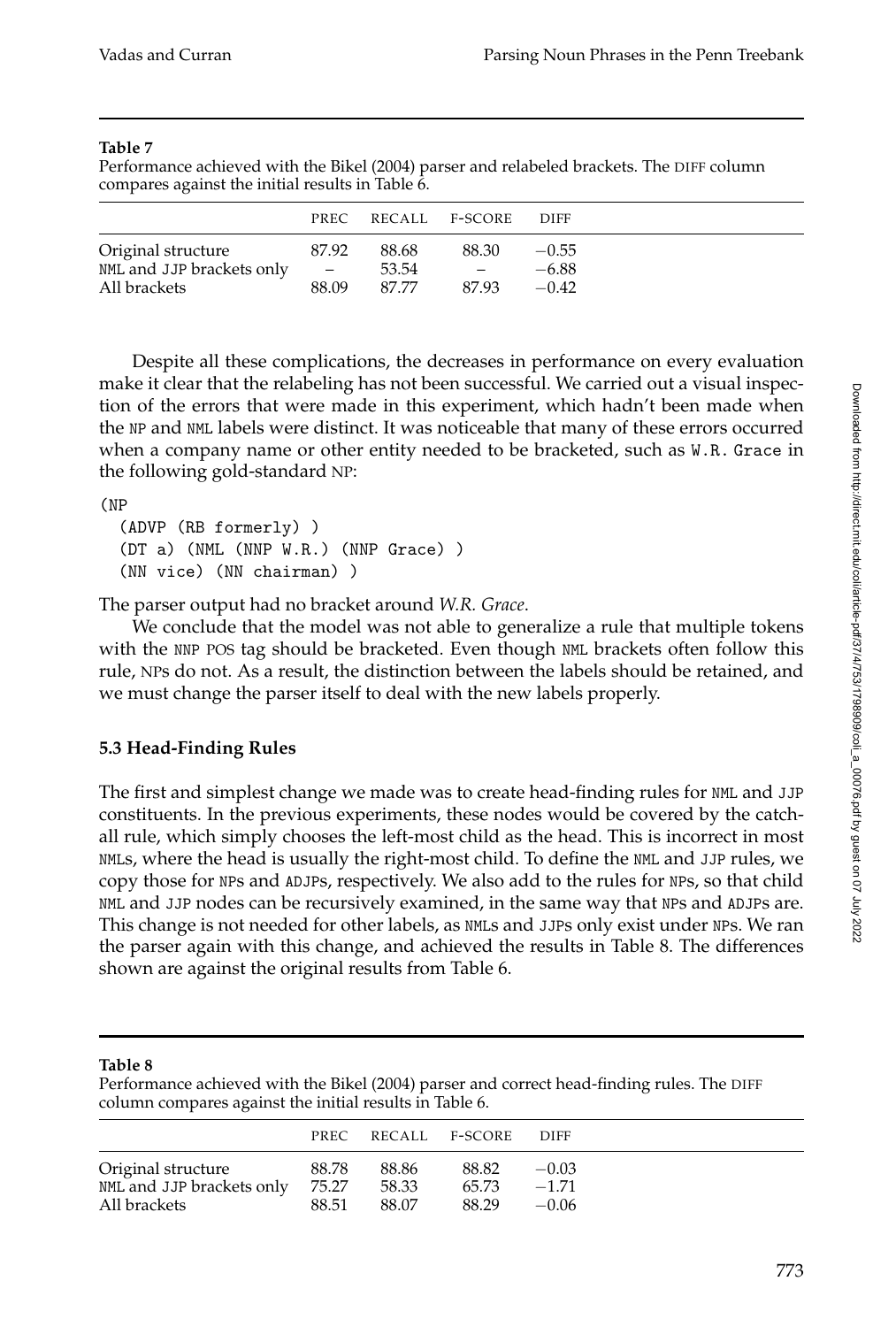Once again, we were surprised to find that the F-score has been reduced, though by only a small amount overall, which chiefly comes from the NML and JJP brackets. This can be explained by considering an example NML: *lung cancer*. The corrected head-finding rule conditions the modifier *lung* on the head *cancer*. This NML constituent would then be quite likely, as the set of possible modifiers is restricted by the probability distribution. However, the reverse (conditioning the head *cancer* on the modifier *lung*) would also be informative, as the set of heads is likewise restricted. An NML's left-most token is rarely *the* or another uninformative token, and thus the uncorrected head-finding rules are also quite effective.

Furthermore, for NMLs such as *Judge Curry* or *Mr Vinken*, the left-most token is actually a much better generalization to pass up the tree and base probabilistic actions upon. Finally, Bikel (2004, §6.1.1) and Chiang and Bikel (2002) note that head-finding rules do not affect Collins's models to a large degree. Using a much simpler set of rules degrades performance by only a small amount, whereas an optimal set of rules derived using Expectation Maximization (EM) does not perform significantly better than the standard ones. For these reasons, choosing the left- or right-most token as the head achieves similar performance.

## **5.4 The Base-NP Submodel**

The next alteration to the parser is to turn off the base-NP submodel. Collins (1999, page 179) explains that this separate model is used because the Penn Treebank does not fully annotate internal NP structure, something that we have now done. Hopefully, with these new brackets in place, we can remove the NP submodel and perhaps even improve performance in doing so.

We experimented with three different approaches to turning off the base-NP model. All three techniques involved editing the parser code:

- 1. Changing the isBaseNP() method to always return false. This means that the main model, rather than the NP submodel, is always used.
- 2. Removing the preprocessing step that creates NPB nodes. This alteration will have the same effect as the first change, and will also remove the distinction between NP and NPB nodes.
- 3. Changing the isNP() method to return true for NMLs. This will affect which NPs are turned into NPBs during the preprocessing step, as NPs that dominate NMLs will no longer be basal.

The third change does not turn the base-NP model off as such, but it does affect where it functions.

The results in Table 9 show that overall F-score has decreased in all cases. In the first change, to isBaseNP(), performance on only NML and JJP brackets has actually increased by 3.78% F-score, although the original structure is almost 10% worse. The second change, to the preprocessing step, results in a much smaller loss to the original structure, but also not as big an increase on the internal NP brackets. The third change, to isNP(), is most notable for the large drop in performance on the internal NP structure.

There are a few reasons for these results, which demonstrate the necessity of the base-NP submodel. Collins (1999, §8.2.2) explains why the distinction between NP and NPB nodes is needed: Otherwise, structures such as that in Figure 3, which *never* occur in the Treebank, are given too high a probability. The parser needs to know where NPs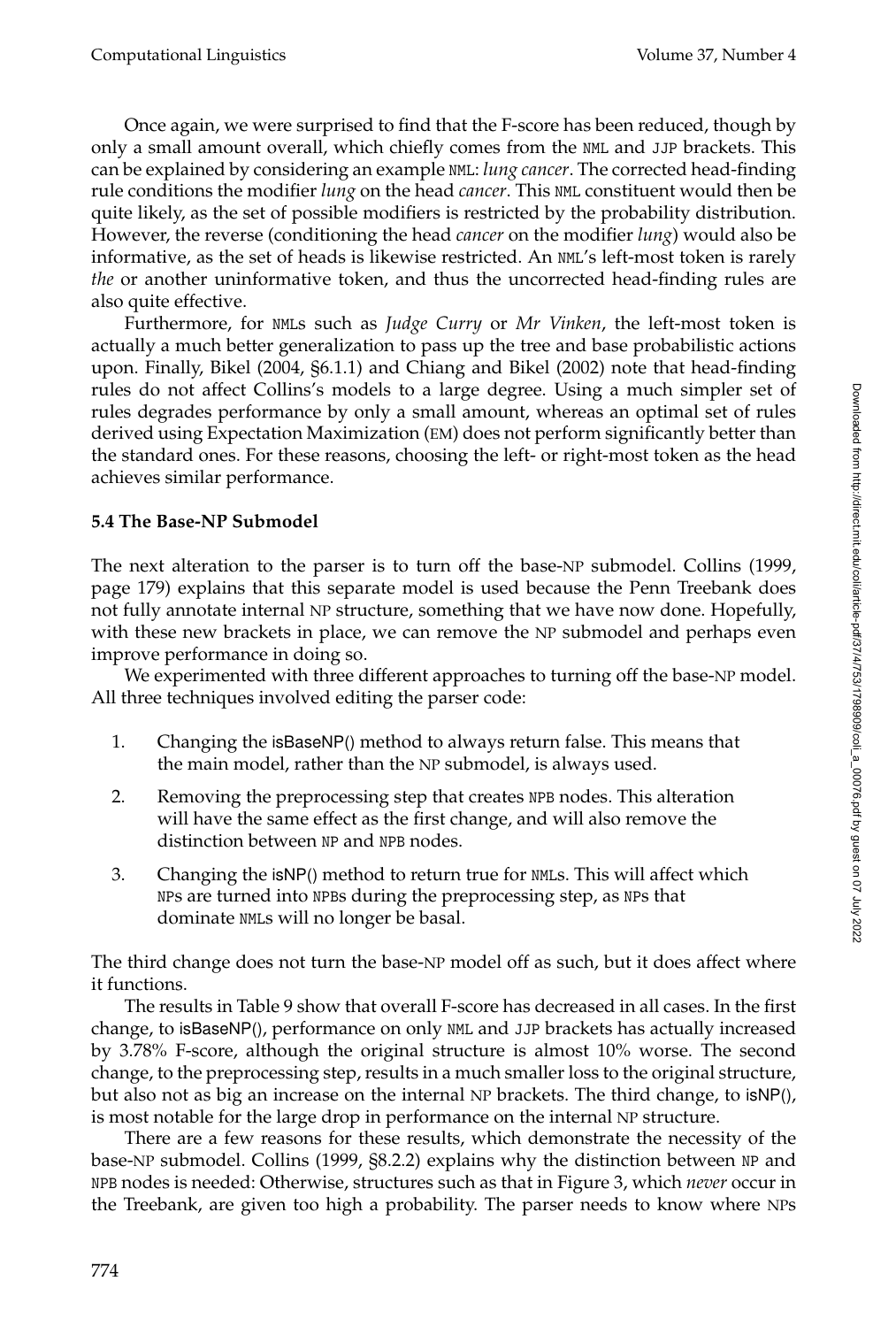Performance achieved with the Bikel (2004) parser and the base-NP model off in three different ways: (1) No NP submodel, (2) No NPB nodes, (3) No NPB nodes when the NP is dominating a NML. DIFF is again comparing against the initial results in Table 6.

|   |                                                                 | PREC                    | RECALL                  | <b>F-SCORE</b>          | <b>DIFF</b>                    |  |
|---|-----------------------------------------------------------------|-------------------------|-------------------------|-------------------------|--------------------------------|--|
| 1 | Original structure<br>NML and JJP brackets only<br>All brackets | 72.09<br>72.93<br>72.11 | 88.19<br>69.58<br>87.71 | 79.33<br>71.22<br>79.14 | $-9.52$<br>$+3.78$<br>$-9.21$  |  |
| 2 | Original structure<br>NML and JJP brackets only<br>All brackets | 87.75<br>72.36<br>87.37 | 87.65<br>69.27<br>87.17 | 87.70<br>70.78<br>87.27 | $-1.05$<br>$+3.34$<br>$-1.08$  |  |
| 3 | Original structure<br>NML and JJP brackets only<br>All brackets | 86.90<br>48.61<br>86.83 | 88.66<br>3.65<br>86.46  | 87.77<br>6.78<br>86.64  | $-1.08$<br>$-60.66$<br>$-1.71$ |  |

will not recurse anymore (when they are basal), so that it can generate the correct flat structure. Furthermore, the third change effectively treats NP and NML nodes as equivalent, and we have already seen problems caused by this approach in Section 5.2.

### **5.5 Bracket Structure**

We have now seen how a Collins-style parser performs on internal NP structure, but the question remains about whether the structure itself is optimal. Treebank structure can have a large effect on parser performance, as has been studied by many researchers. Collins (2003, page 621) notes that binary trees would be a poor choice, as the parser loses some context sensitivity, and the distance measures (§3.1.1) become ineffective. He advocates one level of bracketing structure per X-bar level.

Goodman (1997) on the other hand, explicitly converts trees to a binary branching format as a preprocessing step, in order to avoid problems from varying structures. Johnson (1998) finds that the performance of simple PCFGs can be improved through tree transformations, whereas Klein and Manning (2001) observe that some simple tree transformations can increase parsing speed. Petrov et al. (2006) perform automatic tree transformations by splitting nonterminal symbols, creating a smaller grammar that achieves state-of-the-art performance. The variation shown in these approaches, all for the same task, highlights the difficulty in identifying optimal tree structure.

Kübler (2005) investigates two German treebanks with different annotation schemes, and finds that certain properties, such as having unary nodes and flatter clauses, increase performance. Rehbein and van Genabith (2007) suggest that evaluation

 $NP$  $NP$  $PP$  $NP$  $PP$ 

### **Figure 3**

This structure, which never appears in the corpus, will be generated unless base-NPs are marked.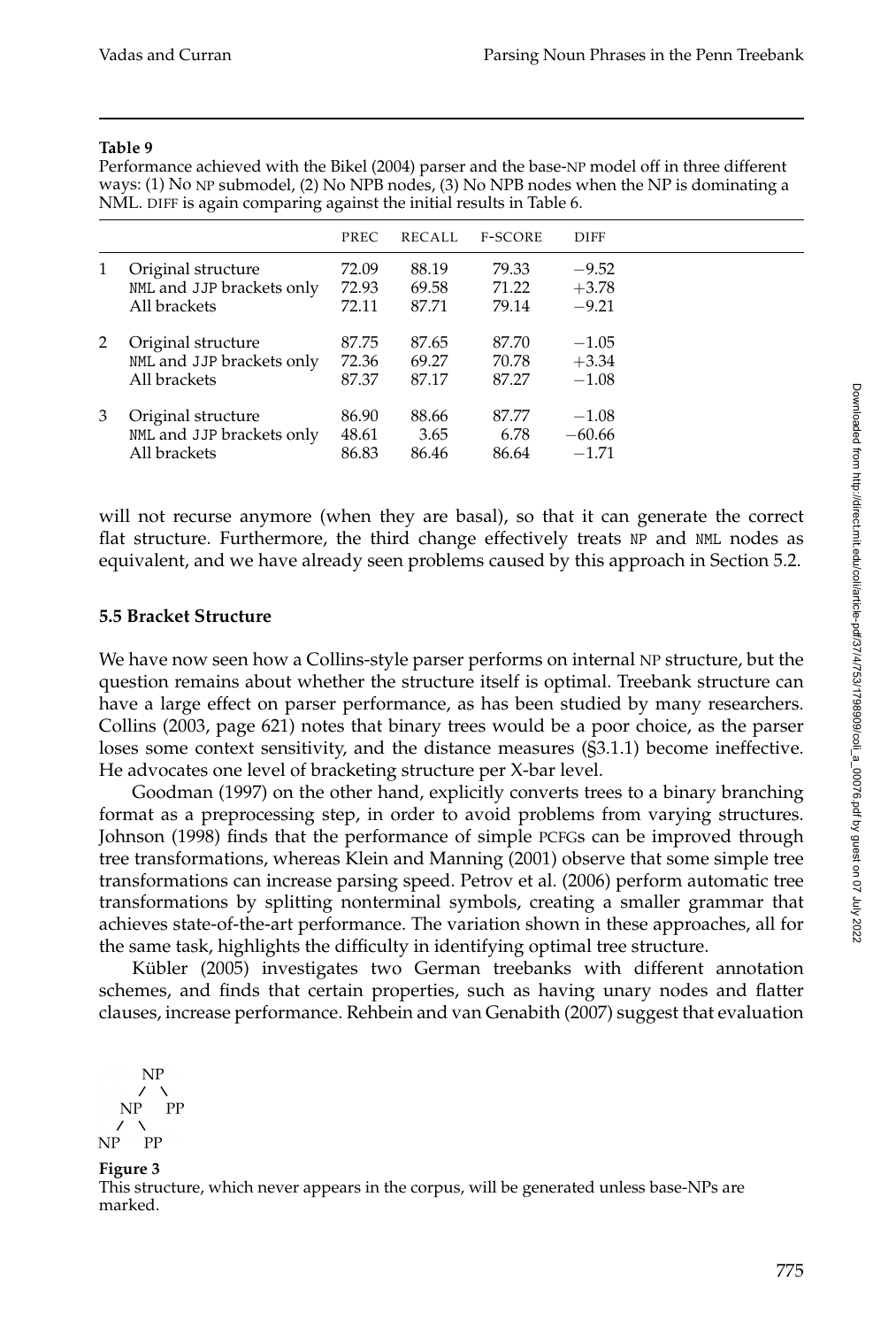methods are also affected by treebank structure, showing that the Parseval measures are biased towards an increased number of non-terminal nodes.

It may be argued that a better representation for some NPs is to explicitly bracket right-branching structure. For example, in the NP the New York Stock Exchange, if there was a bracket around New York Stock Exchange, then it would be useful training for when the parser comes across New York Stock Exchange composite trading (which it does quite often). The parser should learn to add a bracket in both cases. The current bracketing guidelines do not mark right-branching constituents, they are simply assumed implicitly to be there.

We experiment with automatically adding these right-branching brackets and then examine what difference this change makes. Table 10 shows that overall performance drops by 1.51% F-score. This was a surprising result, as there are a number of easily recoverable brackets that are introduced by making right-branching structure explicit. For example, a POS tag sequence of DT NN NN is always right-branching. This explains the more than 10% increase in F-score when evaluating internal NP brackets only. As Rehbein and van Genabith (2007) found, increasing the number of non-terminal nodes has caused an increase in performance, though we may question, as they do, whether performance has truly increased, or whether the figure is simply inflated by the evaluation method. Either way, the deleterious effect on overall performance suggests that right-branching structure should be left implicit.

### **5.6 Test Set Results**

Having found that the best performing model is the initial one with no alterations, we now evaluate its results on the test data: Section 23. Table 11 shows that, as with the Section 00 results, the original Penn Treebank structure is barely affected by the additional NML and JJP brackets. The new brackets themselves are recovered slightly better than they were on the development data, achieving a figure that is almost the same as the suggestion baseline in this case.

These results confirm those we saw in our initial experiments: Recovering NP structure is a difficult task for the Collins (2003) model. As a result, there is a slight drop in overall performance.

## **5.7 Error Analysis**

Despite the large number of experiments we have performed in this section, we are no closer to outperforming the suggestion baseline established in Section 4.3. The highest accuracy has come from the unaltered parser, and changes to the corpus and model have proven unsuccessful. We need to look at the errors being made by the parser, so that any problems that appear can be solved. Accordingly, we categorized each of the

#### **Table 10**

Performance achieved with the Bikel (2004) parser and explicit right-branching structure. The DIFF column compares against the initial results in Table 6.

|                           | PREC  | RECALL F-SCORE |       | <b>DIFF</b> |
|---------------------------|-------|----------------|-------|-------------|
| Original structure        | 87.96 | 88.06          | 88.01 | $-0.84$     |
| NML and JJP brackets only | 82.33 | 74.28          | 78.10 | $+10.66$    |
| All brackets              | 87.33 | 86.36          | 86.84 | $-1.51$     |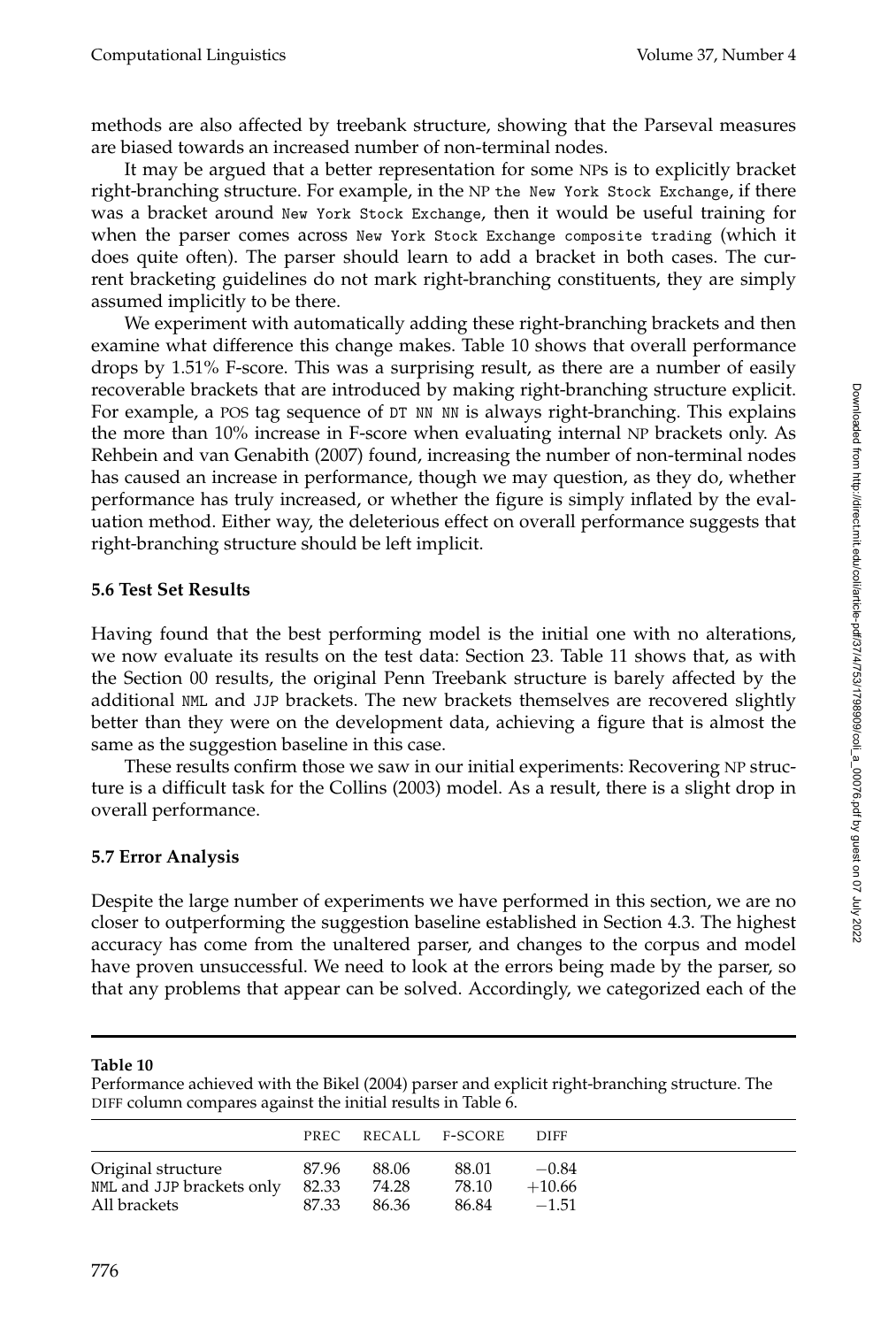Performance achieved with the Bikel (2004) parser, final results on the test set. The suggestion baseline is comparable to the NML and JJP brackets only figures, as are the Original PTB and Original structure figures.

|                           | PREC. | RECALL | F-SCORE |
|---------------------------|-------|--------|---------|
| Original PTB              | 88.58 | 88.45  | 88.52   |
| Suggestion baseline       | 94.29 | 56.81  | 70.90   |
| Original structure        | 88.49 | 88.53  | 88.51   |
| NML and JJP brackets only | 80.06 | 63.70  | 70.95   |
| All brackets              | 88.30 | 87.80  | 88.05   |

560 NML and JJP errors in our initial model through manual inspection. The results of this analysis (performed on the development set) are shown in Table 12, together with examples of the errors being made. Only relevant brackets and labels are shown in the examples; the final column describes whether or not the bracketing shown is correct.

#### **Table 12**

Error analysis for the Bikel (2004) parser on the development set, showing how many times the error occurred (#), the percentage of total errors (%), and how many of the errors were false positives (FP) or false negatives (FN). If a cross  $(x)$  is in the final column then the example shows the error being made. On the other hand, if the example is marked with a tick  $(\sqrt{\ })$  then it is demonstrating the correct bracketing.

| <b>ERROR</b>          | #   | $\frac{0}{0}$ | FP               | <b>FN</b>        | <b>EXAMPLE</b>                            |           |
|-----------------------|-----|---------------|------------------|------------------|-------------------------------------------|-----------|
| Modifier attachment   | 213 | 38.04         | 56               | 157              |                                           |           |
| <b>NML</b>            | 122 | 21.79         | 21               | 101              | lung cancer deaths                        | $\times$  |
| Entity structure      | 43  | 7.68          | 24               | 19               | (Circulation Credit) Plan                 | $\times$  |
| Appositive title      | 29  | 5.18          | 6                | 23               | (Republican Rep.) Jim Courter             | $\sqrt{}$ |
| <b>JJP</b>            | 10  | 1.79          | 4                | 6                | (More common) chrysotile fibers           |           |
| Company/name          | 9   | 1.61          | $\mathbf{1}$     | 8                | (Kawasaki Heavy Industries) Ltd.          |           |
| Mislabeling           | 92  | 16.43         | 30               | 62               | (ADJP more influential) role              |           |
| Coordinations         | 92  | 16.43         | 38               | 54               | (cotton and acetate) fibers               | $\sqrt{}$ |
| Company names         | 10  | 1.79          | $\theta$         | 10               | (F.H. Faulding) & (Co.)                   | $\sqrt{}$ |
| Possessives           | 61  | 10.89         | $\theta$         | 61               | (South Korea)'s                           |           |
| Speech marks/brackets | 35  | 6.25          | $\boldsymbol{0}$ | 35               | ("closed-end")                            | $\sqrt{}$ |
| Clear errors          | 45  | 8.04          | 45               | $\boldsymbol{0}$ |                                           |           |
| Right-branching       | 27  | 4.82          | 27               | $\theta$         | (NP (NML Kelli Green))                    | $\times$  |
| Unary                 | 13  | 2.32          | 13               | $\boldsymbol{0}$ | a (NML cash) transaction                  | $\times$  |
| Coordination          | 5   | 0.89          | 5                | $\boldsymbol{0}$ | (NP a (NML savings and loan))             | $\times$  |
| Structural            | 8   | 1.43          | 3                | 5                | $(NP \dots$ spending) (VP (VBZ figures) ) | $\times$  |
| Other                 | 14  | 2.50          | 8                | 6                |                                           |           |
| Total                 | 560 | 100.00        | 180              | 380              |                                           |           |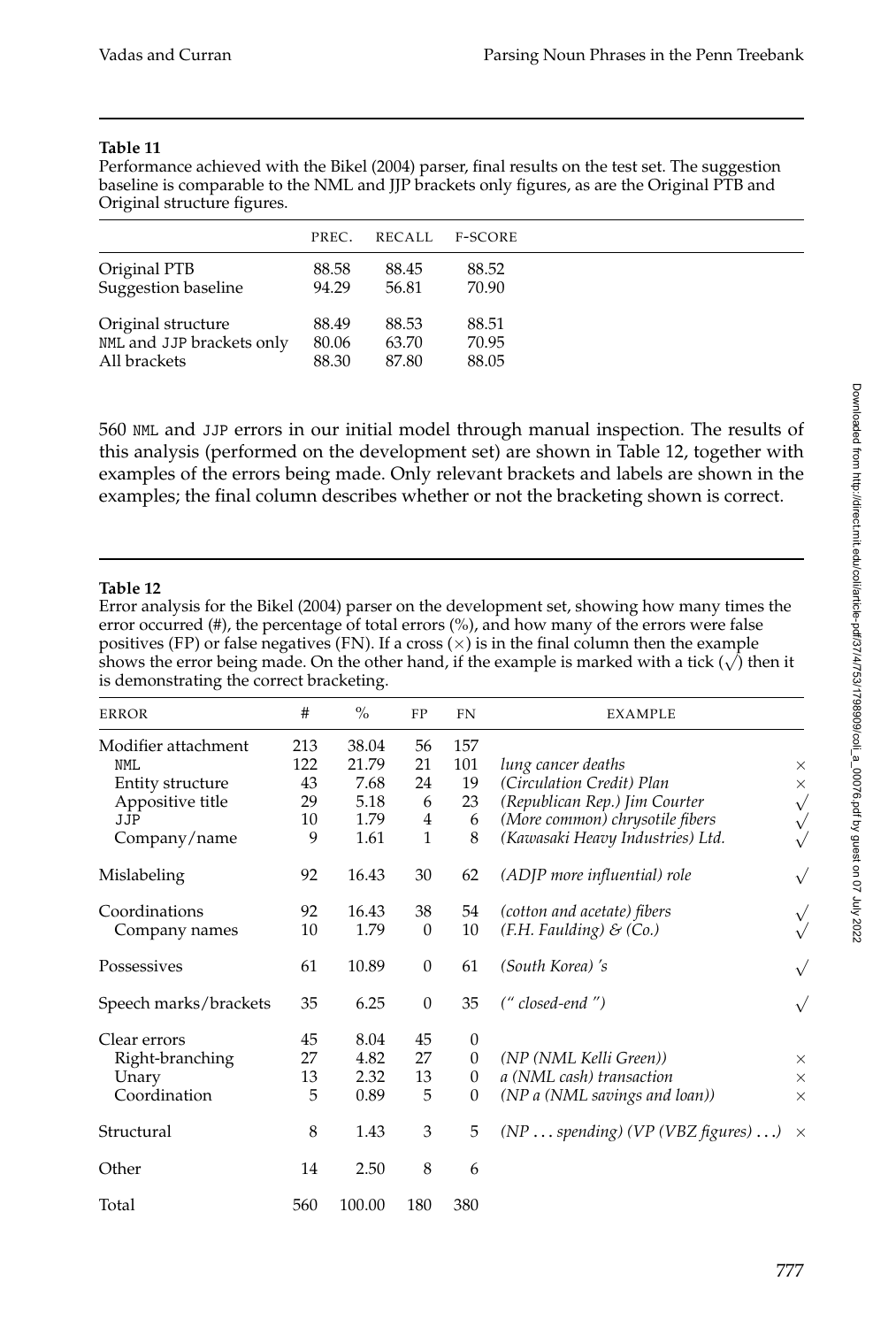The most common error caused by an incorrect bracketing results in a modifier being attached to the wrong head. In the example in the table, because there is no bracket around *lung cancer*, there is a dependency between *lung* and *deaths*, instead of *lung* and *cancer*. The example is thus incorrectly bracketed, as shown by the cross in the final column of the table. We can further divide these errors into general NML and JJP cases, and instances where the error occurs inside a company name or in a person's title.

The reason for these errors is that the *n*-grams that need to be bracketed simply do not exist in the training data. Looking for each of the 142 unique *n*-grams that were not bracketed, we find that 93 of them do not occur in Sections 02–21 at all. A further 17 of the *n*-grams do occur, but not as constituents, which would make reaching the correct decision even more difficult for the parser. In order to fix these problems, it appears that an outside source of information must be consulted, as the lexical information is currently not available.

The next largest source of errors is mislabeling the bracket itself. In particular, distinguishing between using NP and NML labels, as well as ADJP and JJP, accounts for 75 of the 92 errors. This is not surprising, as we noted during the final preparation of the corpus (see Section 3.3) that the labels of some NPs were inconsistent. The previous relabeling experiment suggests that we should not evaluate the pairs of labels equally, meaning that the best way to fix these errors would be to change the training data itself. This would require alterations to the original Penn Treebank brackets, something we avoided during the annotation process. In this case the example shown in the table is correct (with a tick in the final column), while the parser would've incorrectly labeled the bracket as JJP.

Coordinations are another significant source of errors, because coordinating multitoken constituents requires brackets around each of the constituents, as well as a further bracket around the entire coordination. Getting just a single decision wrong can mean that a number of these brackets are in error. Another notable category of errors arises from possessive NPs, which always have a bracket placed around the possessor in our annotation scheme. The parser is not very good at replicating this pattern, perhaps because these constituents would usually not be bracketed if it were not for the possessive. In particular, NML nodes that begin with a determiner are quite rare, only occurring when a possessive follows. The parser also has difficulty in replicating the constituents around speech marks and brackets. We suspect that this is due to the fact that Collins's model does not generate punctuation as it does other constituents.

There are a number of NML and JJP brackets in the parser's output that are clearly incorrect, either because they define right-branching structure (which we leave implicit) or because they dominate only a single token. The only single token NMLs exist in coordinations, but unfortunately the parser is too liberal with this rule. The final major group of errors are structural; that is, the entire parse for the sentence is malformed, as in the example where *figures* is actually a noun.

From this analysis, we can say that the modifier attachment problem is the best to pursue. Not only is it the largest cause of errors, but there is an obvious way to reduce the problem: Find and make use of more data. One way to do this with a Collins-style parser would be to add a new probability distribution to the model, akin to subcategorization frames and distance measures (Collins 2003, §3.2 and §3.1.1). However, doing so would be a challenging task.

We take a different approach in Section 6: using a separate NP Bracketer. This allows us to use *n*-gram counts as well as a wide range of other features drawn from many different sources. These can then be included in a model specifically dedicated to parsing NP structure. This approach is similar to the machine translation system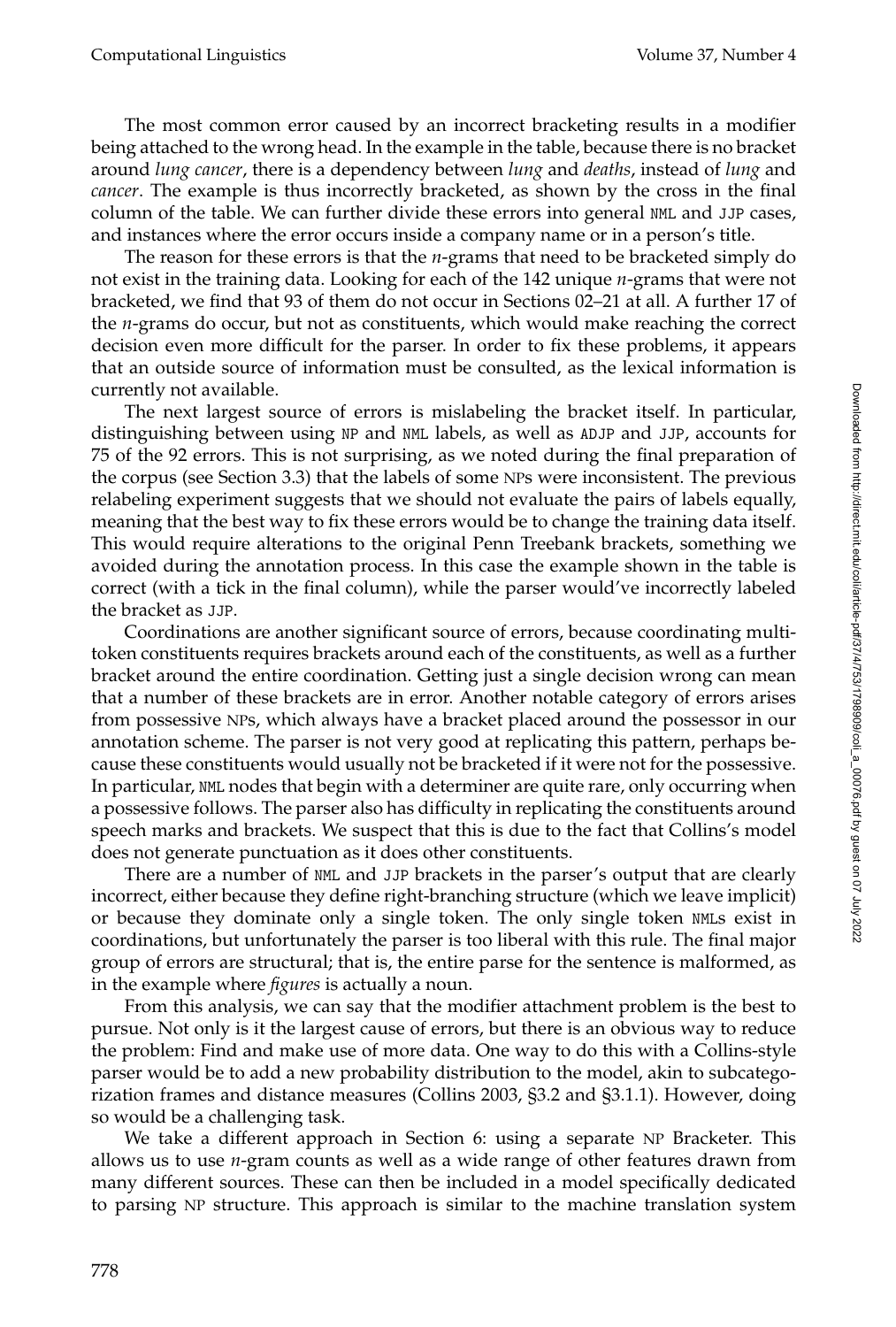of Koehn (2003), which uses a parser to identify NPs and then translates them using an NP-specific subsystem. Additional features are included in the subsystem's model, improving accuracy from 53.9% to 67.1%. When this subsystem is embedded in a wordbased MT system, its BLEU score (Papineni et al. 2002) increases from 0.172 to 0.198.

## **6. Noun Phrase Bracketing**

In this section, we will use NP bracketing techniques (as described in Section 2.3) to improve upon the parser's performance of only 67.44%.

We divide NPs into two categories: $5$ 

**Simple NPs:** are exactly three words long and contain only nouns.

**Complex NPs:** include all simple NPs as well as those that are longer than three words, contain non-nominal parts of speech (such as adjective, determiner, etc.), and include clausal modifiers. We consider every constituent annotated as NP in the Penn Treebank to be a complex NP.

We will begin with simple NPs, as most previous work has limited itself in these ways and we wish to allow a comparison between our experiments and those in the literature. Our eventual aim, however, will be to build a post-processor that can bracket the full range of NPs in the Penn Treebank. Thus, in our later experiments we will take on the much more difficult task of bracketing complex NPs from our newly annotated corpus.

## **6.1 Data**

In order to build an NP Bracketing system, there must be data to evaluate it, and for supervised models, to train on as well. We extract both a simple and a complex NP data set from our extended Penn Treebank.

*6.1.1 Simple NPs.* Simple NPs are extracted from our extended Penn Treebank data as follows. If the last three children of an NP are nouns, then they became an example in our data set. We mark the NP as left-branching if the first and second words are bracketed, and as right-branching otherwise. This method (assuming that all NPs have a right-most head) will retrieve all possible simple NPs from the corpus. It also means that we will not have headless sequences of modifiers in the data set, because only the right-most part of the NP is being looked at. This also allows us to retrieve simple NPs from NPs longer than three words, by simply ignoring the left-most modifier(s). One final step is to remove examples where each word has the same NER tag, ignoring many flat base-NP cases such as *John A. Smith*. Lauer (1995) used a similar approach to collect three noun sequences from Grolier's encyclopedia.

Some example NPs from the Penn Treebank are shown below:

```
(NP (NN executive) (NN vice) (NN president) )
(NP (NML (NN lung) (NN cancer) ) (NNS deaths) )
(NP (JJ separate) (NN board) (NNS meetings) )
(NP (DT an) (NN assistant) (NN state) (NN attorney) (NN general) )
(NP (NML (NNP New) (NNP York) ) (NNP Stock) (NNP Exchange) )
```
<sup>5</sup> Note that this is our own terminology, and has no relation to other uses of these terms in the literature.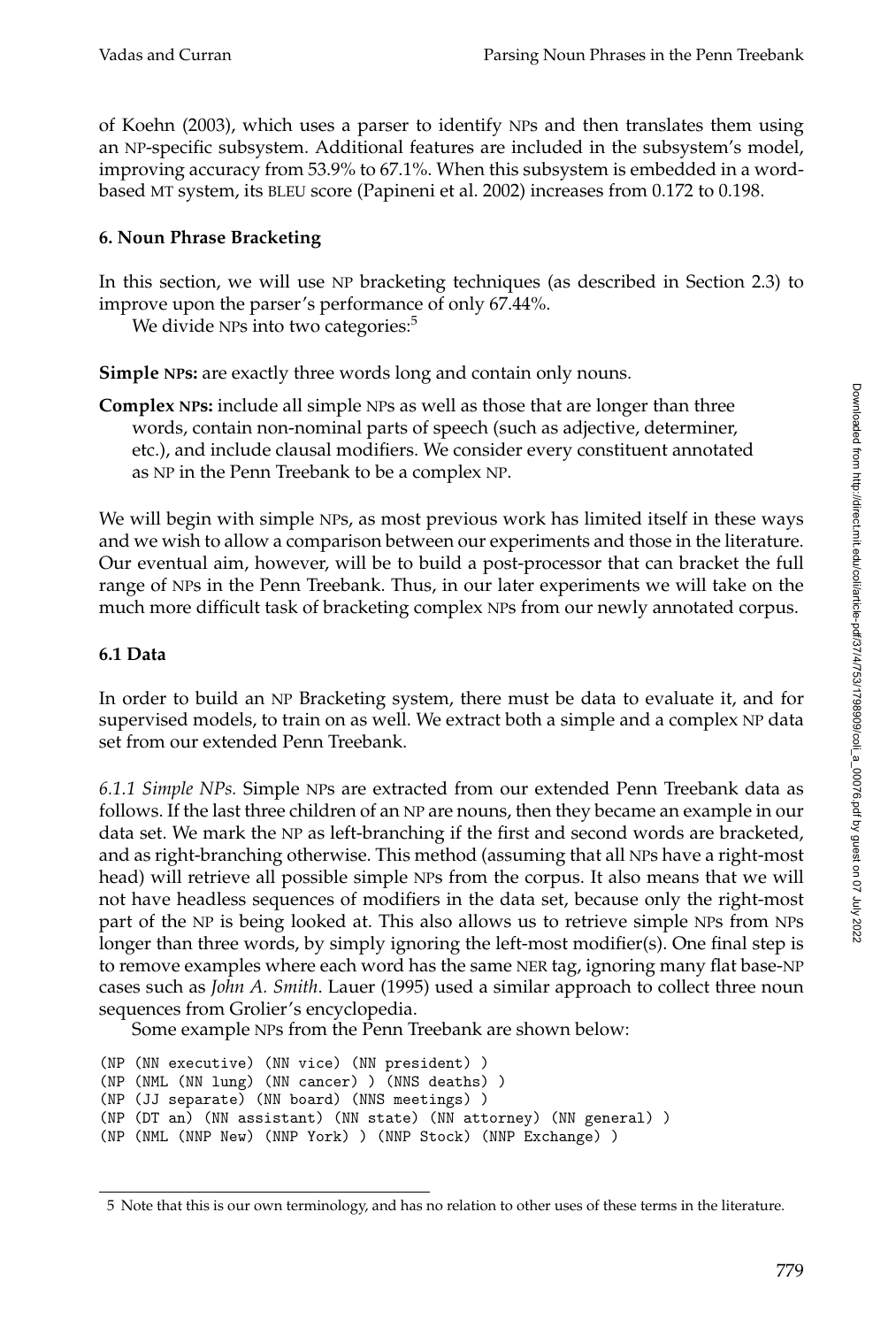From this set we extract one left-branching NP (*lung cancer deaths*), and two rightbranching NPs (*executive vice president* and *state attorney general*). Other potential sequences that we don't extract include: *separate board meetings*, as *separate* is an adjective; *assistant state attorney*, as these tokens are not right-most in the NP; and *York Stock Exchange* as these tokens are not (even implicitly) dominated by single node.

This process results in 5,569 three-word NPs for bracketing, which is an order of magnitude larger than all previous data sets. Previous researchers have typically used Lauer's set (244 NPs) or created their own small set (∼500 NPs at most). This new, much larger data set means that we can carry out large-scale machine learning effectively, rather than using unsupervised methods.

Statistics comparing our new data set to those used by other researchers are shown in Table 13. As can be seen, the Penn Treebank-based corpus is significantly larger than all other data sets. The distribution of left- and right-branching NPs also appears to vary greatly, which may be affected by the content of the corpus. The Nakov and Hearst (2005) biomedical and Barker (1998) small engines data sets are both very technical texts, and the Buckeridge and Sutcliffe (2002) AmiPro software manual and Buckeridge and Sutcliffe (2002) Time magazine articles are probably aimed at a more general audience.

*6.1.2 Complex NPs.* We have also extracted another even larger data set of complex NPs for the experiments in Section 6.4. For this set we retrieve an example for each NP of length three or more in the Penn Treebank. We will only be identifying the structure in NML and JJP brackets and so NPs with other child nodes (e.g., prepositional phrases) must be treated specially. We choose a simple approach, taking the head word of the child node to represent the entire constituent. This means we can treat such NPs in the same manner as base-NPs and don't have to store internal structure that our system will not attempt to parse. An example of this is shown in the first row of Table 14, where *ABC Co* and *the market leader* would both have been NP nodes. We have elided the words in square brackets, leaving only the heads of those constituents.

Some common POS tag sequences (e.g., initial determiner and final possessive) are unambiguous in three word NPs, and so we remove these cases. This has the side effect of increasing the ambiguity in the data and making the task harder on average. This leaves 53,568 instances in our data set, which is two orders of magnitude larger than any that has been created previously.

Table 14 shows the most common POS tag sequences in our complex NP data set. The entropy of the distribution of bracketings for the POS tag sequences gives an indication

| Comparison showing the sizes of various be blackeding corpora. |              |              |  |  |  |  |  |  |
|----------------------------------------------------------------|--------------|--------------|--|--|--|--|--|--|
| # ITEMS                                                        | LEFT $(\% )$ | RIGHT $(\%)$ |  |  |  |  |  |  |
| 5,569                                                          | 59           | 41           |  |  |  |  |  |  |
| 244                                                            | 67           | 33           |  |  |  |  |  |  |
| 307                                                            | 58           | 42           |  |  |  |  |  |  |
| 235                                                            | 63           | 37           |  |  |  |  |  |  |
| 223                                                            | 74           | 26           |  |  |  |  |  |  |
| 214                                                            | 48           | 52           |  |  |  |  |  |  |
| 430                                                            | 84           | 16           |  |  |  |  |  |  |
| 188                                                            | 45           | 55           |  |  |  |  |  |  |
| 164                                                            | 91           | g            |  |  |  |  |  |  |
|                                                                |              |              |  |  |  |  |  |  |

#### **Table 13**

Comparison showing the sizes of various NP bracketing

Downloaded from http://direct.mit.edu/coli/article-pdf/37/4/753/1798909/coli\_a\_00076.pdf by guest on 07 July 2022 Downloaded from http://direct.mit.edu/coli/article-pdf/37/4/753/1798909/coli\_a\_00076.pdf by guest on 07 July 2022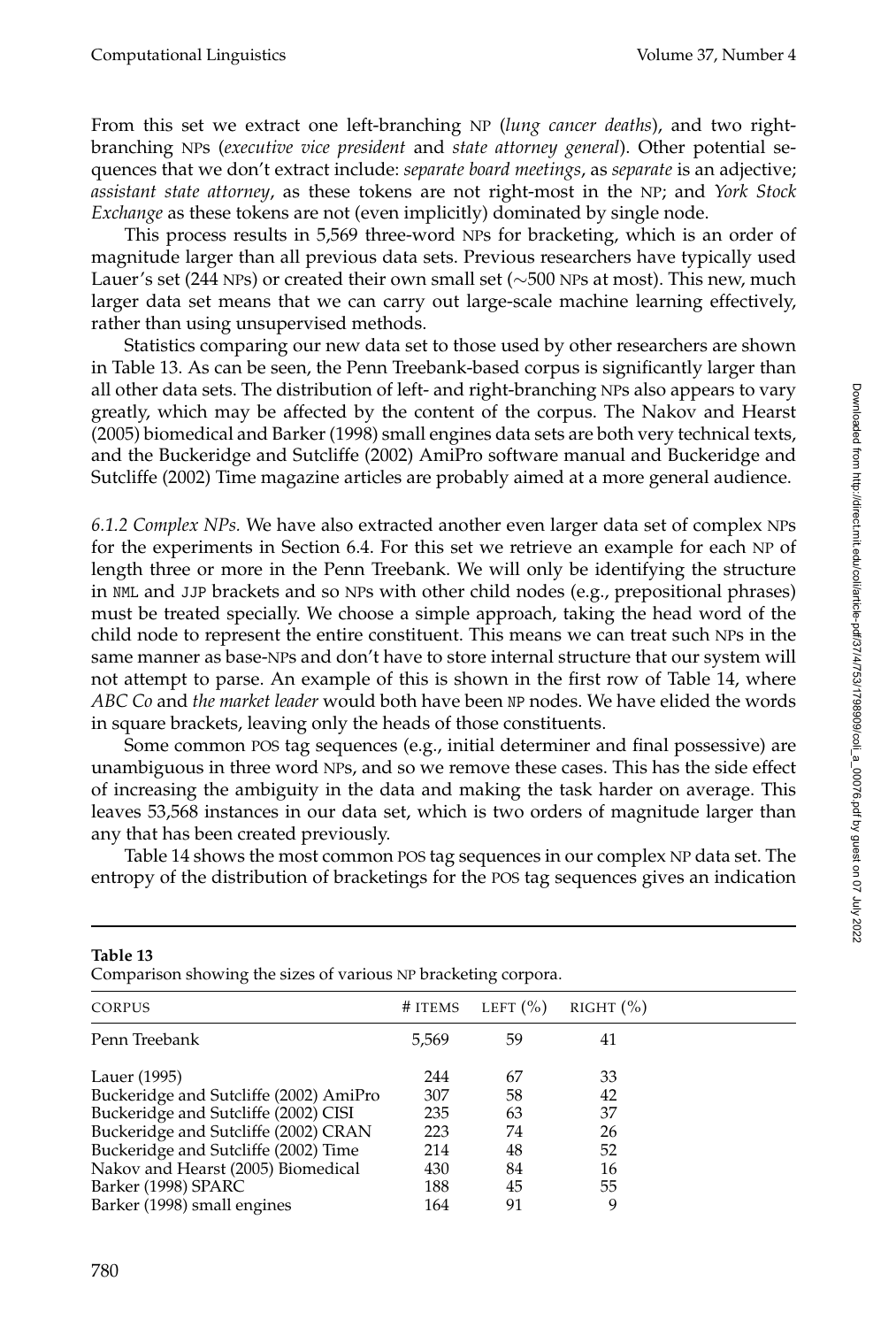| #     | <b>ENTROPY</b> | <b>SEQUENCE</b>    | EXAMPLE                       |  |
|-------|----------------|--------------------|-------------------------------|--|
| 2,228 | 0.00           | (NNP, NN)          | [ABC] Co, [the market] leader |  |
| 1,796 | 1.00           | $($ (NNP NNP) NNP) | John Smith Co.                |  |
| 1,762 | 1.00           | (NNP NNP NNP)      | John A. Smith                 |  |
| 1,481 | 0.54           | (JJ NN NNS)        | high interest rates           |  |
| 1,359 | 0.59           | (DT JJ NN NN)      | the high interest rate        |  |
| 1,054 | 0.13           | (JJ JJ NNS)        | big red cars                  |  |

The most common bracketings of POS tag sequences in our complex NP corpus.

of the difficulty of the task. Larger entropy means that the sequence is more ambiguous, because there are many bracketing alternatives to choose from and/or because the alternatives are close to equally likely. The entropy figure for the NNP NNP NNP bracketings reinforce the result we saw in Section 5.7: A sequence of three nouns is very hard to bracket, as there is no good baseline decision.

Figure 4 shows a histogram of the entropy distribution across POS tag sequences. Although 43.71% of all sequences have a single bracketing, the majority of sequences are ambiguous. There is a spike just below an entropy of 1, mostly made up of sequences with two almost equally likely bracketings. This demonstrates that complex NP bracketing is far from a trivial task.

## **6.2 Unsupervised Experiments**

With our new data set of simple NPs, we began running experiments similar to those carried out in the literature (Nakov and Hearst 2005). Refer back to Section 2.3 for a reminder of the models typically used for this task. We implemented both an adjacency and dependency model, and three different association measures: the raw bigram count, the bigram probability, and  $\chi^2$ .

$$
Raw bigram count = count(w_i, w_j)
$$
\n(7)

$$
P(w_i|w_j) = \frac{count(w_i, w_j)}{count(w_j)}
$$
\n(8)



**Figure 4** Entropy over the bracketings of POS tag sequences from the complex NP corpus.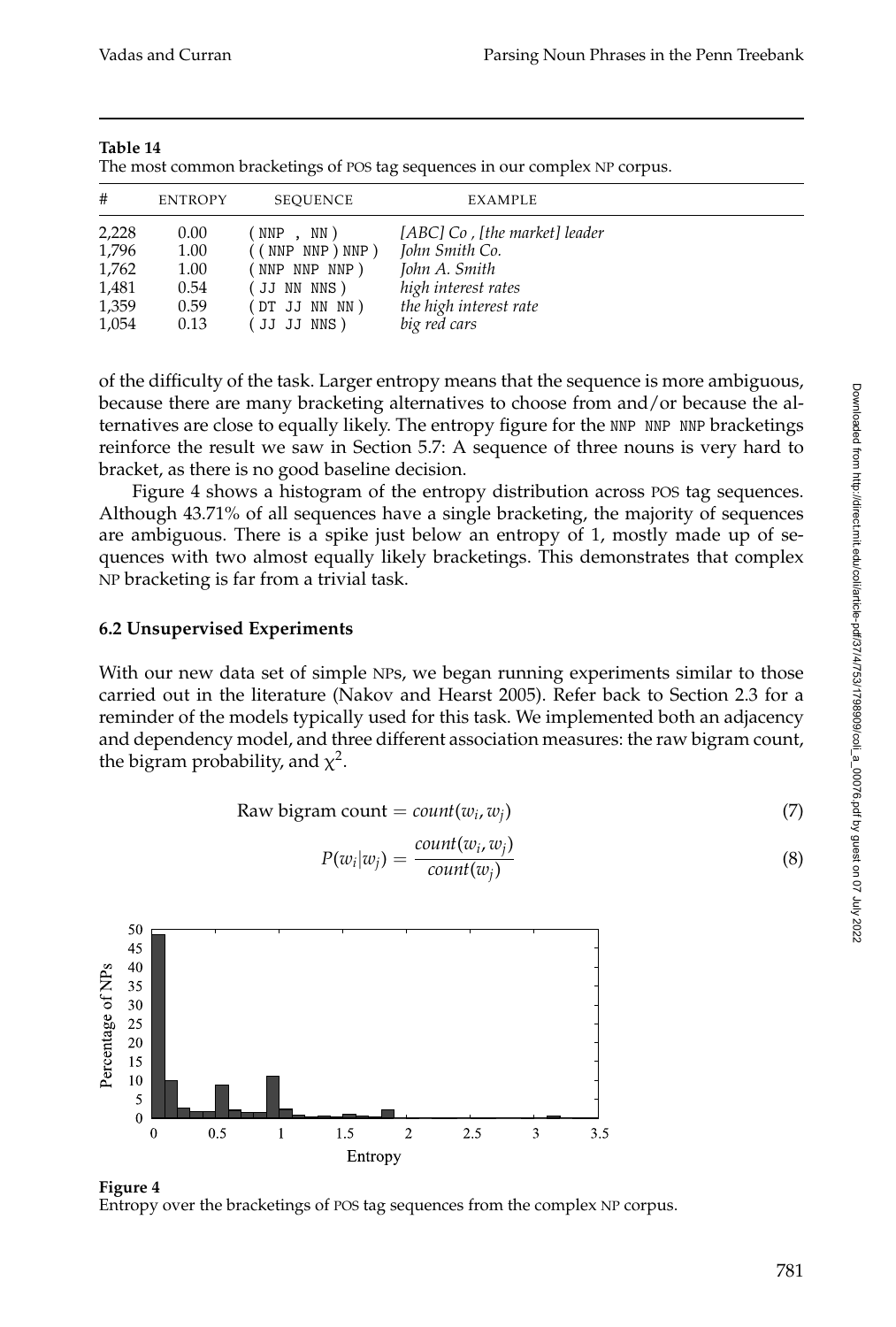$$
\chi^{2}(w_{i}, w_{j}) = \frac{N(AD - BC)^{2}}{(A + C)(B + D)(A + B)(C + D)}
$$
\n(9)

where 
$$
A = count(w_i, w_j)
$$
 (10)

$$
B = count(w_i, \bar{w}_j)
$$
\n(11)

$$
C = count(\bar{w}_i, w_j) \tag{12}
$$

$$
D = count(\bar{w}_i, \bar{w}_j)
$$
\n(13)

$$
and N = A + B + C + D \tag{14}
$$

*w*¯ indicates any word *except w*

Our counts come from three different sources: Google and MSN search engine hit counts, and from the Google Web 1T corpus (Brants and Franz 2006), which contains *n*-gram counts collected from 1 trillion words of Web text. We can calculate *N*, for the  $\chi^2$  measure shown in Equation (9), as the total number of bigrams in the Web 1T corpus (910,884,463,583), and take the same estimate as Nakov and Hearst of 8 trillion when using search engine counts.

One problem with the bigram probability and  $\chi^2$  measures is that a single zero count will cause the entire measure to be zero, ignoring the effect of other non-zero counts. To solve this problem, Nakov and Hearst (2005) apply a basic form of smoothing: adding 0.5 to each frequency count. Although this is not a particularly effective form of smoothing, we take a similar approach so that our results will be comparable with theirs.

The results from the experiments, on both Lauer's and our data set, are shown in Tables 15 and 16, respectively. Our results on Lauer's corpus are similar to those reported previously, with the dependency model outperforming the adjacency model on all measures. The Web 1T counts are the most effective, and the raw counts—the

Unsupervised results for the simple NPs in Lauer's data set. COUNTS ADJACENCY DEPENDENCY RAW PROB.  $\chi^2$  RAW PROB.  $\chi^2$ Google 72.5 68.4 **73.0 77.5** 75.0 76.2 MSN 71.3 65.6 **72.1 75.0** 74.6 74.6 Web 1T 74.2 70.5 **75.4** 81.2 **82.8** 77.5

| ורוו<br>Н |  |
|-----------|--|
|-----------|--|

|  |  | RAW PROB. $v^2$ RAW PROB. $v^2$ |  |
|--|--|---------------------------------|--|

#### **Table 16**

Unsupervised results for the simple NPs in the Penn Treebank data set.

| <b>COUNTS</b>        | ADJACENCY      |                                        |  | DEPENDENCY |                                   |                |
|----------------------|----------------|----------------------------------------|--|------------|-----------------------------------|----------------|
|                      | RAW            |                                        |  |            | PROB. $\chi^2$ RAW PROB. $\chi^2$ |                |
| Google<br><b>MSN</b> | 75.53<br>76.53 | 69.85 79.98 69.58<br>74.38 80.07 69.22 |  |            | 68.61<br>69.29                    | 69.94<br>69.82 |
| Web 1T               | 80.05          | 79.62 79.33 74.18                      |  |            | 75.18                             | 70.71          |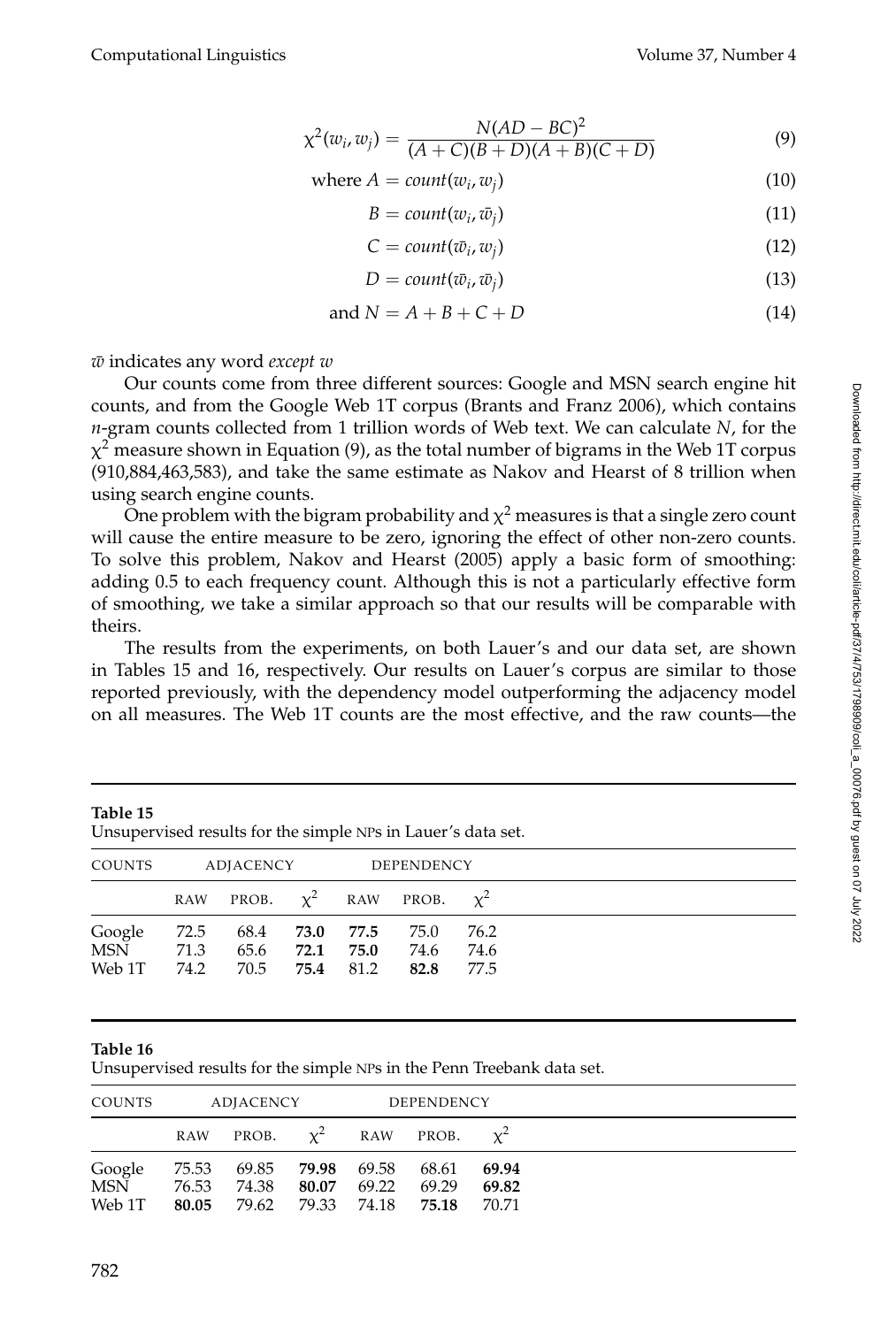simplest association measure—work surprisingly well. The results on the new corpus are also surprising, as the adjacency model outperforms the dependency model by a wide margin. Once again, the Web 1T counts perform well in all cases, although the best result is from the MSN search engine. The  $\chi^2$  measure gives the highest accuracy for both search engines, but is least effective with the Web 1T counts. The two search engines give reasonably similar results on both data sets.

Our analysis shows that the good performance of the adjacency model comes from the large number of named entities in the corpus. When we remove all items that have any word as a named entity, the results are reversed, and the dependency model is superior. On the 1,556 NPs that remain, using Web 1T counts and the  $\chi^2$  measure, the adjacency model achieves 71.85% accuracy, and the dependency model attains 73.84%. The other count sources and association measures show the same trend.

*6.2.1 n-gram Variations.* Both the adjacency and dependency models are relatively knowledge-poor, only utilizing a pair of bigram counts in order to make a decision. In order to increase the amount of information available, we retrieved hit counts for a number of other variations on the simple bigrams, as proposed by Nakov and Hearst (2005). For example, the bigram joined by a hyphen to form a single token, or with a possessive marker. The full list is shown in Table  $17$  — Google (G), MSN (M), Web 1T (W), and snippets (S). Also shown is whether or not the count source used that pattern.

### **Table 17**

| LEFT BRANCHING      | RIGHT BRANCHING                                                                                                                                           | G                                                                                                                                                                                          | M                                   | W                                                                    | S                                                                    |
|---------------------|-----------------------------------------------------------------------------------------------------------------------------------------------------------|--------------------------------------------------------------------------------------------------------------------------------------------------------------------------------------------|-------------------------------------|----------------------------------------------------------------------|----------------------------------------------------------------------|
|                     |                                                                                                                                                           |                                                                                                                                                                                            |                                     |                                                                      |                                                                      |
|                     |                                                                                                                                                           |                                                                                                                                                                                            |                                     |                                                                      | $\times$<br>$\times$                                                 |
|                     |                                                                                                                                                           |                                                                                                                                                                                            |                                     |                                                                      |                                                                      |
|                     |                                                                                                                                                           |                                                                                                                                                                                            |                                     |                                                                      | $\times$                                                             |
|                     |                                                                                                                                                           |                                                                                                                                                                                            |                                     |                                                                      | $\times$                                                             |
|                     |                                                                                                                                                           |                                                                                                                                                                                            |                                     |                                                                      | $\times$                                                             |
|                     |                                                                                                                                                           | $\sqrt{}$                                                                                                                                                                                  |                                     |                                                                      | $\times$                                                             |
|                     |                                                                                                                                                           |                                                                                                                                                                                            | $\sqrt{}$                           | $\sqrt{}$                                                            | $\times$                                                             |
| brainstem           |                                                                                                                                                           |                                                                                                                                                                                            |                                     | $\sqrt{}$                                                            | $\times$                                                             |
| brainstem cells     | brain stemcells                                                                                                                                           |                                                                                                                                                                                            |                                     |                                                                      | $\times$                                                             |
| brain stem cells    | stem brain cells                                                                                                                                          |                                                                                                                                                                                            |                                     |                                                                      | $\times$                                                             |
| cells brain stem    | stem cells brain                                                                                                                                          |                                                                                                                                                                                            |                                     |                                                                      | X                                                                    |
| brain stem bs cells | brain stem cells sc                                                                                                                                       |                                                                                                                                                                                            |                                     |                                                                      | $\times$                                                             |
| brain stem (BS)     |                                                                                                                                                           | $\times$                                                                                                                                                                                   | $\times$                            |                                                                      | X                                                                    |
| stem's              | brain's                                                                                                                                                   |                                                                                                                                                                                            | $\sqrt{}$                           | X                                                                    | $\times$                                                             |
| brain stem's cells  | brain's stem cells                                                                                                                                        |                                                                                                                                                                                            | $\sqrt{}$                           | $\sqrt{}$                                                            |                                                                      |
| brain stem Cells    | brain Stem cells                                                                                                                                          | $\times$                                                                                                                                                                                   | $\times$                            |                                                                      |                                                                      |
| brain-stem cells    | brain stem-cells                                                                                                                                          | $\times$                                                                                                                                                                                   | $\times$                            |                                                                      |                                                                      |
| brain stem cells-*  | *-brain stem cells                                                                                                                                        | $\times$                                                                                                                                                                                   | $\times$                            |                                                                      |                                                                      |
| brain/stem cells    | brain/stem cells                                                                                                                                          | $\times$                                                                                                                                                                                   | $\times$                            |                                                                      |                                                                      |
| brain stem cells/*  | */brain stem cells                                                                                                                                        | $\times$                                                                                                                                                                                   | $\times$                            |                                                                      |                                                                      |
| (brain stem) cells  | (brain) stem-cells                                                                                                                                        | $\times$                                                                                                                                                                                   | $\times$                            |                                                                      |                                                                      |
| brain stem (cells)  | brain (stem-cells)                                                                                                                                        | $\times$                                                                                                                                                                                   | $\times$                            |                                                                      |                                                                      |
| brain stem, cells   | brain, stem cells                                                                                                                                         | $\times$                                                                                                                                                                                   | $\times$                            |                                                                      |                                                                      |
| brain stem: cells   | brain: stem cells                                                                                                                                         | $\times$                                                                                                                                                                                   | $\times$                            |                                                                      |                                                                      |
| brain stem. cells   | brain. stem cells                                                                                                                                         | $\times$                                                                                                                                                                                   | $\times$                            |                                                                      | $\times$                                                             |
| brain. stem cells   | brain stem. cells                                                                                                                                         | $\times$                                                                                                                                                                                   | $\times$                            |                                                                      |                                                                      |
|                     | brain stem * cells<br>brain stem * * cells<br>brain stem * * * cells<br>cells * brain stem<br>cells * * brain stem<br>cells * * * brain stem<br>brainstem | brain * stem cells<br>brain * * stem cells<br>brain * * * stem cells<br>stem cells * brain<br>stem cells * * brain<br>stem cells * * * brain<br>stemcells<br>braincells<br>stem cells (SC) | $\sqrt{}$<br>$\sqrt{}$<br>$\sqrt{}$ | $\times$<br>$\times$<br>$\times$<br>$\times$<br>$\times$<br>$\times$ | $\times$<br>$\times$<br>$\times$<br>$\times$<br>$\times$<br>$\times$ |

Variations on the basic query used in our experiments. The final four columns show which count sources the variation was used with: Google, MSN, Web 1T, and/or Snippets. A tick  $(\sqrt)$  indicates that the count source was used, and a cross  $(\times)$  means that it was not.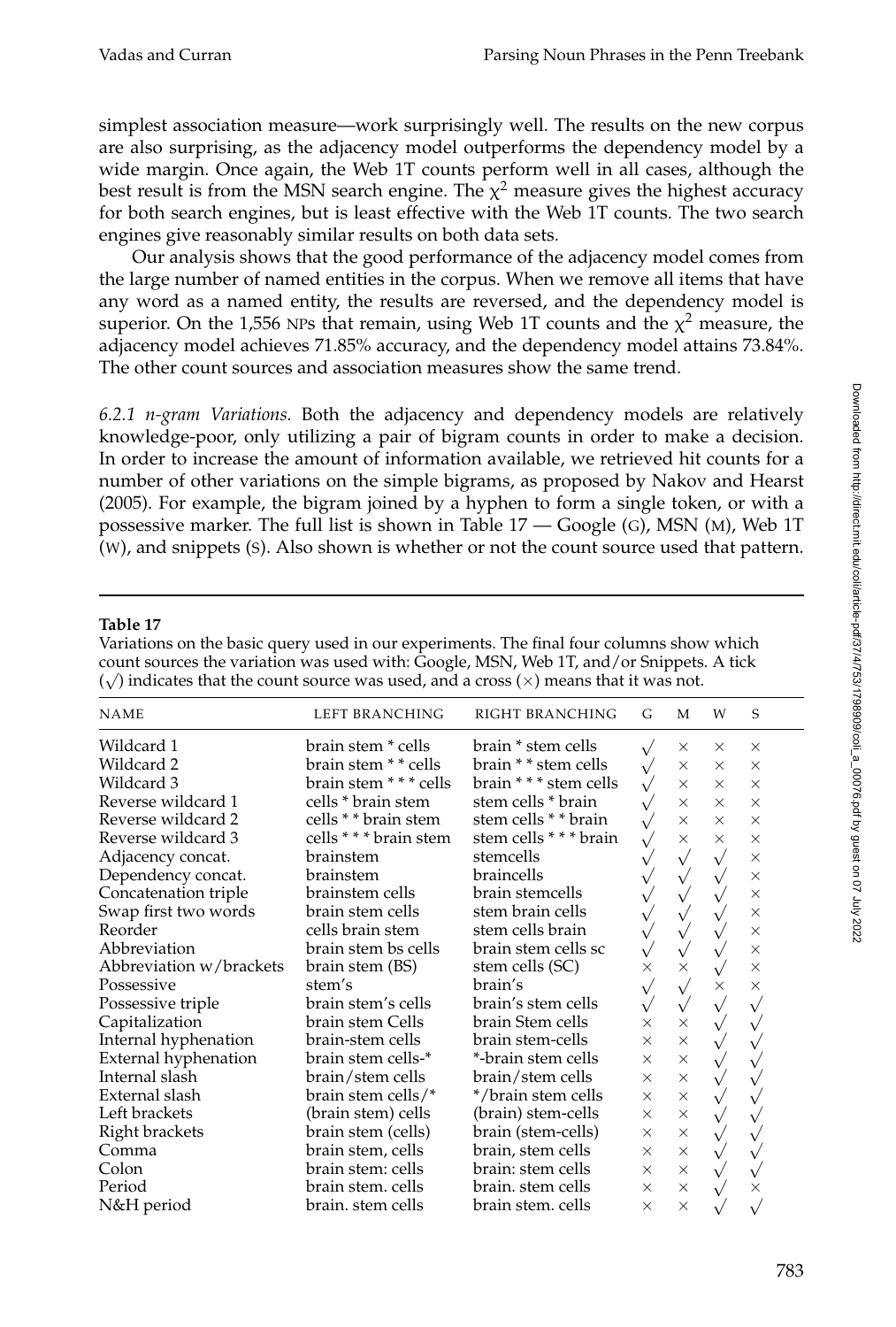Some patterns cannot be used by some count sources, for example, MSN does not do wildcards searches, and Web 1T only goes up to 5-grams. Snippets is another source of counts suggested by Nakov and Hearst (2005), utilizing the short piece of text that comes with each search result. These snippets come from the Google search engine.

Nakov and Hearst (2005) used these *n*-gram variations in a complicated voting scheme, where different counts from different sources were given hand-tuned weights and then combined. Rather than implementing such a complex algorithm, we performed some simpler voting experiments. Each *n*-gram variation was given a single unweighted vote. If the left and right counts were equal, then the variation supplied no vote, and if the final votes were equally split, then we defaulted to left-branching.

We performed a greedy search through the possible sets of voters, to optimize performance on Lauer's data. Our best result uses the voters in Table 18. This set achieves 90.2% accuracy, a similar figure to Nakov and Hearst's 89.3%, without the morphological or paraphrase queries, and without manually weighting any features.

Both of these voting systems are effectively supervised models, however, where the training process determines the optimal set of features (and weights for Nakov and Hearst's model). As such, a separate training set should be used to avoid overestimating performance. Due to the small size of Lauer's data set, we followed Nakov and Hearst (2005) in developing the test data itself. They note that Lapata and Keller (2004) divided Lauer's in half to develop, and that the difference in performance on the two halves was negligible. Despite this, we argue that neither of the results give an accurate representation of NP Bracketing performance. The optimal set of voters we identified is unlikely to be as effective for any other data set.

We can test this by applying the Lauer optimal voter set (from Table 18) to the Penn Treebank data. This results in 76.49% accuracy, which is lower than using the adjacency model alone. Considering the seemingly random selection of voters, this is not particularly surprising, although it may be because of the different performance levels of the dependency and adjacency models of the two corpora. In the following section, we will perform the reverse experiment, training on the Penn Treebank data and testing on Lauer's. This will provide a better idea of the true performance levels.

The main problem with a voting technique is that it does not effectively combine competing factors into a single model. The new Penn Treebank data set enables a much better solution: Apply a robust supervised model. This Penn Treebank data set is an order of magnitude larger than Lauer's, making available a sufficient amount of training, development, and test data for the first time.

| GOOGLE                                   | WEB 1T                                                                                                                                                                                        | <b>SNIPPETS</b>                                                        |  |
|------------------------------------------|-----------------------------------------------------------------------------------------------------------------------------------------------------------------------------------------------|------------------------------------------------------------------------|--|
| Wildcard 2<br>Abbreviation<br>Possessive | Dependency probability<br>Concatenation triple<br>Abbreviation with brackets<br>Capitalization<br>Internal hyphenation<br>Internal slash<br>External slash<br>Left brackets<br>Right brackets | Possessive<br>Capitalization<br>Internal hyphenation<br>Right brackets |  |

**Table 18**

The optimal set of voters for the simple NPs in Lauer's data set, as found by our greedy search method.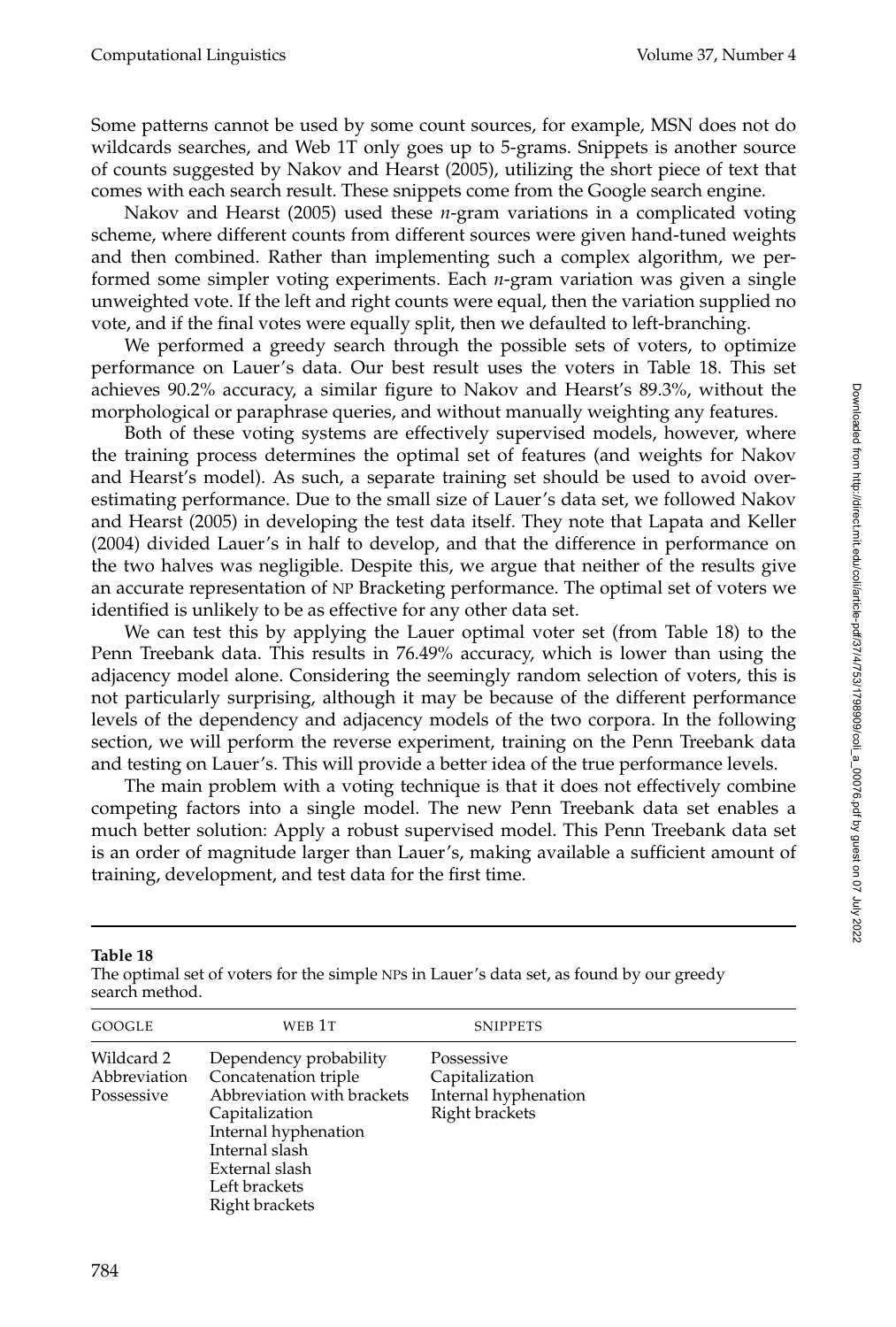## **6.3 Supervised Models**

Supervised models typically outperform unsupervised models for most NLP tasks. For NP bracketing, the small quantity of gold-standard data has meant that few supervised models have been implemented, and those that have been performed poorly. With our new, significantly larger data set covering the Penn Treebank, we have built the first large-scale supervised NP bracketer.

The data set is split into training, development, and test sets, with 4,451; 559; and 559 NPs, respectively. We use the MegaM Maximum Entropy classifier (Daume III ´ 2004), and discretize non-binary features using Fayyad and Irani's (1993) algorithm. Maximum entropy models allow diverse and overlapping features to be incorporated in a principled manner. Our initial features use counts from Google, Web 1T, and the snippets. We no longer use MSN because it produces similar results to Google. We use the adjacency and dependency models, and all three association measures. The *n*-gram variations in Table 17 for the three count sources are also used, but only the raw count. This is because the counts are often too small. For each of these, there is one feature for the left association measure, another for the right association measure, and a pair of binary features representing whether the left or right measure is greater. If the two measures are equal, then neither binary feature is on.

The results on our Penn Treebank development set are shown in Table 19, compared to an unsupervised adjacency model and the unsupervised voting system from Section 6.2.1. As we described there, calling the latter model unsupervised is a misnomer, as the set of voters needs to be optimized on training data. With the larger Penn Treebank corpus available, we can now "train" this unsupervised voting model on the training set, rather than on the test set itself. This avoids over-estimating its performance figures.

#### **Table 19**

Comparing unsupervised approaches to a supervised model on the development data of the Penn Treebank simple NP corpus. The last two results groups show a subtractive analysis, removing individual feature groups from the All features model.

| <b>MODEL</b>                   | <b>F-SCORE</b> |
|--------------------------------|----------------|
| Unsupervised, Web 1T adjacency | 82.5           |
| Unsupervised, voting           | 89.6           |
| All unsupervised features      | 90.2           |
| All supervised features        | 89.5           |
| All features                   | 93.0           |
| $-Google$                      | 93.0           |
| $-S$ nippets                   | 93.0           |
| $-Web$ 1T corpus               | 92.1           |
| -Lexical                       | 92.3           |
| $-$ POS                        | 92.5           |
| $-NER$                         | 92.1           |
| -Context sentence              | 92.7           |
| $-$ Context window             | 92.0           |
| -Semantic                      | 93.8           |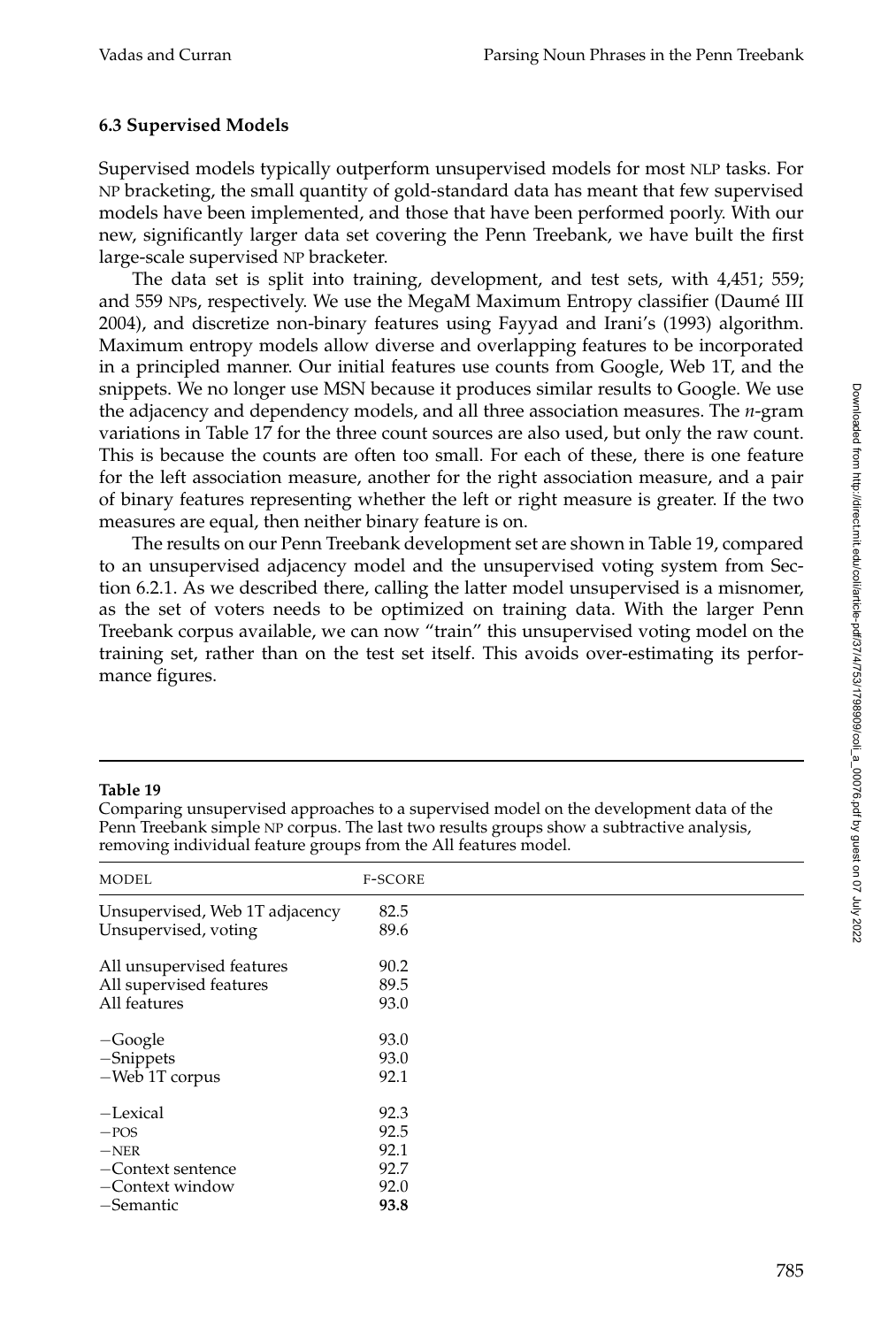The supervised model outperforms the unsupervised voting model by 0.6%, even though both models are using the same information to base their decisions on. This improvement comes from the supervised model's ability to weight the individual contributions of all the unsupervised counts from Google and the Web 1T corpus.

We can also test on Lauer's data set using the supervised model trained on Penn Treebank data. The result is an 82.4% accuracy figure, which is higher than our unsupervised dependency model and Lauer's. However, it is much lower than Nakov and Hearst's (2005) best result and our own voting scheme. This suggests that the voting schemes, by training on their own test data, have over-estimated their performance by about 9%.

*6.3.1 Additional Features.* One of the main advantages of using a maximum entropy classifier is that we can easily incorporate a wide range of features in the model. We now add lexical features for all unigrams, bigrams, and the trigram within the NP. All of these features are labeled with the position of the *n*-gram within the NP.

Because we are bracketing NPs in situ rather than stand-alone NPs (like Lauer), the context around the NP can be exploited as well. To do this we added bag-of-word features for all words in the surrounding sentence, and well as specific features for a two-word window around the NP. For the context sentence, there are features for words before the NP, after the NP, and either before or after the NP.

We have access to gold-standard POS and NER tags, from the Penn Treebank and the BBN Pronoun Coreference and Entity Type Corpus (Weischedel and Brunstein 2005), respectively. These are used by adding generalized *n*-gram and context window features, replacing the words with their POS and NER tags. POS tags are included even though all the words in the NP are nouns for these simple NP experiments, as they may be proper and/or plural. We use the coarse-grained NER tags, including the  $B-$  and  $I-.$ 

Finally, we incorporate semantic information from WordNet (Fellbaum 1998). These features are intended to work similarly to how Lauer (1995) groups nouns into semantic classes. For each sense of each word in the NP, we extract a semantic feature for its synset, and also the synset of each of its hypernyms up to the WordNet root. These features are marked with how far up the tree from the original synset the hypernym is, but there is also an unordered bag-of-hypernyms for all senses.

Table 19 shows the results for a model using only the supervised features, and a combination of the supervised and unsupervised features. It also presents a subtractive analysis. The unsupervised features alone outperform the supervised ones by themselves, and using both together gives a further increase. The Google and snippets features do not appear to contribute at all, probably because they overlap significantly with the Web 1T searches. Of the supervised features, the context window and NER are most important but all make a positive contribution, except for the semantic features. One reason why the semantic features perform negatively is that we have not attempted to disambiguate between word senses. We do not have enough data for the model to accurately choose which senses are accurate, and furthermore, many of the synsets used are close to the WordNet root and thus uninformative. Our best performance of 93.8% F-score is obtained by removing this group.

Finally, results on the test set are shown in Table 20. The supervised model has improved over the unsupervised baseline by 6.6%, demonstrating that the voting method's performance is quite variable, whereas the Maximum Entropy model remains consistent.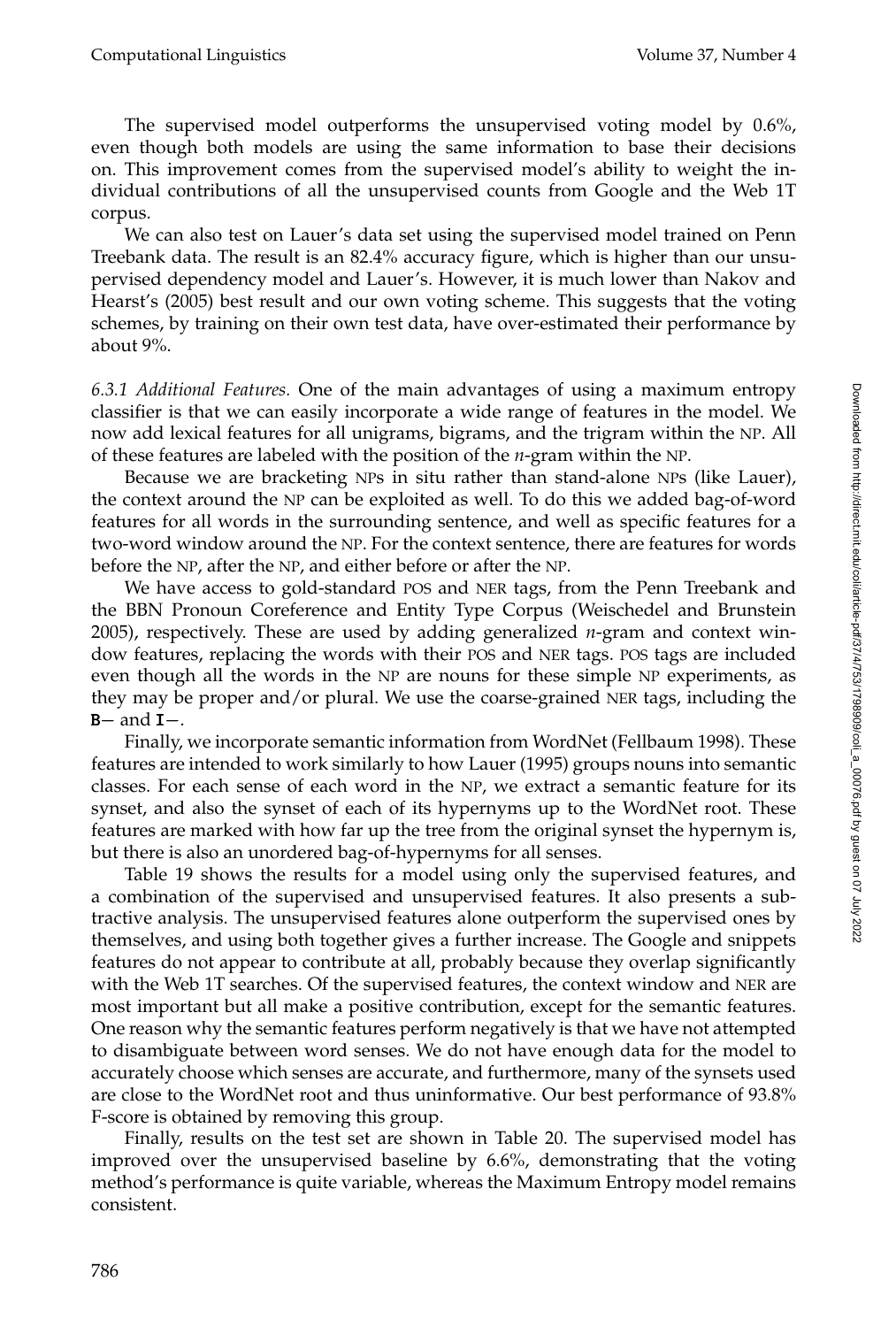Test set results for the Penn Treebank simple NP corpus comparing the best supervised and unsupervised models.

| MODEL                                                  | ACCURACY     |  |  |
|--------------------------------------------------------|--------------|--|--|
| Unsupervised, Web 1T adjacency<br>Unsupervised, voting | 77.6<br>86.8 |  |  |
| Best supervised model                                  | 93.4         |  |  |

#### $w$  is the current position of the window

- 1.  $w$  initially covers the last three words
- $\overline{2}$ . Bracket the words in  $w$
- 3. If  $w$  is left branching:
	- If  $w$  is in the left-most position, bracket the left two words in  $w$  $(a)$
	- $(b)$ Otherwise, move  $w$  one word to the left. We cannot left bracket yet, because it might be X)Y)Z, not (XY)Z
- If  $w$  is right branching: 4.
	- Bracket the right two words in  $w$  $(a)$
- 5. If there are only two words left, then finish. Otherwise, go to step 2

#### **Figure 5**

Barker's (1998) NP bracketing algorithm.

## **6.4 Complex NPs**

All of our experiments so far (and almost all results from the literature) have only focused on NPs that consist of exactly three nouns (noun compound bracketing). This is a simplification of the actual problem, where longer NPs with higher levels of ambiguity make finding the correct bracketing significantly harder. Adjectives, determiners, and other non-nominal parts of speech also complicate the task.

Barker (1998) describes a method for bracketing these complex NPs, by reducing the problem to a series of three word bracketing decisions using a sliding window. These decisions can then be made using the techniques described previously for simple<sup>6</sup> NPs. Barker's algorithm is shown in Figure 5.

When a pair of words is bracketed, the head is chosen to represent the phrase and remains in the window. We use the standard head-finding rules of Collins (1999). The window then expands one word to the right, unless it is already right-most in which case it grows to the left.

For these experiments, we use the complex NP data set previously described in Section 6.1. The 53,568 complex NPs are split in a 8:1:1 ratio, giving 42,854 examples for training and 5,357 for development and testing.

<sup>6</sup> We abuse the terminology slightly here, as these NPs can include non-noun parts of speech.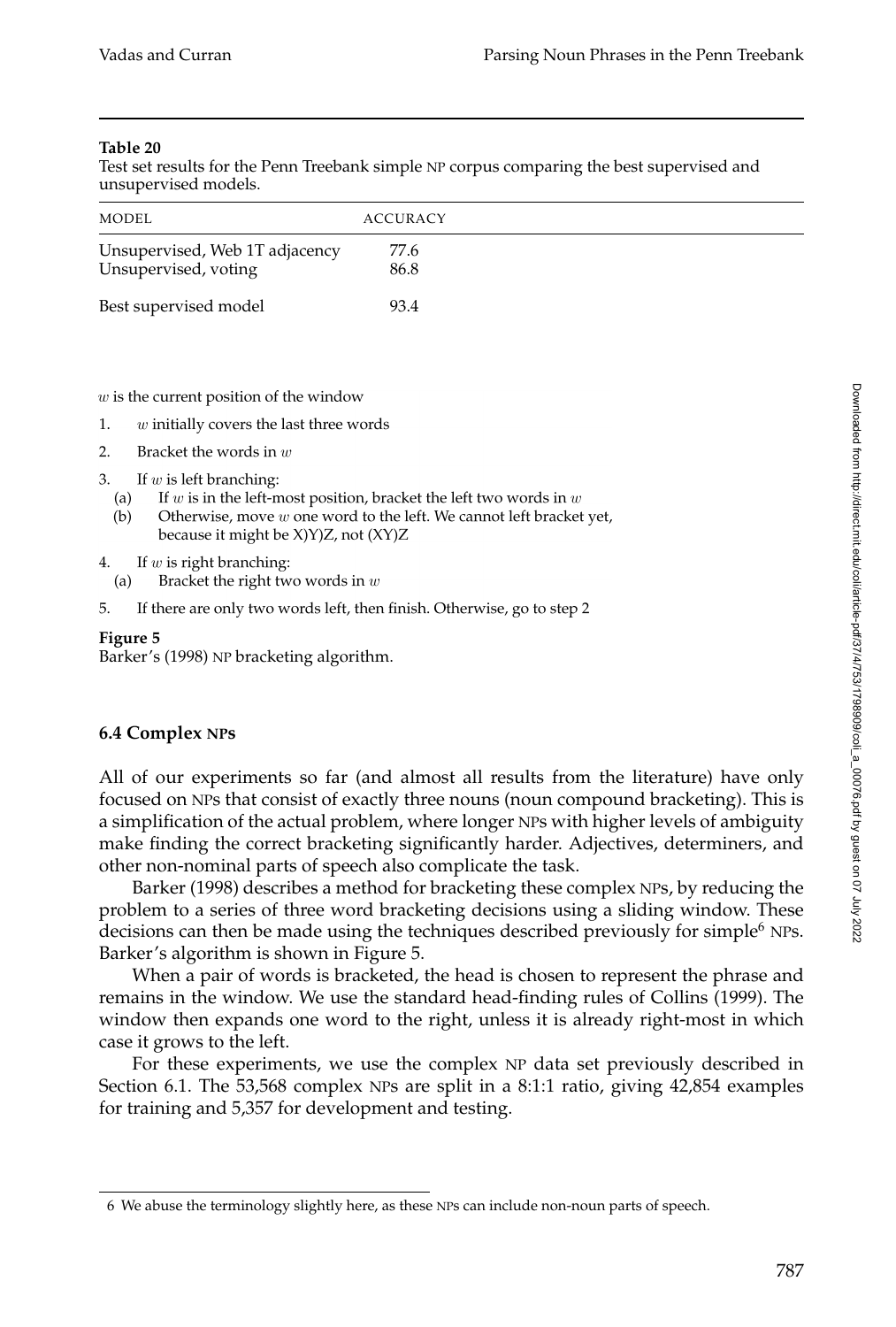*6.4.1 Evaluation Measures.* The complex NP results are evaluated using several measures. Firstly, matching brackets is the standard Parseval evaluation method (Black et al. 1991). Secondly, because our annotation only marks left-branching structure explicitly (see Section 3), we can also report implicit matching brackets, where we automatically insert the implicit right-branching brackets for evaluation purposes. This takes into account fully right-branching NPs, which contribute no score using the harsher, explicit matching brackets evaluation. For example, a baseline of always choosing right branching will score 0.0, as no explicit brackets are needed.

We also measure exact NP match, which measures the percentage of complex NPs that are entirely correct, and the model's performance on the three word NPs that are processed during Barker's algorithm. We only report accuracy for implicit brackets, as there is a set number of brackets dependent on the length of the word, and so precision and recall are always equal. Finally, note that the three-word NPs are different for each model, as the next three word NP to bracket depends on the decisions made previously for this complex NP. Consequently, the numbers for this measure are not directly comparable.

*6.4.2 Complex NP Results.* Our first experiment implements Barker's algorithm, using only the  $\chi^2$  dependency and adjacency methods to make each decision. We only use counts from the Web 1T corpus, because performing Web searches has become impractical with the increased data set size and NP length. The difficulty of complex NP bracketing can be seen in Table 21, by the drop in performance using these simple approaches (e.g., from 79.33% in Table 16 to to 56.29% for the adjacency model).

We next apply our supervised approach to complex NPs. This is more complicated now as we need to extract a training set of three word windows from the complex NPs. To do this, we run Barker's algorithm on the 42,854 complex NPs. At each decision point, we bracket left or right according to the gold standard, and store the three-word window as a training example. This process is similar to a shift-reduce parser, such as that used in the RASP parser (Briscoe and Carroll 2006) or Ratnaparkhi's (1997) maximum entropy parsing model. The complex NP data produces 95,964 training examples.

We experiment with the same features used for simple NPs, as well as some novel features. Firstly, we add features encoding the non-head words when the window already contains a bracket. This means that for each bracket that has already been inserted for the complex NP, all words dominated by the bracket are labeled with their position in the window and added as features. For example, consider the NP *French onion soup bowl* after *onion soup* has been bracketed. Although only *soup* remains in the window, *onion* is added as a feature and labeled as the first word of the second node in the window. The POS tag, NER tag, and Web 1T count of these words are also included as separate features. This feature group proved to be very informative for the model.

Secondly, we add the bigram of the words on the NP border, that is, where it overlaps with the context. Thirdly, we measured the entropy of every POS tag sequence in the training data. Some of these figures were shown earlier in Table 14. Those sequences with entropy below 0.05 bits, that is, the ones that are quite unambiguous, were then extracted. For example, DT JJ NN is almost always right-branching. We then implemented a feature explicitly encoding their most common branching. There are only two features for left- and right-branching, rather than features for each POS tag.

Finally, we introduce features based on the Bikel (2004) parser's output, which have been informative in PCFG parsing. For the parent and grandparent of the NP, we add a feature for the phrase label, the head-word and its POS tag, NER tag, and Web 1T count.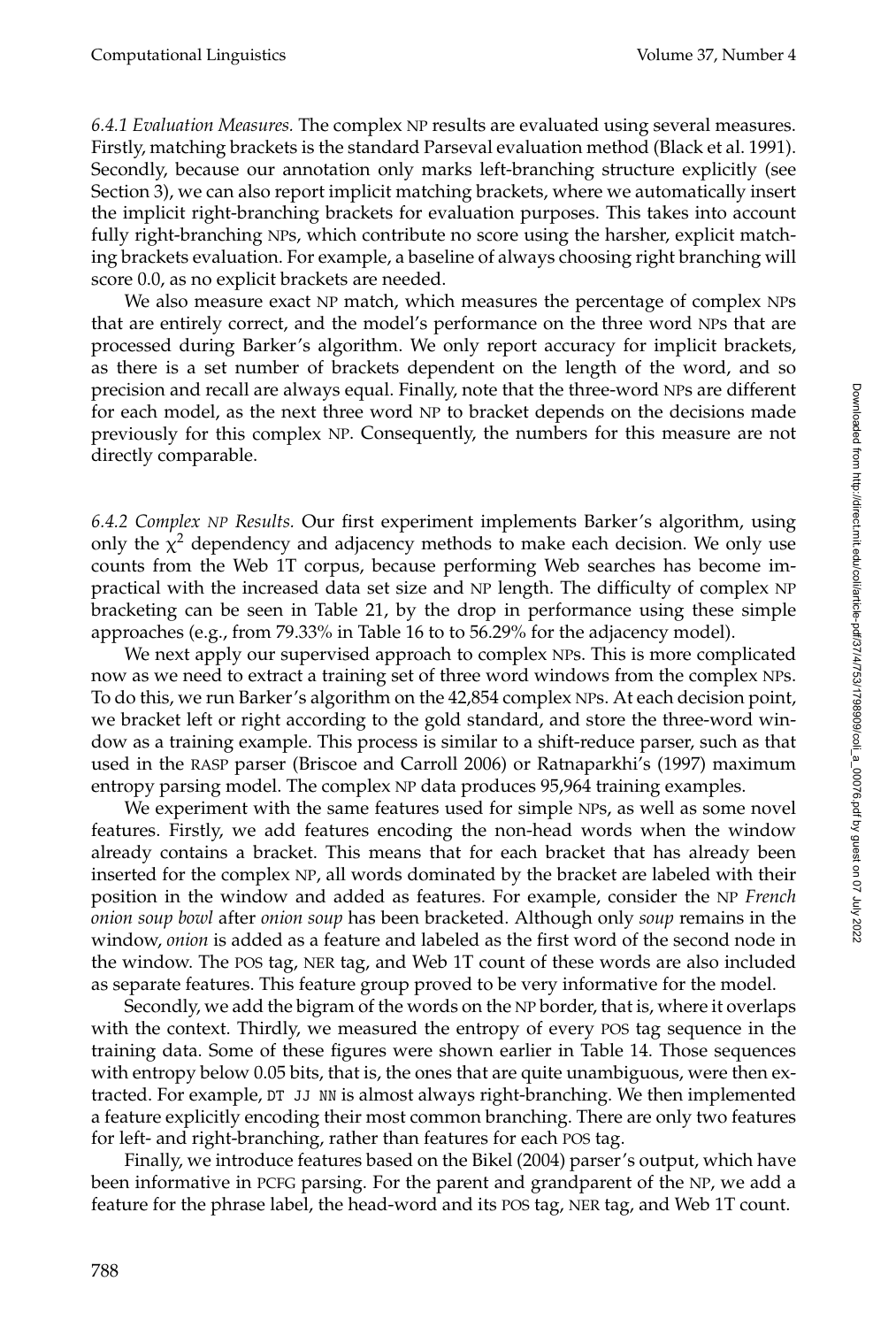Results with gold-standard complex NPs over four evaluation measures: (1) matched brackets (precision, recall, and F-score), (2) accuracy after including all implicit right-branching brackets, (3) exact NP match, and (4) accuracy over the simple NPs that were bracketed. The third group of results shows a subtractive analysis, removing individual feature groups from the All features model. The negative feature groups are removed for the Best results. The final three rows are calculated over the test set, rather than the development set as in all earlier experiments.

| MODEL                      | MATCHED BRACKETS |       | <b>IMPLICIT</b> | <b>EXACT</b> | SIMPLE |       |
|----------------------------|------------------|-------|-----------------|--------------|--------|-------|
|                            | $\boldsymbol{P}$ | R     | F               |              |        |       |
| Baseline – right branching | 0.00             | 0.00  | 0.00            | 74.67        | 69.31  | 74.82 |
| $\chi^2$ Dependency        | 13.79            | 42.84 | 20.87           | 38.40        | 24.32  | 48.11 |
| $\chi^2$ Adjacency         | 16.13            | 41.00 | 23.15           | 49.27        | 34.50  | 56.29 |
| All features               | 89.14            | 84.26 | 86.63           | 94.96        | 92.18  | 95.67 |
| -Web 1T corpus             | 89.58            | 82.79 | 86.05           | 94.75        | 91.69  | 95.55 |
| $-$ Lexical                | 87.95            | 83.00 | 85.40           | 94.57        | 91.58  | 95.30 |
| $-$ POS                    | 89.09            | 83.37 | 86.13           | 94.73        | 91.92  | 95.44 |
| $-NER$                     | 89.27            | 84.11 | 86.61           | 94.88        | 92.25  | 95.64 |
| -Context sentence          | 91.45            | 86.11 | 88.70           | 95.69        | 93.19  | 96.33 |
| -Context window            | 90.41            | 85.37 | 87.82           | 95.32        | 92.79  | 96.00 |
| -Semantic                  | 89.61            | 84.00 | 86.72           | 94.97        | 92.14  | 95.67 |
| -Non-head words            | 84.84            | 81.58 | 83.18           | 94.03        | 90.76  | 94.80 |
| -Border words              | 89.69            | 84.74 | 87.14           | 95.18        | 92.48  | 95.85 |
| -POS tag sequence          | 89.93            | 85.05 | 87.42           | 95.26        | 92.70  | 95.96 |
| $-$ Parser                 | 89.35            | 84.32 | 86.76           | 95.04        | 92.25  | 95.78 |
| Best                       | 92.09            | 86.37 | 89.14           | 95.88        | 93.49  | 96.48 |
| Test – Baseline            | 0.00             | 0.00  | 0.00            | 72.79        | 68.08  | 72.98 |
| Test – $\chi^2$ Adjacency  | 17.76            | 41.89 | 24.95           | 50.08        | 36.64  | 57.07 |
| Test – Best                | 91.32            | 88.19 | 89.73           | 95.95        | 93.69  | 96.68 |

The results are shown in Table 21. The supervised methods significantly outperform the unsupervised methods, with a matched brackets F-score comparable to the Bikel (2004) parser's overall performance. We carry out a subtractive analysis of the feature types, and find that both context feature groups, as well as the semantic, border, POS tag rule, and parser features all have a negative impact on performance.

Our optimal result comes from removing these feature groups. The 89.14% F-score achieved with this model is shown as **Best** in Table 21. All experiments were run using 500 iterations in MegaM, to allow the estimation to converge.

Finally, we applied our best model to the test data. The results, again in Table 21, are similar to those we achieved on the development set. This demonstrates that our complex NP Bracketing system achieves high performance on a wide range of inputs.

### **6.5 Parser Post-Processor**

This final set of experiments uses the complex NP models as a post-processing step for a parser. As we saw previously in Section 5, the parser failed to outperform the suggestion baseline of 73.12% on NML and JJP brackets. We intend to surpass this figure with our NP bracketing technique, as it includes many additional feature types. This will be made more difficult by the fact that the post-processor is dependent on NPs identified by the parser, which are incorrect in approximately 10% of cases.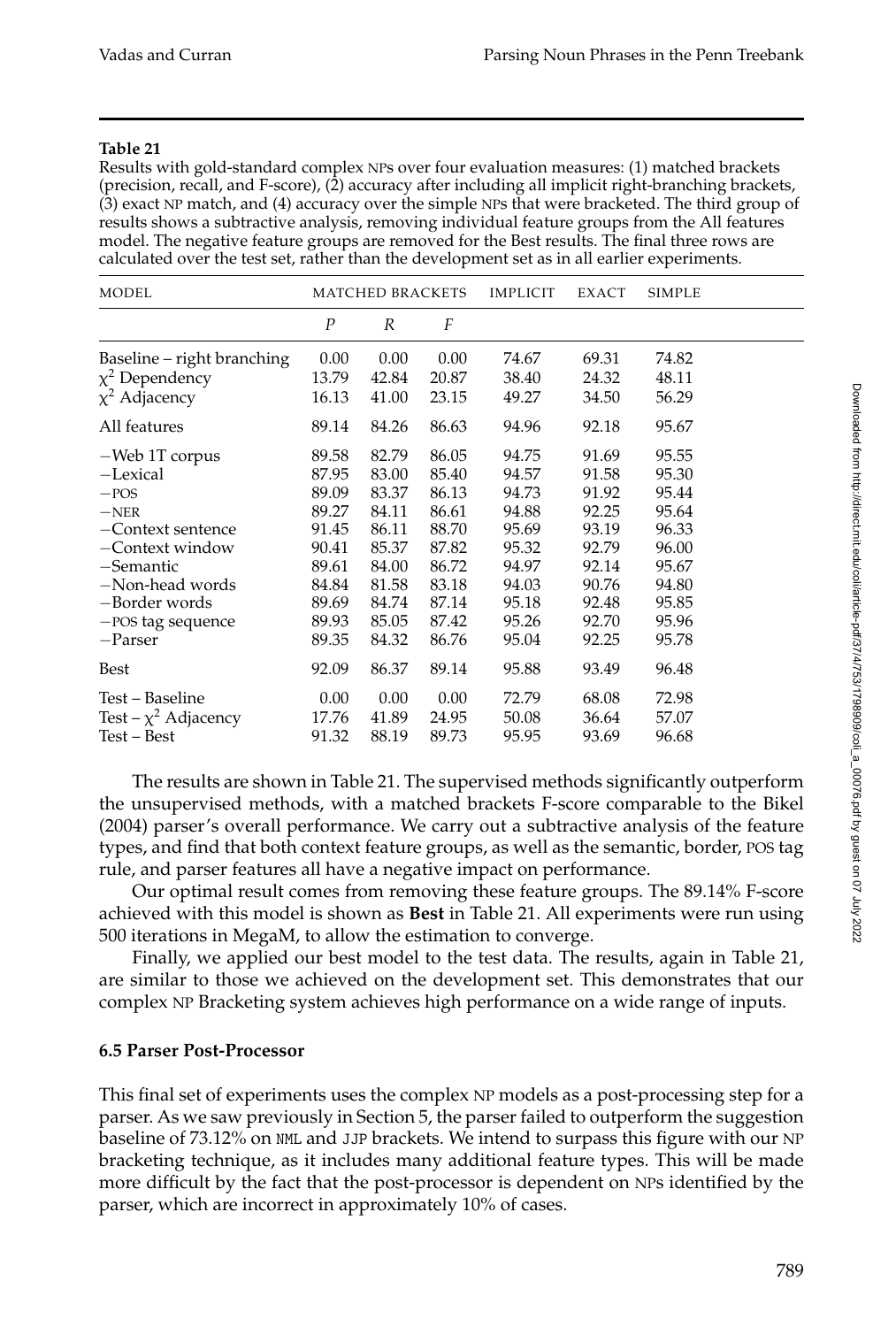Atterer and Schütze (2007) use a similar approach, applying prepositional phrase attachment techniques to parser output, rather than to manually prepared, gold-standard examples. Doing so provides a more realistic view of a PP attachment system's performance, as it must contend with the additional difficulties created by parser error. The same applies to our NP Bracketing system.

We train the complex NP bracketer on gold-standard NPs from Sections 02–21, extracting 78,757 complex NPs that produce 132,195 three word training examples. The development set is created by first parsing Section 00 using the Bikel (2004) parser. We then extract the base NPs that the parser identifies and insert the gold-standard NP Bracketing for evaluation. We reject brackets that cross an NP boundary (i.e., a parsing error). This results in a development set of 3,946 complex NPs. A test set of 4,834 NPs is also produced in the same way from Section 23.

The results of these experiments, including subtractive analysis on the feature types, are shown in Table 22. Unfortunately, we find that many of the features are not helpful, and our best model utilizes only the Web 1T, lexical, POS, and non-head word features. Note that these are the same features that proved helpful in the subtractive analysis in the previous experiment with gold-standard data. This model achieves 82.10% matched bracket F-score.

#### **Table 22**

Results with Bikel (2004) parsed complex NPs over four evaluation measures: (1) matched brackets (precision, recall, and F-score), (2) accuracy after including all implicit right-branching brackets, (3) exact NP match, and (4) accuracy over the simple NPs that were bracketed. The third group of results shows a subtractive analysis, removing individual feature groups from the All features model. The negative feature groups are removed for the Best results. The final three rows are calculated over the test set, rather than the development set as in all earlier experiments.

| <b>MODEL</b>               | <b>MATCHED BRACKETS</b> |                  | <b>IMPLICIT</b> | <b>EXACT</b> | <b>SIMPLE</b> |       |  |
|----------------------------|-------------------------|------------------|-----------------|--------------|---------------|-------|--|
|                            | $\boldsymbol{P}$        | $\boldsymbol{R}$ | F               |              |               |       |  |
| Baseline - right-branching | 0.00                    | 0.00             | 0.00            | 81.83        | 80.31         | 81.86 |  |
| $\chi^2$ Dependency        | 9.93                    | 39.90            | 15.90           | 36.46        | 31.20         | 43.23 |  |
| $\chi^2$ Adjacency         | 12.50                   | 42.55            | 19.32           | 47.24        | 41.41         | 51.37 |  |
| All features               | 76.37                   | 83.53            | 79.79           | 93.04        | 92.42         | 93.70 |  |
| -Web 1T corpus             | 77.10                   | 80.53            | 78.78           | 92.90        | 92.45         | 93.55 |  |
| -Lexical                   | 73.67                   | 81.73            | 77.49           | 92.23        | 91.66         | 92.97 |  |
| $-$ POS                    | 76.61                   | 83.05            | 79.70           | 93.36        | 92.65         | 93.96 |  |
| $-NER$                     | 76.78                   | 85.46            | 80.89           | 93.43        | 92.70         | 94.08 |  |
| -Context sentence          | 78.53                   | 84.86            | 81.57           | 93.78        | 93.26         | 94.38 |  |
| -Context window            | 76.41                   | 84.50            | 80.25           | 93.33        | 92.57         | 93.98 |  |
| -Semantic                  | 75.73                   | 83.65            | 79.50           | 93.11        | 92.37         | 93.83 |  |
| -Non-head words            | 74.21                   | 81.97            | 77.90           | 93.15        | 91.97         | 93.78 |  |
| -Border words              | 76.37                   | 83.53            | 79.79           | 93.27        | 92.50         | 94.01 |  |
| -POS tag sequence          | 76.77                   | 84.62            | 80.50           | 93.55        | 92.68         | 94.27 |  |
| -Parser                    | 76.33                   | 84.50            | 80.21           | 93.33        | 92.60         | 93.95 |  |
| <b>Best</b>                | 78.78                   | 85.70            | 82.10           | 94.08        | 93.41         | 94.67 |  |
| Test – Baseline            | 0.00                    | 0.00             | 0.00            | 79.68        | 79.56         | 79.68 |  |
| Test – $\chi^2$ Adjacency  | 14.55                   | 44.06            | 21.87           | 48.83        | 42.22         | 53.44 |  |
| Test – Best                | 81.16                   | 87.08            | 84.02           | 94.22        | 93.94         | 94.78 |  |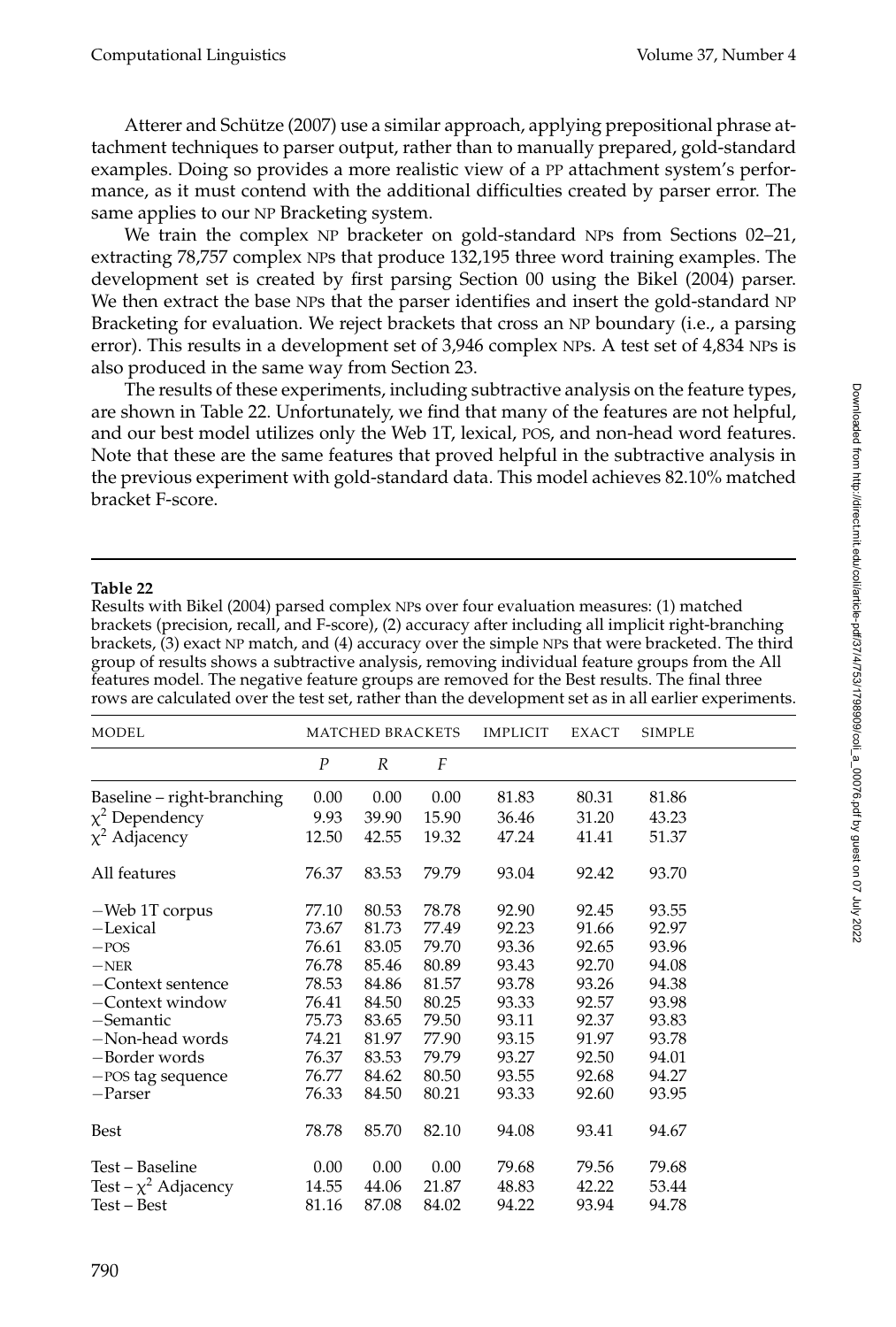Performance comparison of suggestion baseline, parser, and the NP bracketer post-processing the parser's output on development data.

| <b>EVALUATING</b> | MODEL                                                     | P              | R              |                |
|-------------------|-----------------------------------------------------------|----------------|----------------|----------------|
| NML JJP           | Suggestions<br>Parser<br>Post-processor 76.40 76.56 76.48 | 95.64<br>76.32 | 59.36<br>60.42 | 73.25<br>67.44 |
| All brackets      | Parser<br>Post-processor 88.49                            | 88.55          | 88.15<br>88.56 | 88.35<br>88.53 |

#### **Table 24**

Performance comparison of suggestion baseline, parser, and the NP bracketer post-processing the parser's output on test data.

| EVALUATING   | MODEL                                                     | P              |                |                |
|--------------|-----------------------------------------------------------|----------------|----------------|----------------|
| NML JJP      | Suggestions<br>Parser<br>Post-processor 79.44 78.67 79.05 | 94.29<br>80.06 | 56.81<br>63.70 | 70.90<br>70.95 |
| All brackets | Parser<br>Post-processor 88.23                            | 88.30          | 87.80<br>88.24 | 88.05<br>88.23 |

This result is 7.04% lower than the figure previously achieved for complex NPs, despite the fact that unambiguous NPs are now included in the data. There are a number of reasons for this. Firstly, the test NPs produced by the parser may be incorrect, whereas the model is trained on gold-standard NPs. Also, the brackets that we rejected for crossing NP boundaries would introduce a noticeable amount of noise, and mean that the evaluation might not be entirely accurate. Finally, the POS tags used in these experiments are no longer gold-standard, as they come from the parser's output.

*6.5.1 Parsing Evaluation.* Finally, we can now put the rebracketed NPs back into the parser output and re-evaluate. This requires the additional task of labeling the brackets. There are only two labels to distinguish between (NML and JJP), and they can be inferred directly from the POS tag of the head. If it is a verb or an adjective, we label the node as JJP, and otherwise it is a NML. A small number of errors (a 0.42% drop in matched bracket F-score) are introduced by this method, because of annotation errors in the Penn Treebank POS tags and in our own annotation, as well as errors in head finding.

Tables 23 and 24 show the final results. A suggestion baseline is not shown for all brackets because they only apply to NMLs and JJPs and it is difficult to post-process the parser's output with them. The post-processor outperformed the parser by 9.04% and 8.10% on the development and test data, respectively. The post-processor has also improved on the suggestion baseline established earlier.

We measure statistical significance using a computer-intensive, randomized, stratified shuffling technique (Noreen 1989; Cohen 1995, §5.3) as implemented by Bikel.<sup>7</sup>

<sup>7</sup> http://www.cis.upenn.edu/∼dbikel/software.html.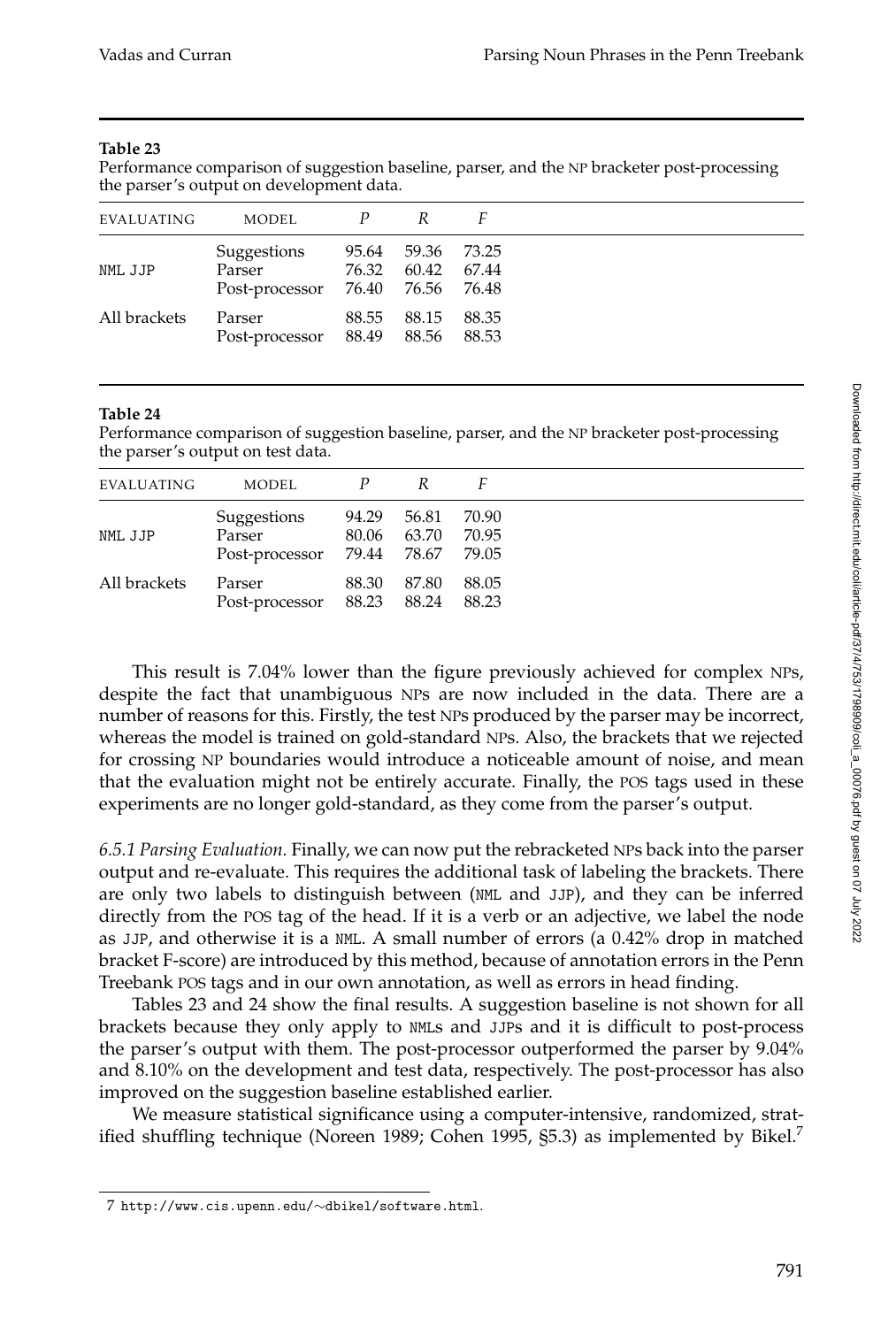The difference in all-brackets F-scores reported in Table 24 is statistically significant  $(p \leq 0.0001)$  using this test. Our results demonstrate the effectiveness of large-scale NP bracketing techniques, and show that internal NP structure can be recovered with better preformance than has ever been possible in the past.

## **7. Future Work**

This work is the first to create and make use of a large-scale corpus of NP annotations. Our experiments with this new data have set a high benchmark for NP parsing. In many cases, there has been no previous work or state-of-the-art result to compare to, only experiments on a data set that is limited in scale and coverage. Our NP Bracketing experiments in Section 6, for example, set a new bar for what can be achieved, and demonstrate the applicability of supervised methods. There are now many directions for future work on the subject of NP parsing.

## **7.1 NP Annotation**

In Section 3, we extended the Penn Treebank with NP annotations. For the first time, this widely used corpus can be used to train parsers to recover NP structure. We are aware of only one other corpus that has been annotated with a large volume of NP structure: the Biomedical Information Extraction Project (Kulick et al. 2004). Because these are the first NP annotation schemes, it seems probable that they can be improved.

The first category of NPs are those with genuinely flat structure, which are currently treated as implicitly right branching. For example, *John A. Smith* should be interpreted as a single unit, rather than as having left or right-branching structure. McInnes, Pedersen, and Pakhomov (2007) recognize monolithic NPs in their annotation of medical terms.

The second additional category is semantically indeterminate NPs. These NPs can be thought of as both left- and right-branching (i.e., a dependency should exist between all word pairs). Lauer (1995) found that 35 out of the 279 non-error NPs in his data set fit this category, for example, *city sewerage systems* and *government policy decisions*. It is the *government policy* in question in the latter example, but also *policy decisions* and *government decisions*, resulting in all three possible dependencies.

Marcus, Santorini, and Marcinkiewicz (1993) make some mention of indeterminate NPs, calling them *permanent predictable ambiguities*, a term they ascribe to Martin Kay. The example *a boatload of warriors blown ashore* is given, which is similar to the prepositional phrase attachment ambiguities in Hindle and Rooth (1993). The meanings of both attachments are true in cases like this: the *boatload* was *blown ashore*, and so were the *warriors*. Marcus et al. (1994) describe the \*PPA\* trace used in the Penn Treebank, which is applied to these permanent predictable ambiguities, or as we have called them, indeterminates. However \*PPA\* is also applied to cases of general ambiguity (those described in the following paragraphs), whereas we would separate the two.

The final category that we suggest is for ambiguous NPs. These NPs do have a leftor right-branching structure, although the annotator has no hope of determining which is correct. This may be because of technical jargon (e.g., *senior subordinated debentures*), or simply an ambiguity that cannot be resolved by the given context, as in the often cited PP-attachment example: *I saw the man with the telescope*. In these cases, there is a definite correct answer. The man either has a telescope, or a telescope is being used to do the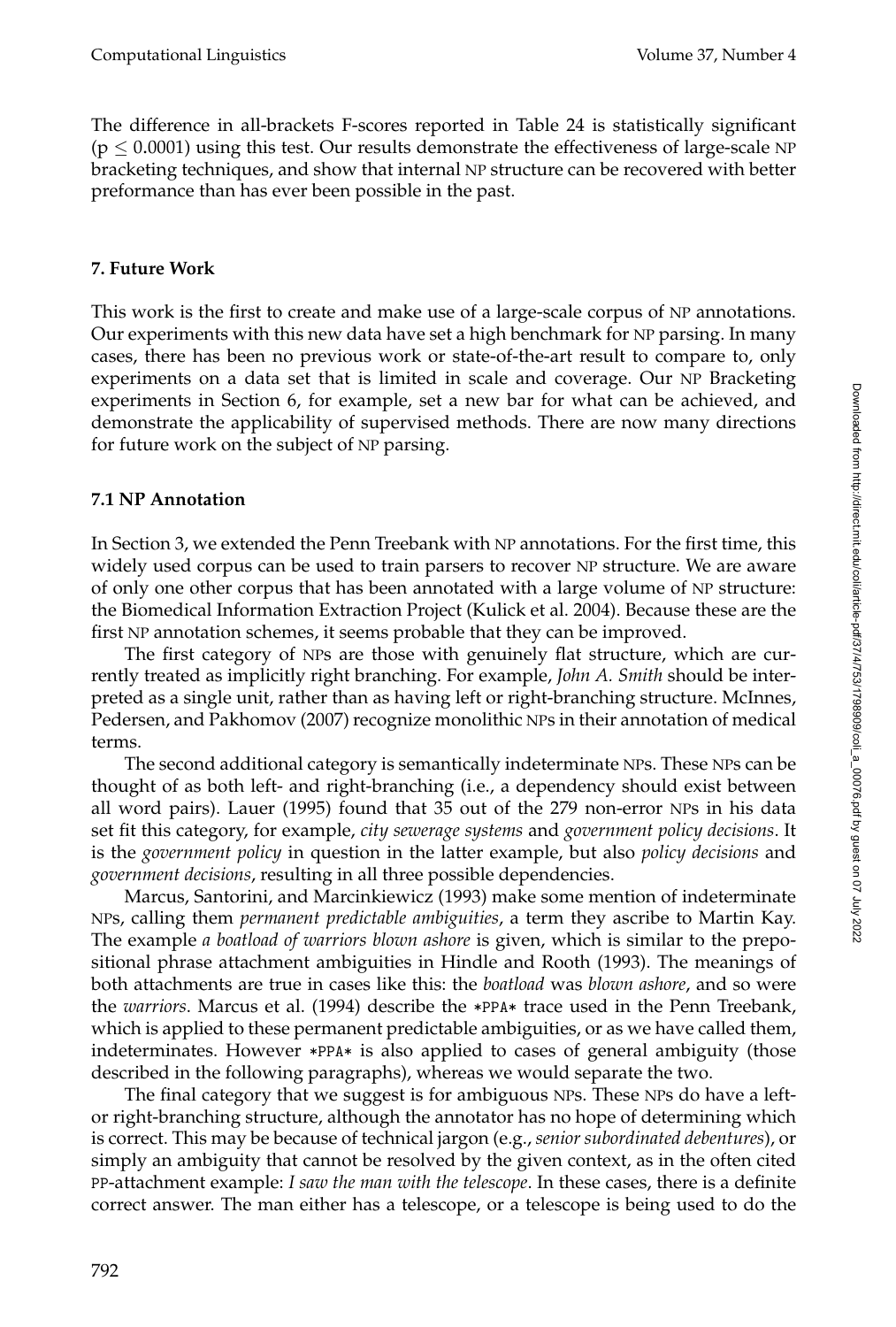seeing, but not both.<sup>8</sup> This differentiates these ambiguous cases from indeterminate NPs, where *both* readings are true.

None of the divisions just described are reflected in our corpus, and as a result, may have affected our experiments and/or their evaluations. For example, an NP bracketer training on a genuinely flat NP will learn that there is a dependency between the rightmost words when there is not. Similarly, an indeterminate NP (i.e., left flat by the annotator) suggests that the left-branching dependency is incorrect, when in fact both the left- and right-branching dependencies are correct. Adding these distinctions to the corpus may improve the performance of a bracketing model. However, we expect that any change would be small. This is because almost all NPs can be confidently assigned to left- or right-branching classes. We can present no gold-standard figures from the data, as the annotation of these additional NP structure categories has not been performed, but we can note that the annotator only marked 915 of the 60,959 inspected NPs as difficult (1.50%), and that in our experience, most of the difficulty comes from financial jargon, rather than the linguistic complications described here.

## **7.2 Parsing NP Structure**

Our experiments in Section 5 highlighted the difficulty of parsing NPs. Many of the errors that occurred were due to a lack of lexical information and the productivity of nouns and noun phrases. One potential approach to solving these problems would be to incorporate the information sources that were successfully applied to NP Bracketing into a Collins-style parser. In particular, the possibility exists to include NER and Web 1T features as additional probability distributions in the model. Other parsers without a specialized NP submodel may make this process easier and/or more effective.

Our NP Bracketing work could be improved by finding a more effective process than the Barker (1998) algorithm. This is only one way to bracket complex NPs, which is a standard structured search problem. Another potential framing would be to treat the task as a sequence tagging problem, where the goal is to generate some number of brackets between individual tokens. The systems in Daumé III and Marcu (2004) and Bergsma and Wang (2007) function in a similar manner.

## **8. Conclusion**

The addition of consistent, gold-standard, noun phrase structure to a large corpus is a significant achievement. We have shown that these annotations can be created in a feasible time frame with high inter-annotator agreement of 98.52% (measuring exact NP matches). In doing so, we have created a significantly larger corpus for analyzing NP structure than has ever been made available before. This is integrated with perhaps the most influential corpus in NLP. The large number of systems trained on Penn Treebank data can all benefit from the extended resource we have created.

In Section 5, we put the NP augmented Penn Treebank to use in training and evaluating the Collins (2003) parsing model. The results of these experiments demonstrated the difficulty that statistical methods have in bracketing NPs. The parsing model could not effectively adapt to the productivity of NP structure, and as a result, its performance

<sup>8</sup> In theory, the telescope could be with the man *and* used to do the seeing, but we will ignore this rather pathological possibility.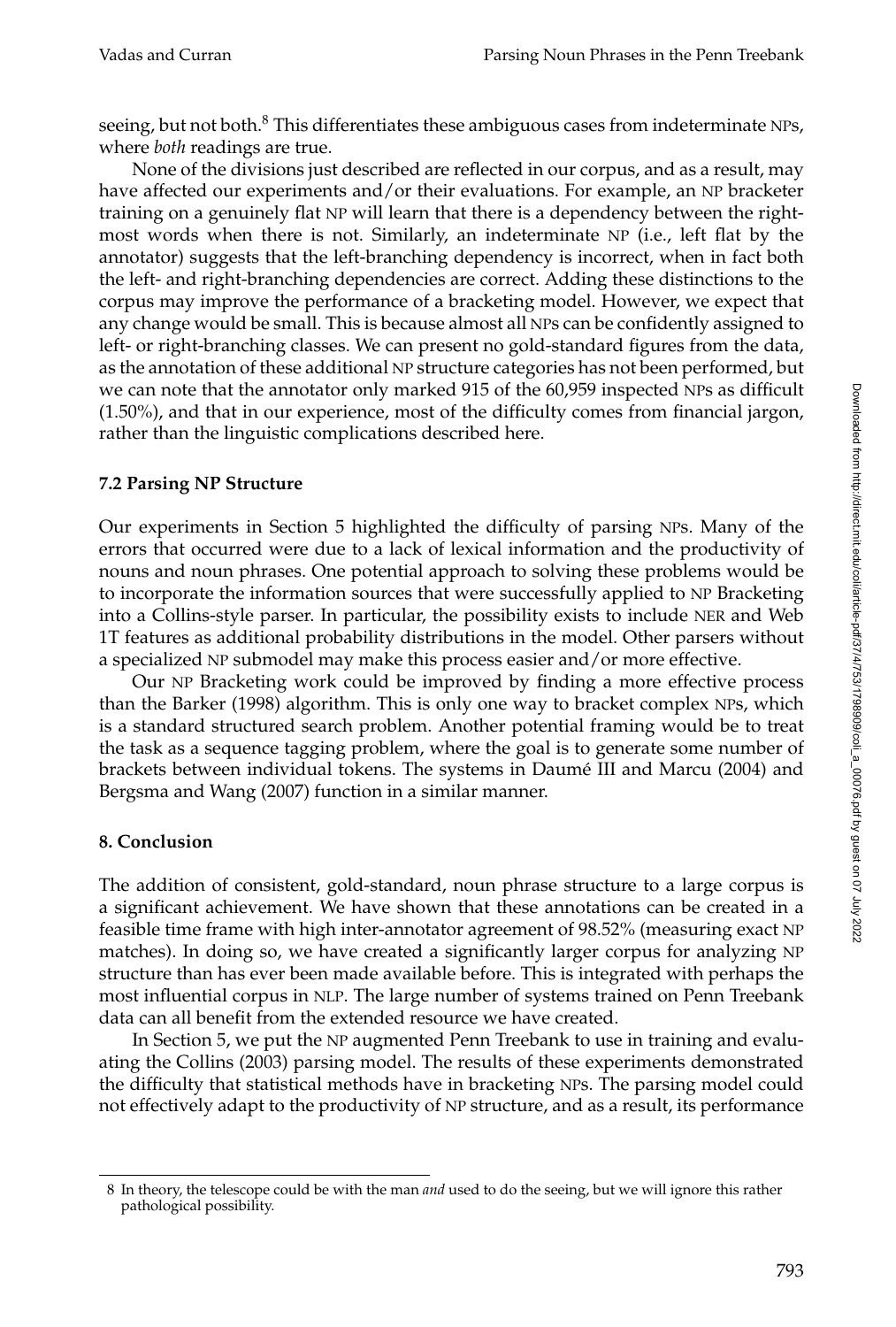was lower than the baseline we set using deterministic rules. This baseline from the annotation tool's suggestion feature outperformed the parser by 5.81%.

Despite this, our analysis of Collins's model highlighted a number of interesting points. In particular, the continued importance of the base-NP submodel was a surprising result, as performance dropped spectacularly when it was removed. Our comprehensive error analysis showed that the largest cause of errors was a lack of lexical information in the training data.

Attempting to solve this problem, Section 6 saw the development of our NP Bracketing system. This is the first NP Bracketer that uses a supervised model to good effect and that can analyze NPs of arbitrary length and complexity. The initial simple NP bracketing experiments demonstrated that we could achieve performance on Lauer's small data set akin to that of previous researchers (e.g., Lauer 1995; Nakov and Hearst 2005). Our much larger data set from the Penn Treebank allowed us to build supervised models with even higher performance, however.

We moved onto the more realistic task of bracketing complex NPs. Utilizing the supervised model we built for simple NPs, and including a wide range of features, both novel and based on those used by other researchers, we achieved an excellent performance figure of 89.14% matched bracket F-score. These results demonstrated that complex NP Bracketing is an interesting task with much room for innovation.

Using this complex NP Bracketer, we constructed a post-processor for the parsing experiments from Section 5. In doing so, we finally outperformed the suggestion baseline and improved on the parser's result by 9.04% F-score. Our NP Bracketing system performs better than a state-of-the-art parsing model.

A widely used Collins-style parser, together with our NP post-processor, and trained using the extended corpus we created, is now able to identify sub-NP brackets with a level of accuracy that can be exploited by many practical applications. As a result, we have made it possible to increase performance on question answering, anaphora resolution, and many other downstream NLP tasks.

## **Appendix A: Annotation Guidelines**

This document describes guidelines for bracketing NP structure in the Penn Treebank. These guidelines are in addition to the Treebank II Guidelines (Bies et al. 1995). They are also based on, and overlap with, the Addendum for BioMedical Annotation (Warner et al. 2004). An earlier version (0.9) of these guidelines was used in the annotation described in Vadas and Curran (2007), whereas this version was used in a subsequent pass over the data.

## **A.1. Bracketing NPs**

The goal of our annotation is to identify and bracket multi-token premodifiers in NPs. Quirk et al. (1985, page 1321) describe such premodifiers, which include adjectives, participles, nouns, genitives, and adverbs. All of these items are modifiable themselves, and this is precisely the behavior that we have annotated. Indeed, NPs with multiple premodifiers can be recursive to an arbitrary depth (though more than three or four levels is unusual), and the underlying structure is by no means always right-branching. However, we can still resolve this ambiguity, as (with our emphasis)

obscurity in premodification exists **only** for the hearer or reader who is unfamiliar with the subject concerned . . . (Quirk et al. 1985, page 1343)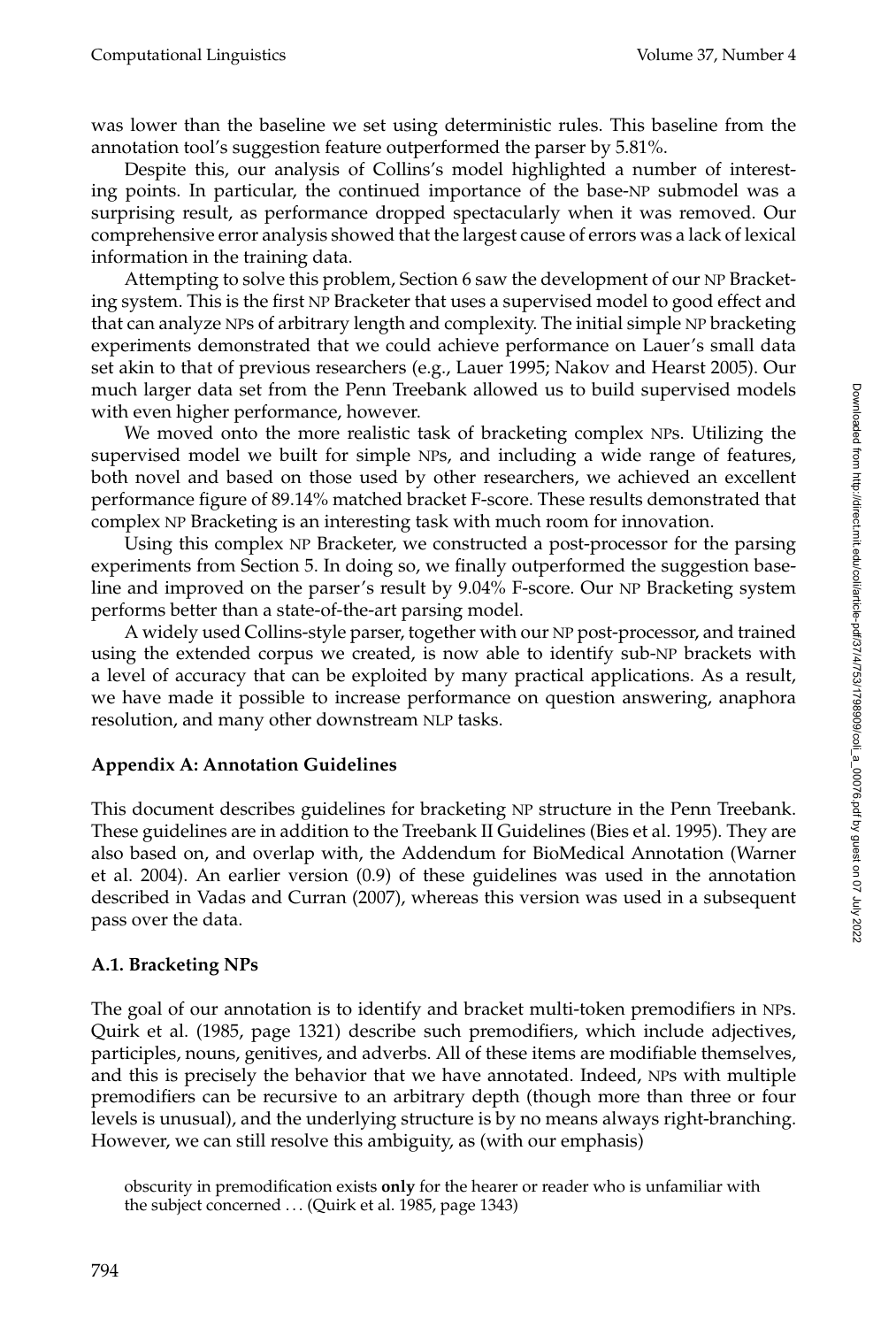Thus, our most difficult cases come from the financial jargon of the *Wall Street Journal*, but the correct bracketing of most NPs is simple to ascertain.

The main change described in these guidelines is a different way of representing NP structure. Treebank II Style is to leave NPs flat, not specifying additional structure. In our extension, we assume a right-branching structure in all NPs, and mark explicitly any left-branching constituents. As most NPs are right-branching, this reduces the amount of bracketing required and thus increases legibility. This means that NPs like this one do not need further bracketing:

```
(NP (DT The) (JJ average)
  (JJ seven-day) (NN compound) (NN yield) )
```
And the implicit structure represented is:

```
(NP (DT The)
  (NODE (JJ average)
    (NODE (JJ seven-day)
      (NODE (NN compound)
        (NODE (NN yield) ) ) ) ) )
```
When a left-branching modifier is present, as in this NP,

(NP (NN lung) (NN cancer) (NNS deaths) )

it is bracketed explicitly. To specify that *lung cancer* is a constituent, we insert a bracket around those words:

(NP

```
(NML (NN lung) (NN cancer) )
(NNS deaths) )
```
Though less frequent, brackets can also be necessary in non-base-NPs, as in these examples:

```
(NP-SBJ
  (NML (JJ former)
    (NAC (NNP Ambassador)
      (PP (TO to)
        (NP (NNP Costa) (NNP Rica) ) ) ) )
  (NNP Francis) (NNP J.) (NNP McNeil) )
(NP
  (NML
    (NP (NN Wendy) (POS 's) )
    (NNP International) )
  (NNP Inc.) )
```
In the first example, we join *former* and the NAC node, as he is formerly the Ambassador, not formerly Mr. McNeil.

Multiple words can be included in a bracket, and internal to the bracket are still implicitly right-branching.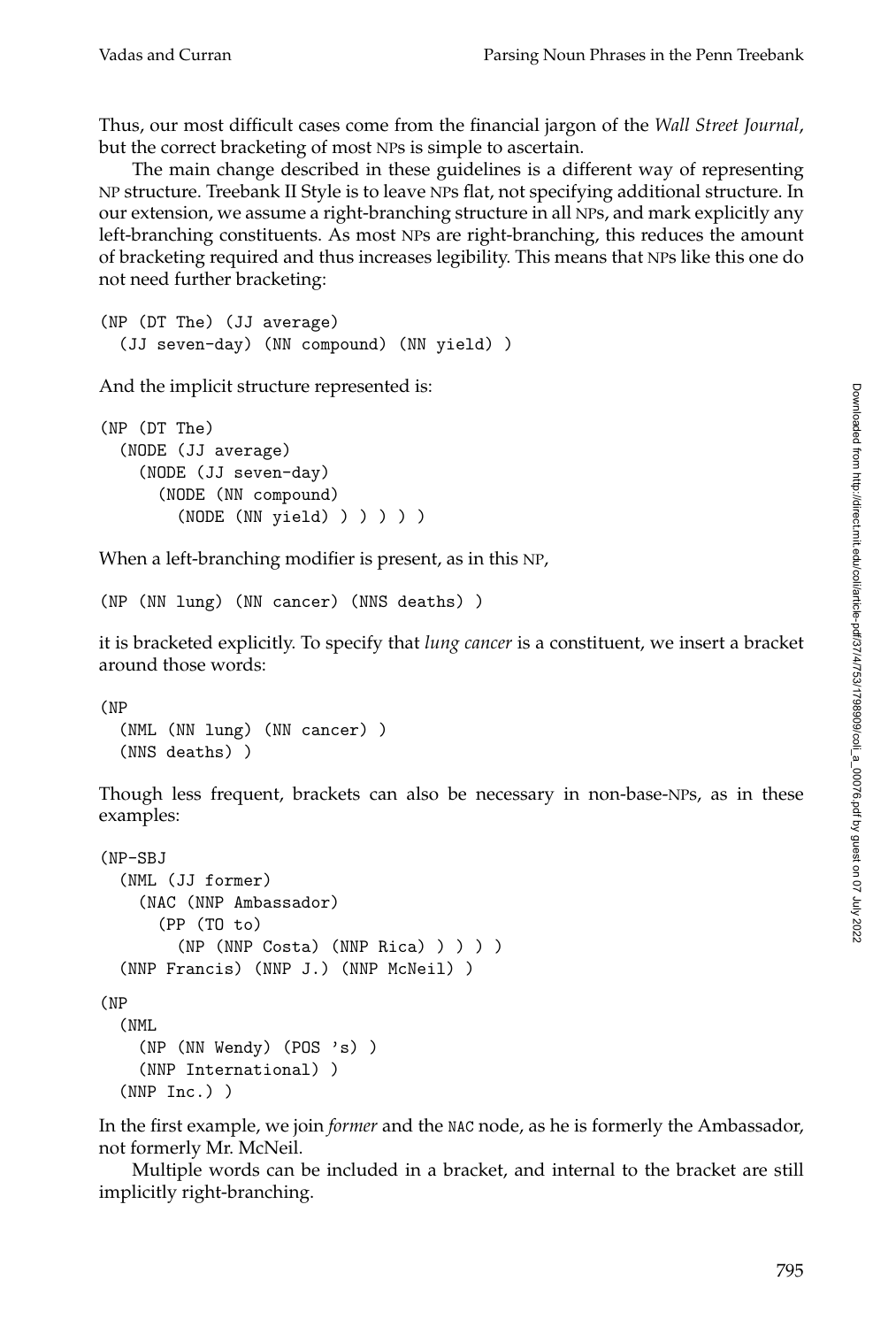```
(NP
  (NML (JJ chief) (JJ financial) (NN officer) )
 (NNP John) (NNP Pope) )
(NP
  (NML (JJ hot-dipped) (JJ galvanized) (NN sheet) )
  (NNS products) )
```
So the sheet is hot-dipped and galvanized, and the products are made of this sheet. Alternate, incorrect bracketings could suggest the galvanization is hot-dipped (a NML node around those two words) or that the products themselves are hot-dipped and galvanized (if no NML node was used).

New brackets can be nested, and this is needed quite often.

```
(NP
  (NML
    (NML (NNP New) (NNP York) )
    (NNP Stock) (NNP Exchange) )
  (JJ composite) (NN trading) )
```
This correct bracketing describes composite trading on the Stock Exchange of New York.

Note that we never alter existing Treebank brackets or POS tags, we only add new brackets to specify our extended representation. Similarly, we have not corrected errors that have been noticed during the annotation process. This is so that the corpus remains as comparable as possible to the original version. Pre-existing errors can mean that the correct extended annotation cannot possibly be implemented, however. In these cases, we try to mark up any constituents that we still can, while not adding any brackets that are incorrect. This often results in the opposite to what is done in the normal case.

(NP

```
(NP (DT the) (NNP Carper) (POS 's) )
(NNP Creek)
(NN wine) )
```
In this example, the determiner should be outside the inner NP, so that it has scope over *wine*. Normally, we would bracket *the Carper* to separate it from the possessive (see Section A.2.7), but that is incorrect here. Similarly, we do not bracket *the Carper's Creek* because it would include *the*. This would be incorrect, as *the* is the determiner for the overall NP, not just *Carper's Creek*.

## **A.1.1 Node Labels**

We use two new node labels: NML and JJP. We have distinguished these from the existing NP and ADJP labels, so that we can analyze them separately. This approach has the advantage that they can be mapped back to the existing labels if needed. NML is used when the modifier's head is a noun, as in previous examples, whereas JJP is used when the head is adjectival, as in this example:

```
(NP (JJP (JJ dark) (JJ red) )
 (NN car) )
```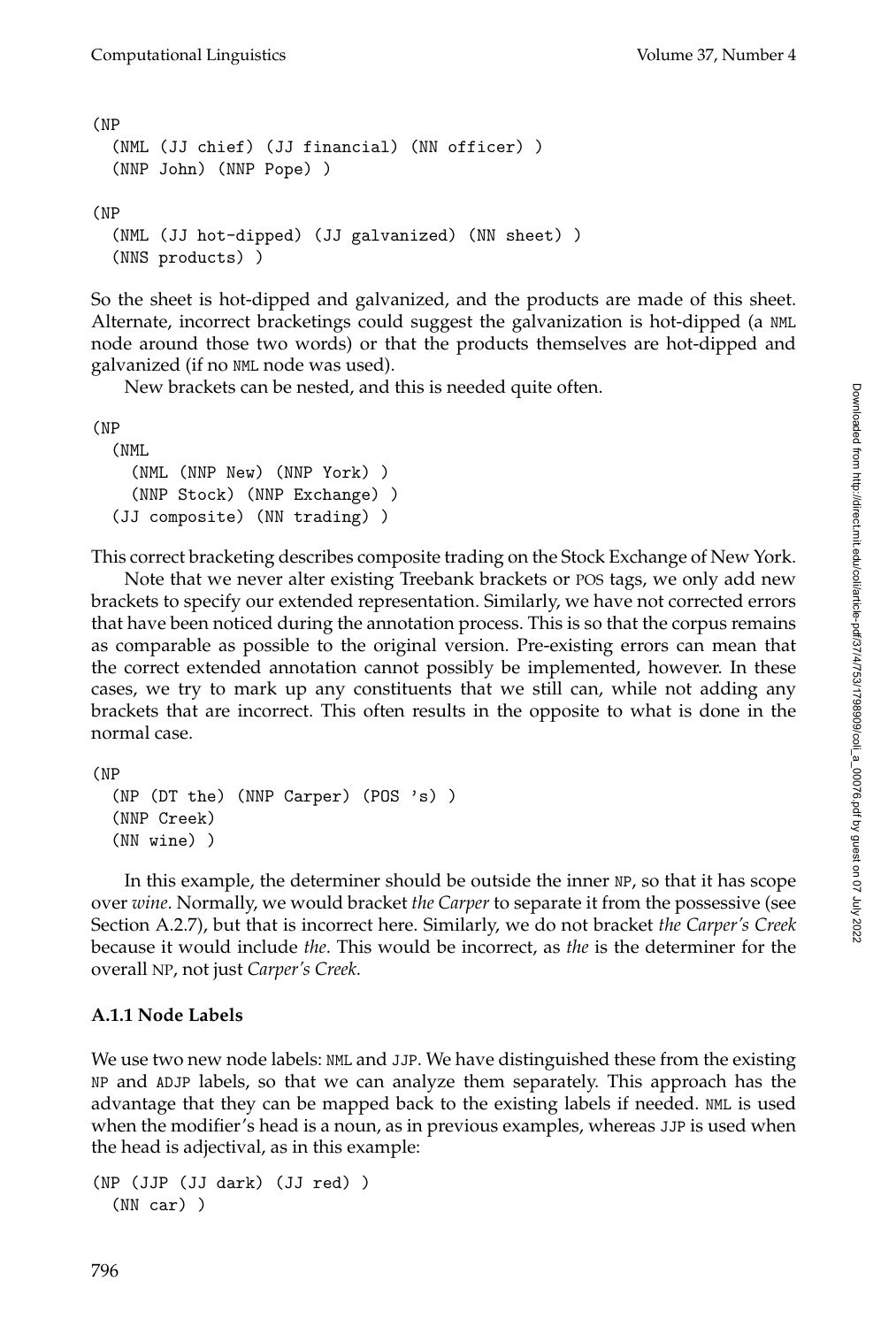The label should also be JJP in cases where the head is a gerund.

```
(NP (DT the)
  (JJP (JJS fastest) (VBG developing) )
  (NNS trends) )
```
A JJP node is needed when an adverb modifies an adjective:

```
(NP
  (JJP (RB relatively) (JJR higher) )
  (NNS rates) )
```
Finally, we also apply the JJP label to coordinated adjectives premodifying a noun. In cases like these with multiple heads, only one head needs to be adjectival for the label to be JJP. We do not have a label similar to UCP.

```
(NP (PRP$ its)
  (JJP (JJ current)
    (CC and) (JJ former) )
  (NNS ratepayers) )
(NP (DT the)
  (JJP (JJ British)
    (CC and) (NNP U.S.) )
  (NNS troops) )
```
In all other cases (the vast majority), a NML label should be used. This means that cases with unusual heads, like the following one where DTs are being coordinated, are labeled NML.

(NP

```
(NML (DT any)
  (CC or) (DT all) )
(NNS warrants) )
```
If any POS tag has been incorrectly annotated, then the label used should reflect the correct POS tag, rather than propagate the error.

## **A.1.2 Ambiguous Cases**

In general, if an annotator is unsure as to whether bracketing is needed, or if both alternatives seem equally likely, then they should leave the NP flat. The following NPs are examples of such semantically ambiguous cases. In the first, both dependencies are true (i.e., the players are in college, and they play basketball). The third example has a genuinely flat structure.

(NP (NN college) (NN basketball) (NNS players) ) (NP (NN army) (NN ordnance) (NN depot) ) (NP (NNP John) (NNP A.) (NNP Smith) )

## **A.1.3 Head Derivation**

Head-finding rules for NML and JJP constituents are the same as for NP and ADJP nodes, respectively. For a detailed description of these rules, see Collins (1999, page 238).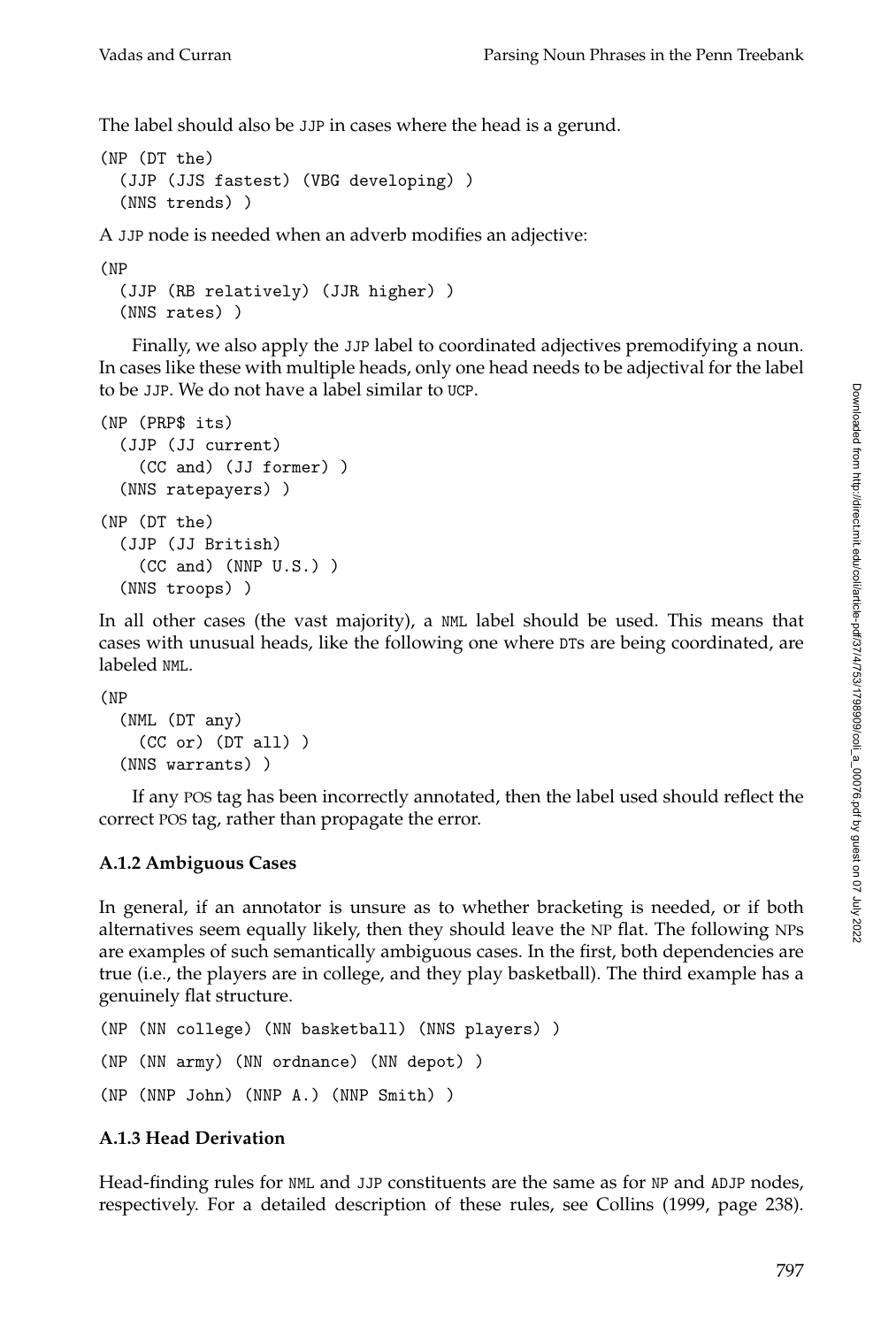In most cases, the head is either the right-most noun, or inside the right-most NML node.

This is more complicated with coordinated and apposited structures, which will have multiple heads. The individual heads can still be determined with the standard rules.

## **A.1.4 Identifying the Correct Bracketing**

The bracketing task involves deciding which words belong together as constituents. It is often useful to reword the sentence to see whether a constituent makes sense. In doing so, the aim is to determine the dependencies that will be formed, that is, to create a syntactic structure which yields the correct semantic structure. Here are a few ways this can be done:

1. Inversion – In the following NP, we are deciding whether or not to bracket *other two*.

(NP-LGS (DT the) (JJ other) (CD two) (JJ outside) (NNS bidders) )

If we invert these words to *two other*, then the NP retains the same meaning. Therefore *other* does not modify *two* and they should not be bracketed.

2. Removal – This test involves trying to force one word to modify another by placing them side by side, removing the intervening text. In the example below, does *Japanese* modify *auto maker* or *Mazda Motor Corp*? If we remove *auto maker*, then the NP would not make sense, and so it must be the former. We have inserted the appropriate NML node.

```
(NP (NML (JJ Japanese) (NN auto) (NN maker) )
  (NML (NNP Mazda) (NNP Motor) )
  (NNP Corp) )
```
3. Postmodifier – If we move a premodifier to the end of the NP, making it postmodify the head, then the correct bracketing should become clearer. In the following description of a car that is a certain shade of red,

(NP (JJ tomato) (JJ red) (NN car) )

if we change the NP to *red car that is tomato* then we get a meaning that doesn't make sense. As this is not the case, we know that *tomato* and *red* should be joined in a constituent.

```
(NP
  (JJP (JJ tomato) (JJ red) )
  (NN car) )
```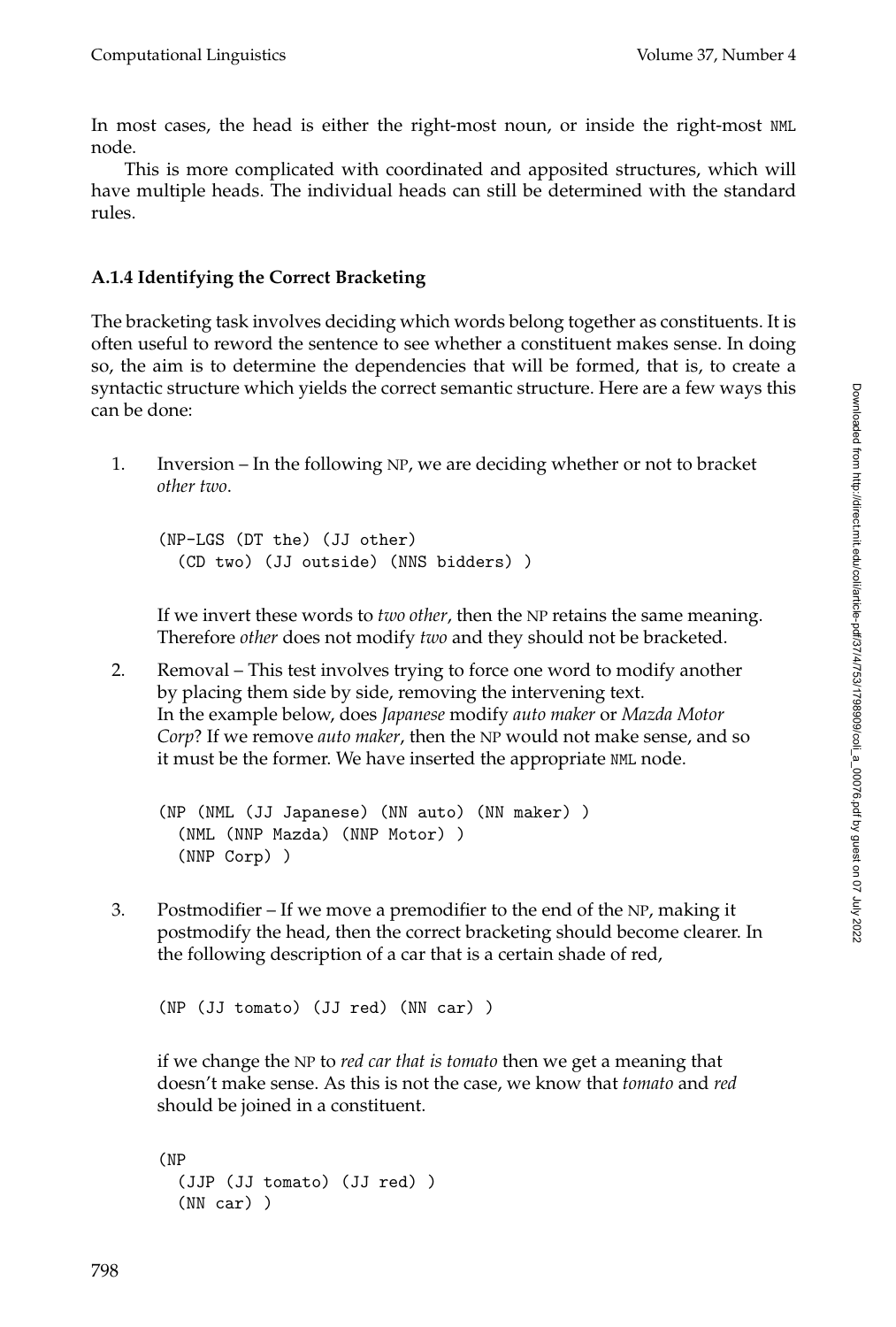## **A.2. Specific Cases**

## **A.2.1 Coordinations**

Coordinations are one of the most difficult structures to bracket in NPs. This is because of the multi-headed nature of such constructs. We should not read the next example as implicitly right-branching, but with dependencies between *Bill* and *and*, and *Ted* and *and*. It does not need further bracketing.

(NP (NNP Bill) (CC and) (NNP Ted) )

On the other hand, the following example does need the NML bracket shown:

```
(NP (DT the)
  (NML (NNPS Securities)
    (CC and) (NNP Exchange) )
  (NNP Commission) )
```
Otherwise, its implicit structure would be as follows:

```
(NP (DT the)
  (NODE
    (NODE (NNPS Securities) )
    (CC and)
    (NODE (NNP Exchange)
      (NODE (NNP Commission) ) ) ) )
```
The erroneous meaning here is *the Securities* and *the Exchange Commission*, rather than the correct *the Securities Commission* and *the Exchange Commission*.

Bracketing is also needed in the first of the following, or else the interpretation will be *rock stars* and *rock royalty*, which is clearly incorrect. However, this *is* the case in the second example (both the words and actions are rude) and so no new brackets are needed there.

```
(NP (NML (NN rock) (NNS stars) )
  (CC and)
  (NML (NN royalty) ) )
(NP (JJ rude) (NNS words)
  (CC and) (NNS actions) )
```
Also note that *royalty* is bracketed as a single word. This is because whenever one coordinated constituent is bracketed, all other constituents of the coordinate must be bracketed as well, even single tokens as seen here. This has changed since version 0.9 of these guidelines.

The implicit structure of the following NP is correct, as *rock stars*is already right-most.

```
(NP (NN royalty)
  (CC and) (NN rock) (NNS stars) )
```
However, this NP should be treated in the same way as the previous one. We therefore insert brackets around *rock stars* and *royalty* as before.

```
(NP (NML (NN royalty) )
  (CC and)
  (NML (NN rock) (NNS stars) ) )
```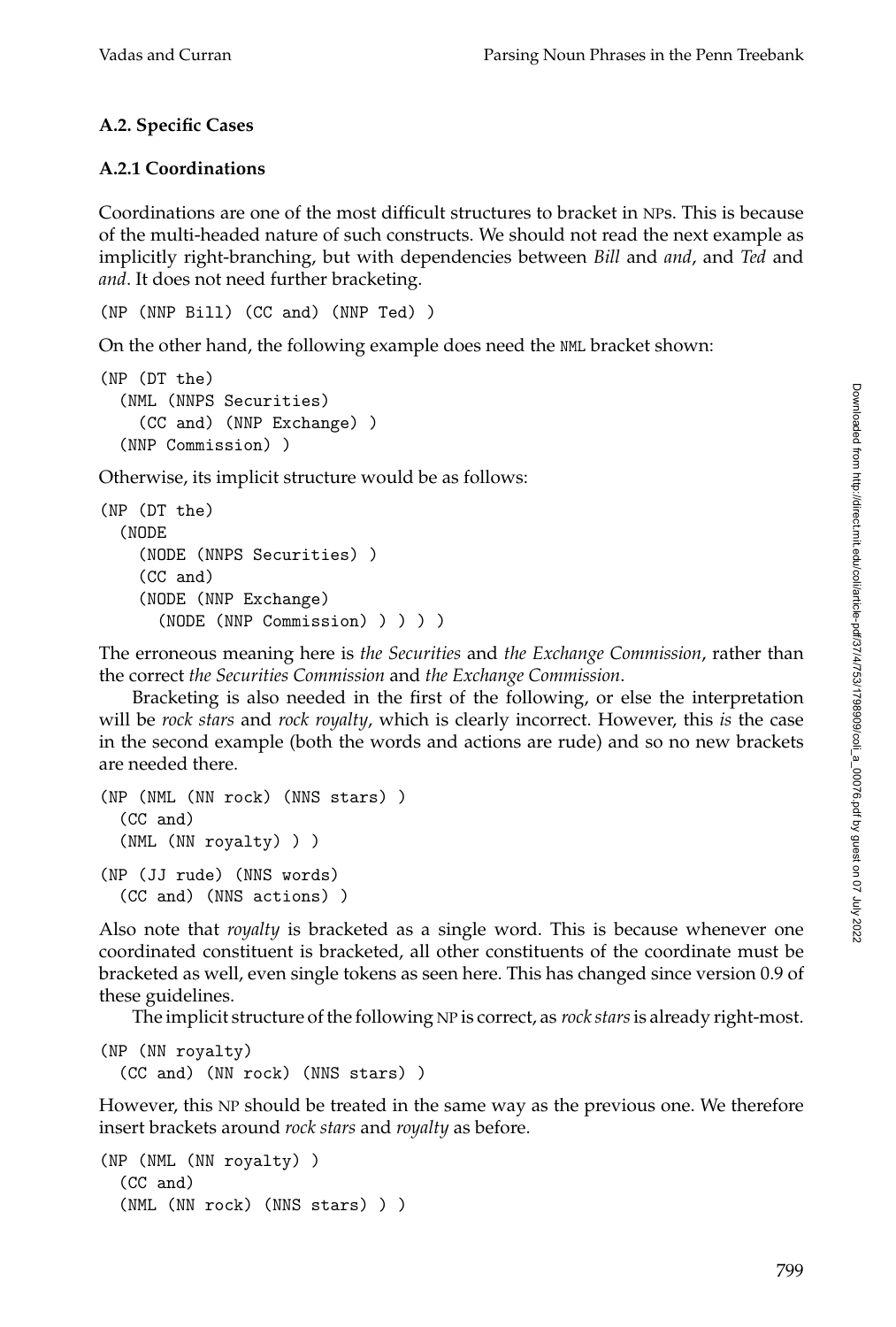If *any* constituent to be coordinated is multi-token (even right-most and implicitly correct ones), then *all* constituents of the coordinator must be explicitly bracketed. This is another change since the version 0.9 guidelines, which would not add any new brackets to this example.

Lists do *not* need any bracketing.

```
(NP (NNS cars)
  (, , , )(NNS trucks)
  (CC and) (NNS buses) )
```
This is true even when the conjunction is missing:

```
(NP
 (NP (DT no) (NN crack) (NNS dealers) )
 (, )(NP
    (NP (DT no) (JJ dead-eyed) (NNS men) )
    (VP (VBG selling)
      (NP
        (NP (JJ four-year-old) (NNS copies) )
        (PP (IN of)
          (NP (NNP Cosmopolitan) )))))
 (, )(NP
    (NP (DT no) (PRP one) )
    (VP (VBD curled)
      (PRT (RP up) )
      (PP-LOC (IN in)
        (NP (DT a) (NN cardboard) (NN box) )))))
```
However, the entire list may still need to be bracketed before being joined to words outside the list, as shown:

```
(NP
```

```
(NP (NNP Mazda) (POS 's) )
(NNP U.S.)
(NML (NNS sales)
  (, )(NN service)
  (, )(NNS parts)
  (CC and) (NN marketing) )
(NNS operations) )
```
A list of attributes separated by commas does *not* need any bracketing:

```
(NP
 (JJ tricky)
  (, )(JJ unproven) (NN chip) (NN technology) )
```
This is because *tricky* and *unproven* are *not* being coordinated here. They are simply both acting as modifiers on *technology*, like in the NP: *big red car*.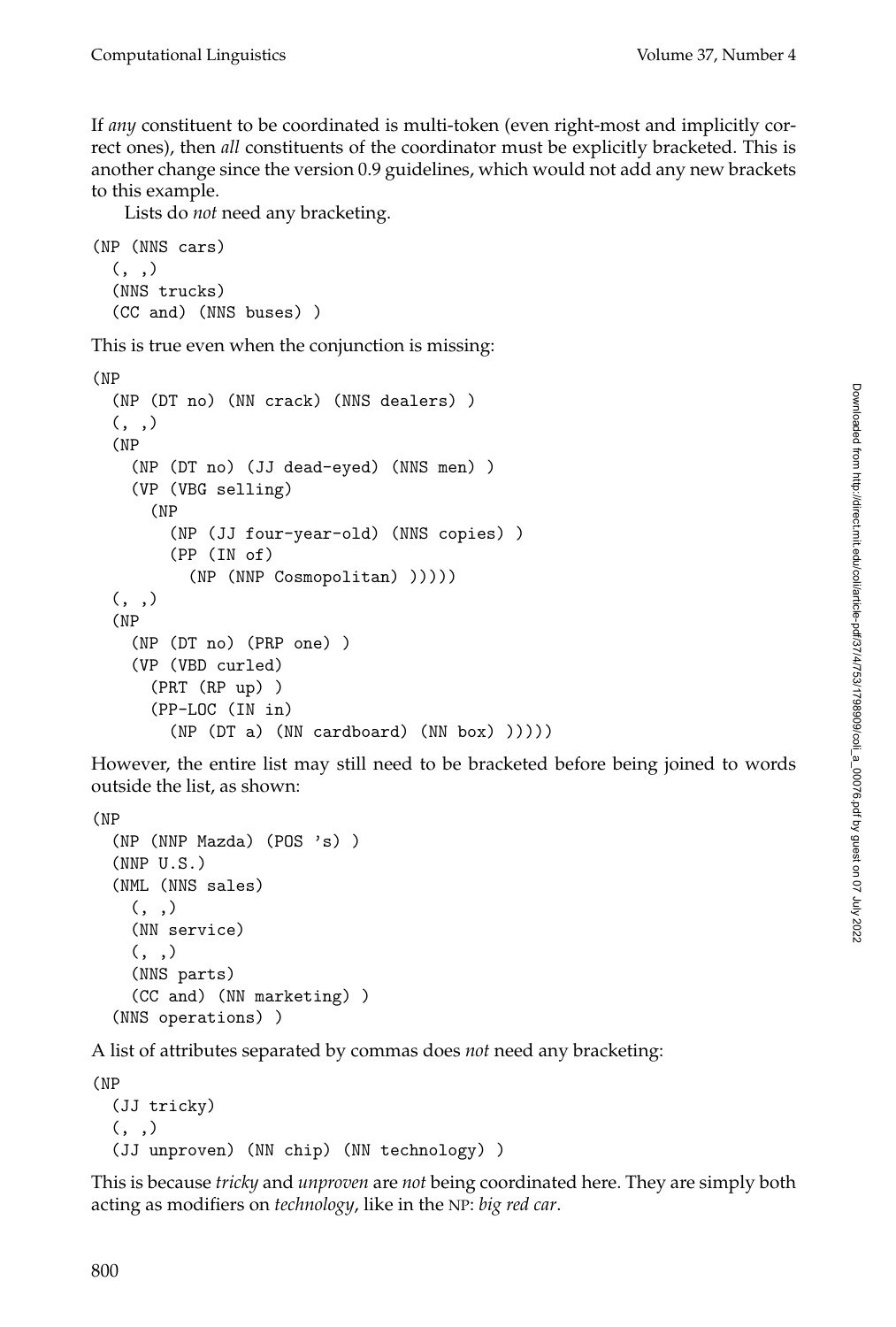Conjunctions between a *neither*/*nor* pair do *not* need any bracketing.

```
(NP-SBJ (DT Neither)
  (NP (NNP Lorillard) )
  (CC nor)
  (NP
    (NP (DT the) (NNS researchers) )
    (SBAR
      (WHNP-3 (WP who) )
      (S
        (NP-SBJ (-NONE- *T*-3) )
        (VP (VBD studied)
          (NP (DT the) (NNS workers) ))))))
```
## **A.2.2 Speech Marks**

Tokens surrounded by speech marks should be bracketed:

```
(NP-PRD (DT a)
  (NML (<sup>''</sup> '') (JJ long) (NN term) ('''') )
  (NN decision) )
```
This includes when there is only a single token inside the speech marks, and when the speech marks are right-most:

```
(NP-PRD (DT a)
  (JJP ('' '') (JJ long) ('' '') )
  (NN decision) )
(NP-PRD (DT a)
  (NML ('' '') (JJ long) (NN term) ('' '') ) )
```
Note that the label of the bracket should reflect the internal head, as in the first example in the previous block, where JJP is used.

If the speech marks and the tokens they surround are the only items under the NP, then a new bracket should *not* be added.

```
(NP-PRD ('' '') (JJ long) (NN term) ('' '') )
```
The bracketing of speech marks has changed since the 0.9 version guidelines. Previously, the internal tokens were bracketed, whereas right-most speech marks were not.

Conventional editorial style for speech marks does not lend itself to bracketing easily. Because of this, there are a number of exceptions and corner cases when annotating NPs with speech marks. Firstly, in these examples:

```
(NP) (''''')
  (NP-TTL (DT A) (NNP Place) (IN in) (NNP Time) )
  (, , , )(''')
  (NP
    (NP (DT a) (JJ 36-minute) (JJ black-and-white) (NN film) )
    (PP (IN about)
      (NP
        (NP (DT a) (NN sketch) (NN artist) )
```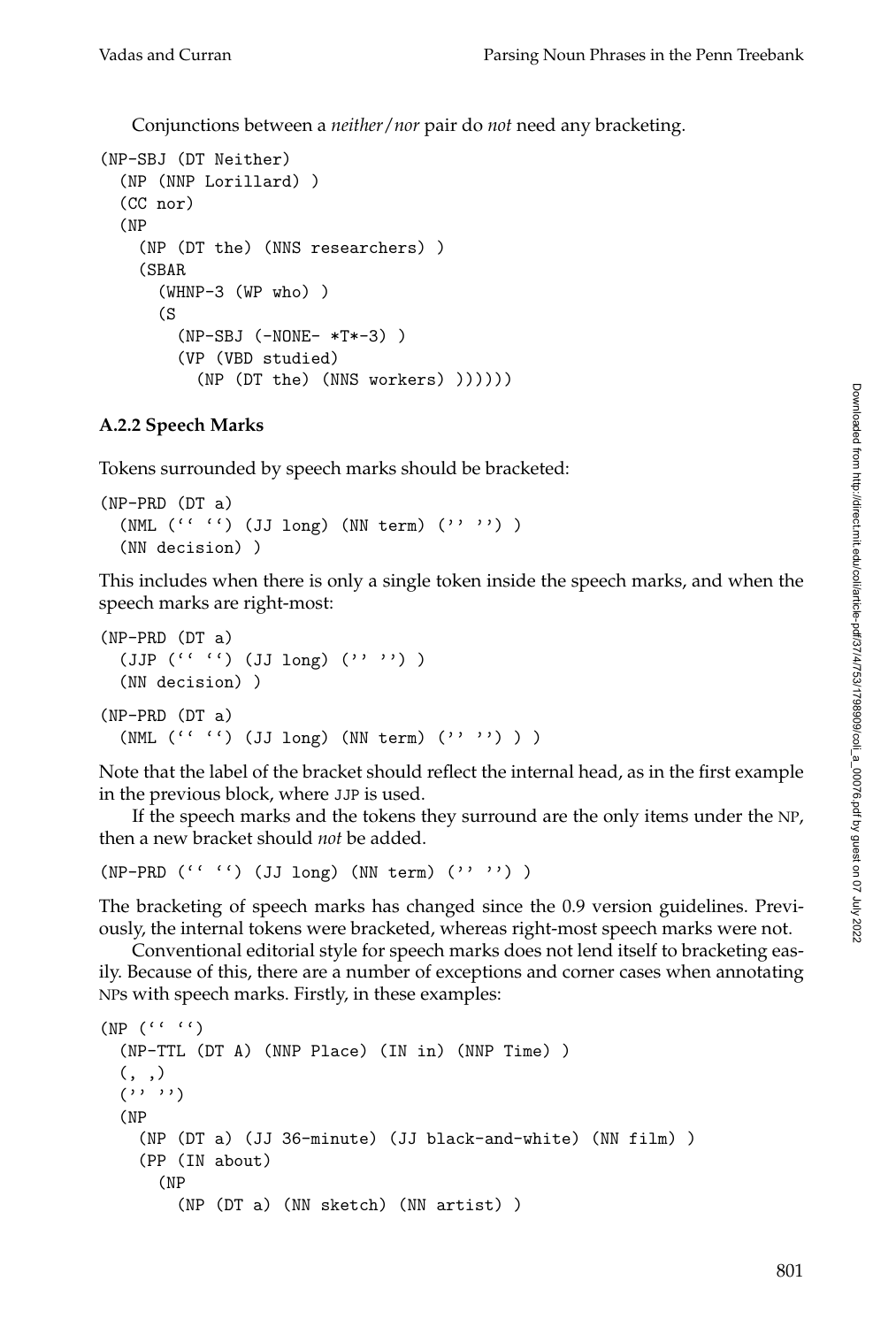```
(, )(NP
 (NP (DT a) (NN man) )
 (PP (IN of)
   (NP (DT the) (NNS streets) ) ) )))))
```
the comma serves to separate the film's title from its description, and the speech marks surround just the title. This causes a "crossing" constituent, as we cannot bracket the speech marks and the title together without including the comma. In these cases, we still add a NML bracket around the speech marks:

```
(NP
 (NML ('' '')
    (NP-TTL (DT A) (NNP Place) (IN in) (NNP Time) )
    (, )(, (, \vee, ))
  (NP
    (NP (DT a) (JJ 36-minute) (JJ black-and-white) (NN film) )
    (PP (IN about)
      (NP
        (NP (DT a) (NN sketch) (NN artist) )
        (, )(NP
          (NP (DT a) (NN man) )
          (PP (IN of)
            (NP (DT the) (NNS streets) )) ))))))
```
Many NPs contain a single opening or closing speech mark, whose partner is stranded in another constituent. For example, the following NP has only the opening speech mark:

```
(NP (DT the) ('''')
  (NML (NN type) (NN F) )
  (NN safety) (NN shape) )
```
In order to find the closing speech mark, we must look into the surrounding context:

```
(NP
 (NP (DT the) ('' '')
    (NML (NN type) (NN F) )
    (NN safety) (NN shape) )
  (, , , )('''')
  (NP
    (NP (DT a) (JJ four-foot-high) (JJ concrete) (NN slab) )
    (PP (IN with)
      (NP (DT no) (NNS openings) ) ) ) )
```
In these cases, we could not bracket the speech marks properly without altering the existing structure. So once again, we do not add any new brackets in NPs such as this. In the next example, the speech marks have not been put in the right place:

(NP-PRD  $($ '' '') (DT a) (JJ worst-case)  $($ '''') (NN scenario) )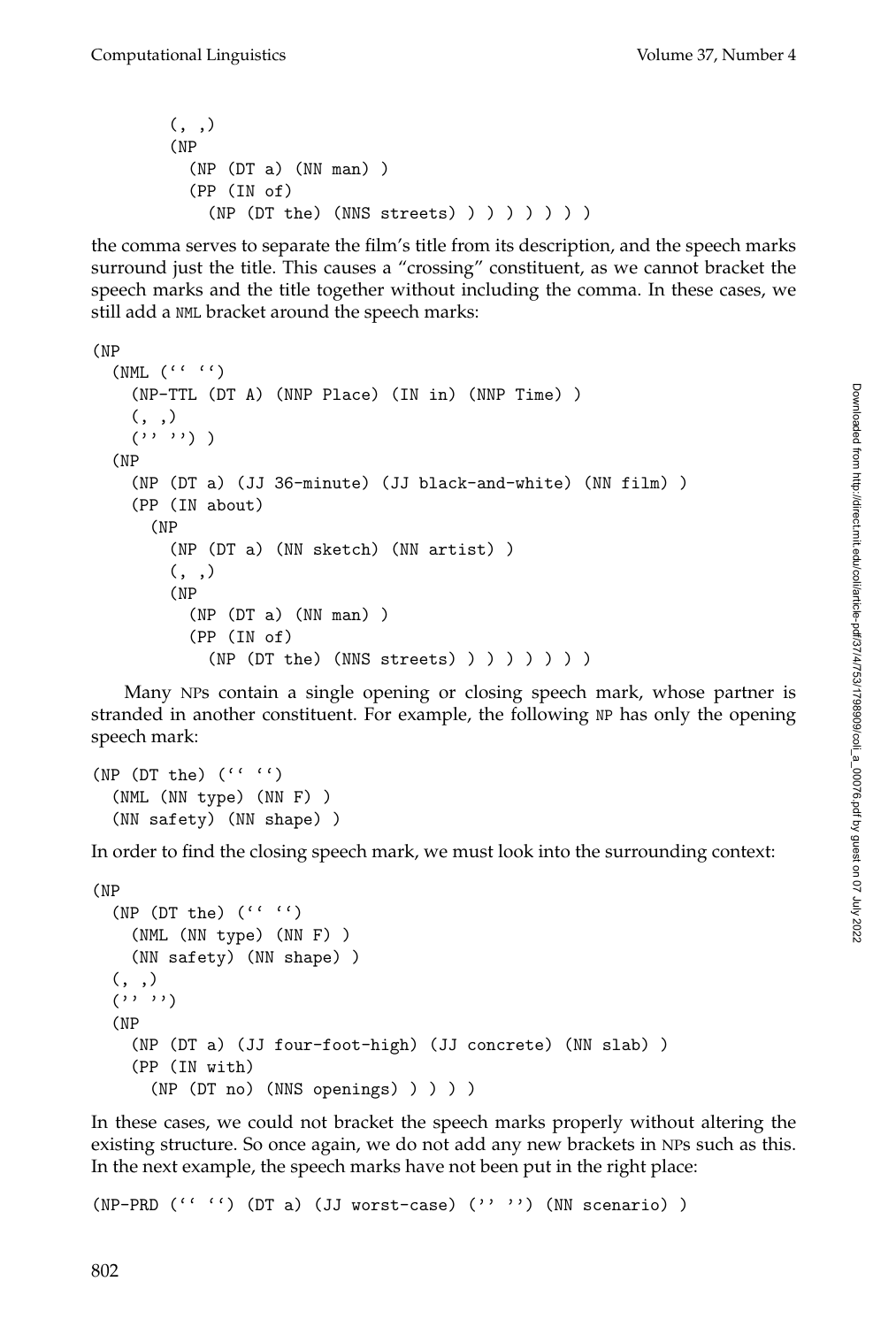The determiner should be outside the speech marks. In cases such as these, the annotator should not follow the incorrect placement. Because no accurate bracketing can be inserted, no brackets should be added at all.

## **A.2.3 Brackets**

These should be treated the same as speech marks, and bracketed as described in the previous section.

```
(NP (DT an)
  (JJP (-LRB- -LCB-) (VBG offending) (-RRB- -RCB-) )
  (NN country) )
```
An example of another corner case is shown here:

```
(NP (-LRB - -LCB -)(NML (NNP Fed) (NNP Chairman) )
  (NNP Alan)
  (-RRB- -RCB-)(NNP Greenspan) )
```
Once again, the tokens cannot be bracketed without a crossing constituent. We can still bracket *Fed Chairman*, but beyond that, no other brackets should be added.

## **A.2.4 Companies**

Company names may need to be bracketed a number of ways. When there are postmodifiers such as Corp. or Ltd., the rest of the company needs to be separated if it is longer than one word.

```
(NP-SBJ
  (NML (NNP Pacific) (NNP First) (NNP Financial) )
  (NNP Corp.) )
(NP
  (NML (NNP W.R.) (NNP Grace) )
  (CC &) (NNP Co.) )
(NP
  (NML (NNP Goldman)
    (, )(NNP Sachs) )
  (CC &) (NNP Co.) )
```
Other identifiable nominal groups within the company name, such as locations, also need to be bracketed separately.

```
(NP
  (NP (NN today) (POS 's) )
  (NML (NNP New) (NNP England) )
  (NNP Journal) )
```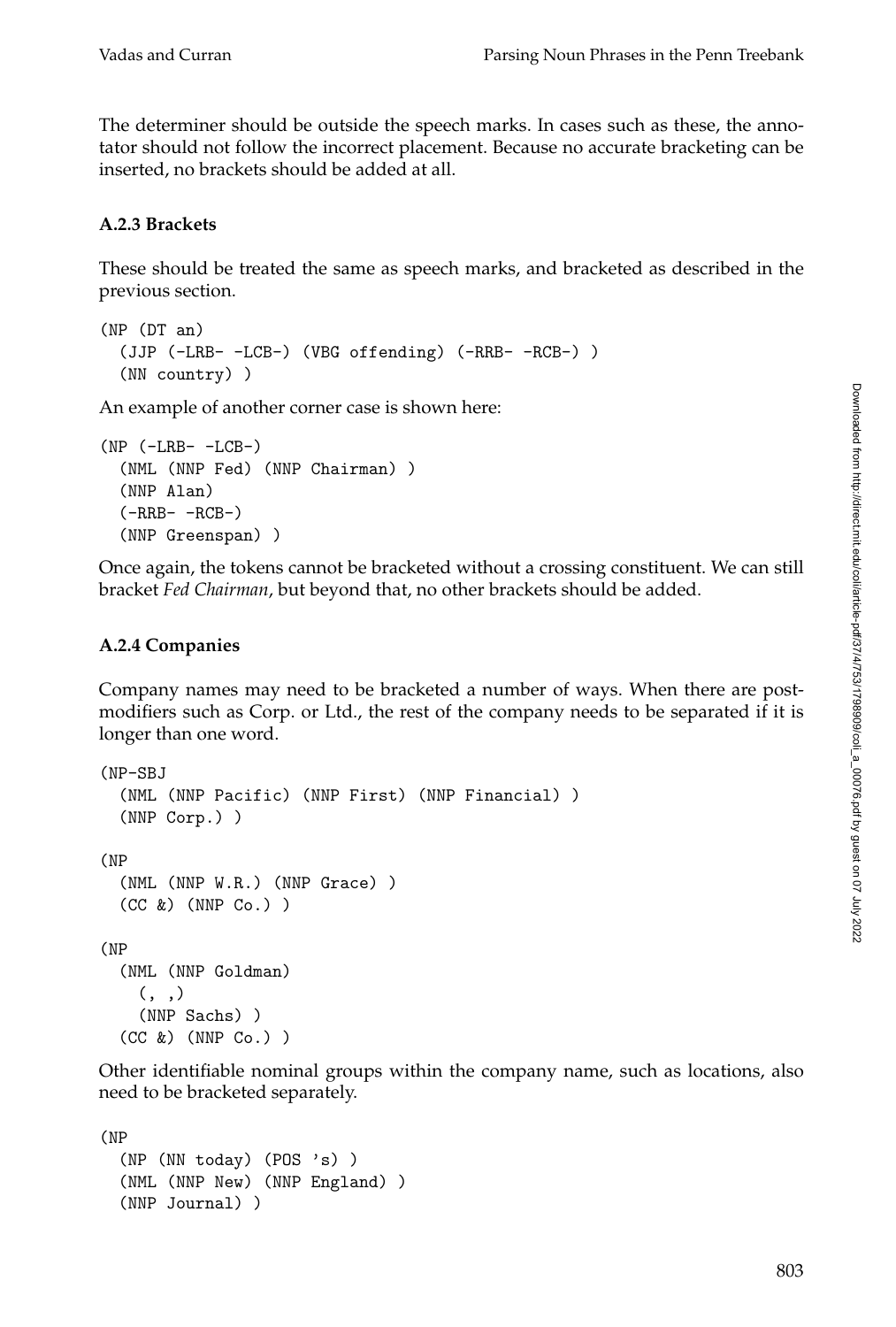```
(NP (DT the)
 (NML (NNP Trade)
    (CC and) (NNP Industry) )
 (NNP Ministry) )
```
### **A.2.5 Final Adverbs**

The tokens preceding a final adverb should be separated:

```
(NP (NML (NN college) (NNS radicals) )
 (RB everywhere) )
```
### **A.2.6 Names**

Names are to be left unbracketed:

```
(NP (NNP Brooke) (NNP T.) (NNP Mossman) )
```
However, numbers, as well as *Jr.*, *Sr.*, and so forth, should be separated:

```
(NP
 (NML (NNP William) (NNP H.) (NNP Hudnut) )
 (NNP III) )
```
Titles that are longer than one word also need to be bracketed separately.

```
(NP
  (NML (NNP Vice) (NNP President) )
 (NNP John) (NNP Smith) )
```
### **A.2.7 Possessives**

NPs preceding possessives need to be bracketed.

```
(NP (NML (NNP Grace) (NNP Energy) )
 (POS 's) )
```
### **A.2.8 Postmodifying Constituents**

The words preceding a postmodificational constituent, such as a preposition or SBAR, do *not* need to be bracketed.

```
(NP
 (DT the) (JJ common) (NN kind)
 (PP (IN of)
    (NP (NN asbestos) )))
```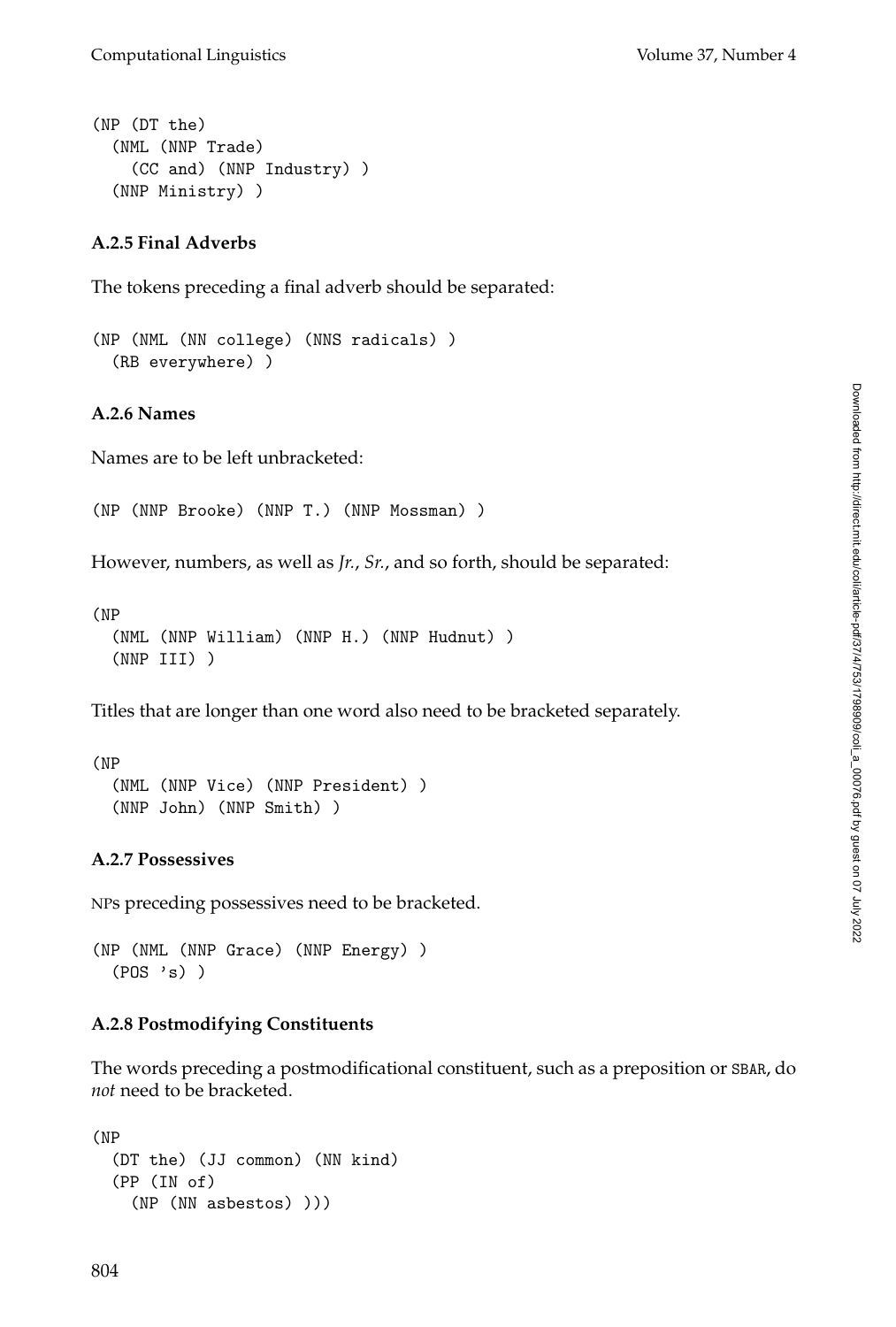## **A.2.9 Unit Traces**

This trace is necessary to make the unit (dollars in the following example) the head of the NP.

(NP (RB over) (\$ \$) (CD 27) (-NONE- \*U\*) )

If the NP is longer, and there are words to the right of the amount, then the trace should be inside the bracket.

(NP (DT a) (NML (\$ \$) (CD 27) (-NONE- \*U\*) ) (NN charge) )

## **A.2.10 Unusual Punctuation**

Sometimes a period indicating an acronym will be separated from the initial letter(s). In these cases, a bracket should be added to join them back together, as shown:

```
(NP (NNP Finmeccanica)
  (NML (NNP S.p) (. .) )
  (NNP A.) )
```
Some NPs also include final punctuation. These are mostly short fragmental sentences. In these cases, the rest of the NP should have a bracket placed around it:

(NP

```
(NML
  (NML (NNP New) (NNP York) )
 (NNP City) )
(: :)
```
## **A.3. Future Improvements**

Here we describe improvements to these guidelines and the bracketing scheme that we intend to carry out in the future. We noticed these issues during the first pass through the corpus, and all of them require another full pass.

## **A.3.1 Flat Structures**

There are a number of NPs in the Penn Treebank that display genuinely flat structure. For some examples, refer back to Section A.1.2. We would like to distinguish these from the implicitly right-branching structures that make up the majority of the corpus. To do this, we intend to use a marker on the NP, NML, or JJP label itself, as shown:

```
(NP-FLAT (NNP John) (NNP A.) (NNP Smith) )
(NP
  (NML-FLAT (NNP John) (NNP A.) (NNP Smith) )
  (NNS apples) )
```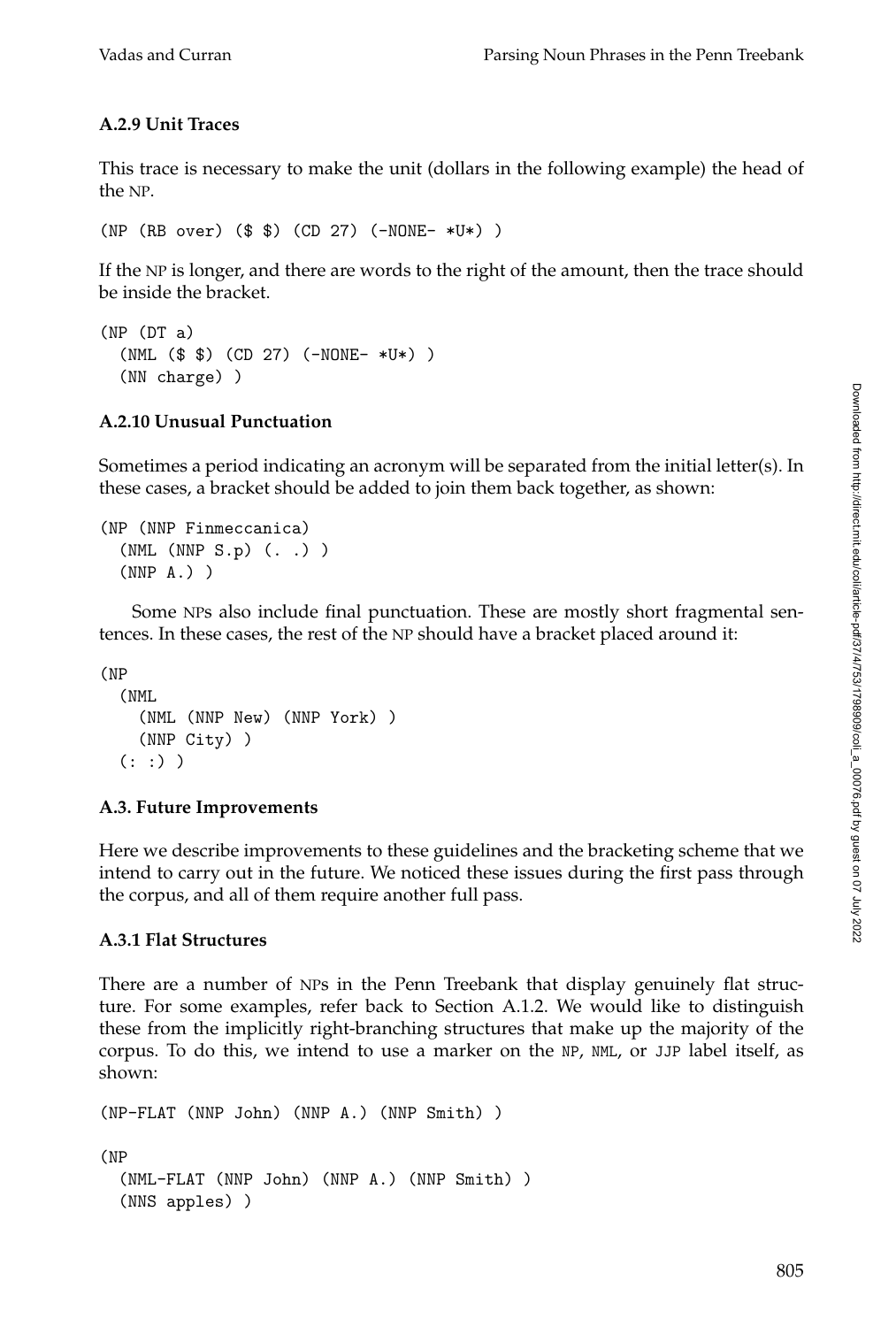## **A.3.2 Appositions**

Appositions are a multi-headed structure, similar but still different to coordination. They are extremely common throughout the Penn Treebank, and usually fit the pattern shown here, with a person's name and their position separated by a comma:

```
(NP-SBJ
  (NP (NNP Rudolph) (NNP Agnew) )
  (, )(NP
    (NP (JJ former) (NN chairman) )
    (PP (IN of)
      (NP (NNP Gold) (NNP Fields) (NNP PLC) ) ) ) )
```
We would like to mark these structures explicitly, so that they can be treated appropriately. This raises issues of what is and isn't an apposition (whether they are truly co-referential), and whether to discriminate between different types.

## **A.3.3 Head Marking**

For some NPs, Collins's standard head-finding rules do not work correctly. In this example, *IBM* is the head, but *Australia* would be found.

```
(NP (NNP IBM) (NNP Australia) )
```
Marking heads explicitly would require a much larger degree of work, as NPs of length two would be ambiguous. All other annotation described here only needs to look at NPs of length three or more.

### **References**

- Abney, Steven. 1987. *The English Noun Phrase in its Sentential Aspects*. Ph.D. thesis, MIT, Cambridge, MA.
- Atterer, Michaela and Hinrich Schütze. 2007. Prepositional phrase attachment without oracles. *Computational Linguistics*, 33(4):469–476.
- Barker, Ken. 1998. A trainable bracketer for noun modifiers. In *Proceedings of the Twelfth Canadian Conference on Artificial Intelligence (LNAI 1418)*, pages 196–210, Vancouver.
- Bergsma, Shane and Qin Iris Wang. 2007. Learning noun phrase query segmentation. In *Proceedings of the 2007 Joint Conference on Empirical Methods in Natural Language Processing and Computational Natural Language Learning (EMNLP-CoNLL)*, pages 819–826, Prague.
- Bies, Ann, Mark Ferguson, Karen Katz, and Robert MacIntyre. 1995. Bracketing guidelines for Treebank II style Penn Treebank project. Technical report.

University of Pennsylvania, Philadelphia, PA.

- Bikel, Daniel M. 2004. *On the Parameter Space of Generative Lexicalized Statistical Parsing Models*. Ph.D. thesis, University of Pennsylvania, Philadelphia, PA.
- Black, Ezra, Steven Abney, Dan Flickinger, Claudia Gdaniec, Ralph Grishman, Philip Harrison, Donald Hindle, Robert Ingria, Frederick Jelinek, Judith Klavans, Mark Liberman, Mitch Marcus, Salim Roukos, Beatrice Santorini, and Tomek Strzalkowski. 1991. A procedure for quantitatively comparing the syntactic coverage of English grammars. In *Proceedings of the February 1991 DARPA Speech and Natural Language Workshop*, pages 306–311, San Mateo, CA.
- Brants, Thorsten and Alex Franz. 2006. Web 1T 5-gram version 1. Technical report. LDC Catalog No.: LDC2006T13. Google Research, Mountain View, CA.
- Briscoe, Ted and John Carroll. 2006. Evaluating the accuracy of an

Downloaded from http://direct.mit.edu/coli/article-pdf/37/4/753/1798909/coli\_a\_00076.pdf by guest on 07 July 2022 Downloaded from http://direct.mit.edu/coli/article-pdf/37/4/753/1798909/coli\_a\_00076.pdf by guest on 07 July 2022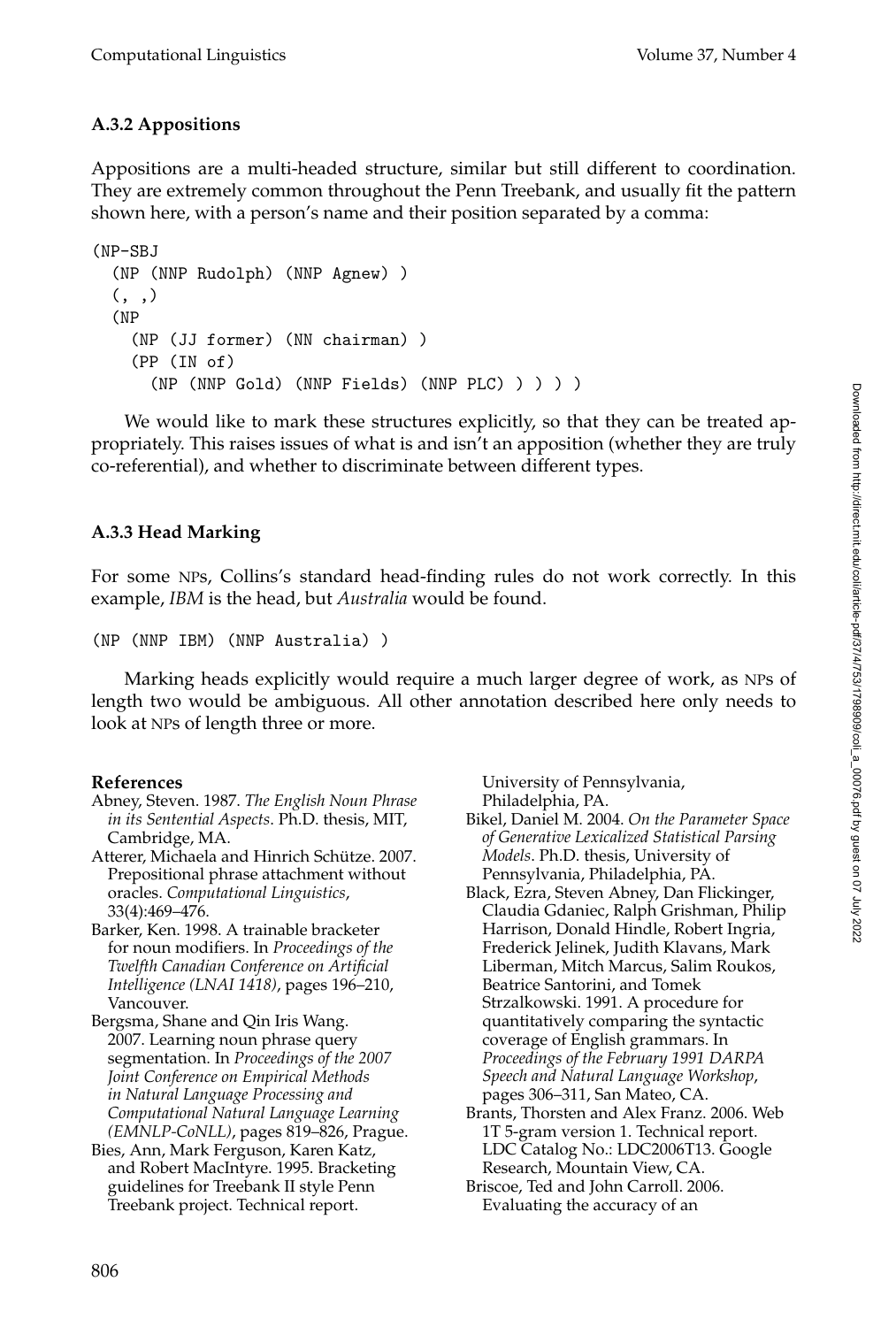unlexicalized statistical parser on the PARC DepBank. In *Proceedings of the COLING/ACL 2006 Main Conference Poster Sessions*, pages 41–48, Sydney.

- Buckeridge, Alan M. and Richard F. E. Sutcliffe. 2002. Using latent semantic indexing as a measure of conceptual association for noun compound disambiguation. In *Proceedings of the 13th Irish International Conference on Artificial Intelligence and Cognitive Science (AICS-02)*, pages 12–19, Limerick.
- Charniak, Eugene. 1997. Statistical parsing with a context-free grammar and word statistics. In *Proceedings of the Fourteenth National Conference on Artificial Intelligence (AAAI-97)*, pages 598–603, Providence, RI.
- Charniak, Eugene. 2000. A maximum-entropy-inspired parser. In *Proceedings of the 1st Meeting of the North American Chapter of the Association for Computational Linguistics (NAACL-00)*, pages 132–139, Seattle, WA.
- Chiang, David and Daniel M. Bikel. 2002. Recovering latent information in treebanks. In *Proceedings of the 19th International Conference on Computational Linguistics (COLING-02)*, pages 1–7, Taipei.
- Clark, Stephen and James R. Curran. 2007. Formalism-independent parser evaluation with CCG and DepBank. In *Proceedings of the 45th Annual Meeting of the Association for Computational Linguistics (ACL-07)*, pages 248–255, Prague.
- Cocke, John and Jacob T. Schwartz. 1970. *Programming Languages and Their Compilers: Preliminary Notes*. Courant Institute of Mathematical Sciences, New York University, New York, NY.
- Cohen, Paul R. 1995. *Empirical Methods for Artifical Intelligence*. MIT Press, Cambridge, MA.
- Collins, Michael. 1996. A new statistical parser based on bigram lexical dependencies. In *Proceedings of the 34th Annual Meeting of the Association for Computational Linguistics (ACL-96)*, pages 184–191, Santa Cruz, CA, USA, June 24–27.
- Collins, Michael. 1997. Three generative, lexicalised models for statistical parsing. In *Proceedings of the 35th Annual Meeting of the Association for Computational Linguistics and 8th Conference of the European Chapter of the Association for Computational Linguistics (ACL-97)*, pages 16–23, Madrid.
- Collins, Michael. 1999. *Head-Driven Statistical Models for Natural Language Parsing*. Ph.D.

thesis, University of Pennsylvania, Philadelphia, PA.

- Collins, Michael. 2003. Head-driven statistical models for natural language parsing. *Computational Linguistics*, 29(4):589–637.
- Daumé III, Hal. 2004. Notes on CG and LM-BFGS optimization of logistic regression. Paper available at http://pub.hal3.name, implementation available at http://hal3.name/megam/.
- Daumé III, Hal and Daniel Marcu. 2004. NP bracketing by maximum entropy tagging and SVM reranking. In Dekang Lin and Dekai Wu, editors, *Proceedings of the 2004 Conference on Empirical Methods in Natural Language Processing (EMNLP-04)*, pages 254–261, Barcelona.
- Fayyad, Usama M. and Keki B. Irani. 1993. Multi-interval discretization of continuous-valued attributes for classification learning. In *Proceedings of the 13th International Joint Conference on Artificial Intelligence (IJCAI–93)*, pages 1022–1029, Chambery.
- Fellbaum, Christiane, editor. 1998. *WordNet: An Electronic Lexical Database*. MIT Press, Cambridge, MA.
- Garside, Roger, Geoffrey Leech, and Geoffrey Sampson, editors. 1987. *The Computational Analysis of English: A Corpus-Based Approach*. Longman, London, UK.
- Girju, Roxana, Dan Moldovan, Marta Tatu, and Daniel Antohe. 2005. On the semantics of noun compounds. *Journal of Computer Speech and Language - Special Issue on Multiword Expressions*, 19(4):313–330.
- Goodman, Joshua. 1997. Probabilistic feature grammars. In *Proceedings of the 5th International Workshop on Parsing Technologies (IWPT-97)*, September 17–20, 1997, pages 89–100, Cambridge, MA.
- Hindle, Donald. 1983. User manual for Fidditch. Technical Report 7590-142, Naval Research Laboratory, Washington, DC.
- Hindle, Donald. 1989. Acquiring disambiguation rules from text. In *Proceedings of the 27th Annual Meeting of the Association for Computational Linguistics (ACL-89)*, pages 118–125, Vancouver.
- Hindle, Donald and Mats Rooth. 1993. Structural ambiguity and lexical relations. *Computational Linguistics*, 19(1):103–120.
- Hockenmaier, Julia. 2003. *Data and Models for Statistical Parsing with Combinatory Categorial Grammar*. Ph.D. thesis, University of Edinburgh, Edinburgh.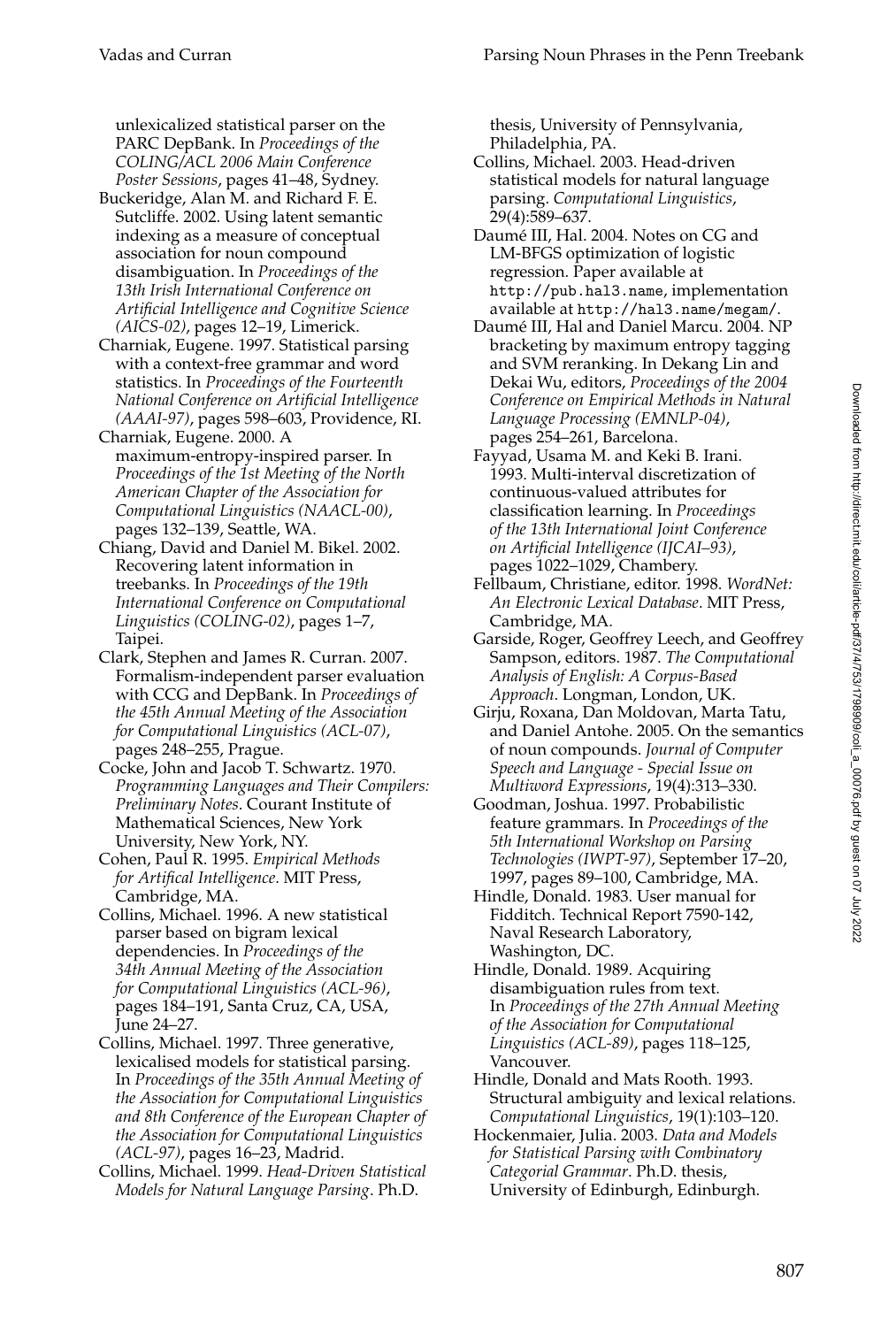- Johnson, Mark. 1998. PCFG models of linguistic tree representations. *Computational Linguistics*, 24(4):613–632.
- Kasami, Tadao. 1965. An efficient recognition and syntax analysis algorithm for context-free languages. Technical Report AFCRL-65-758, Air Force Cambridge Research Lab, Bedford, MA.
- King, Tracy Holloway, Richard Crouch, Stefan Riezler, Mary Dalrymple, and Ronald M. Kaplan. 2003. The PARC700 dependency bank. In *Proceedings of the 4th International Workshop on Linguistically Interpreted Corpora (LINC-03)*, pages 1–8, Budapest.
- Klein, Dan and Christopher D. Manning. 2001. Parsing with treebank grammars: empirical bounds, theoretical models, and the structure of the Penn Treebank. In *Proceedings of the 39th Annual Meeting on Association for Computational Linguistics (ACL-01)*, pages 338–345, Toulouse.
- Koehn, Philipp. 2003. *Noun Phrase Translation*. Ph.D. thesis, University of Southern California, Los Angeles, CA.
- Kübler, Sandra. 2005. How do treebank annotation schemes influence parsing results? Or how not to compare apples and oranges. In *Proceedings of the Recent Advances in Natural Language Processing Conference (RANLP-05)*, September 21–23, 2005, pages 293–300, Borovets.
- Kulick, Seth, Ann Bies, Mark Liberman, Mark Mandel, Ryan McDonald, Martha Palmer, Andrew Schein, and Lyle Ungar. 2004. Integrated annotation for biomedical information extraction. In *Proceedings of BioLink Workshop at the Human Language Technology Conference of the North American Chapter of the Association for Computational Linguistics (BioLink-04)*, pages 61–68, Boston, MA.
- Lapata, Mirella and Frank Keller. 2004. The web as a baseline: Evaluating the performance of unsupervised web-based models for a range of NLP tasks. In *Proceedings of the Human Language Technology Conference of the North American Chapter of the Association for Computational Linguistics (HLT-NAACL-04)*, pages 121–128, Boston, MA.
- Lauer, Mark. 1995. *Designing Statistical Language Learners: Experiments on Noun Compounds*. Ph.D. thesis, Macquarie University, Sydney.
- Magerman, David. 1994. *Natural Language Parsing as Statistical Pattern Recognition*. Ph.D. thesis, University of Pennsylvania, Philadelphia, PA.
- Magerman, David. 1995. Statistical decision tree models for parsing. In *Proceedings of the 33rd Annual Meeting of the Association for Computational Linguistics (ACL-95)*, pages 276–283, Cambridge, MA.
- Marcus, Mitchell. 1980. *A Theory of Syntactic Recognition for Natural Language*. MIT Press, Cambridge, MA.
- Marcus, Mitchell, Grace Kim, Mary Ann Marcinkiewicz, Robert MacIntyre, Ann Bies, Mark Ferguson, Karen Katz, and Britta Schasberger. 1994. The Penn Treebank: Annotating predicate argument structure. In *Proceedings of the Workshop on Human Language Technology (HLT-94)*, pages 114–119, Plainsboro, NJ.
- Marcus, Mitchell, Beatrice Santorini, and Mary Marcinkiewicz. 1993. Building a large annotated corpus of English: The Penn Treebank. *Computational Linguistics*, 19(2):313–330.
- McInnes, Bridget, Ted Pedersen, and Serguei Pakhomov. 2007. Determining the syntactic structure of medical terms in clinical notes. In *Workshop on Biological, Translational, and Clinical Language Processing*, pages 9–16, Prague.
- Melamed, I. Dan, Giorgio Satta, and Benjamin Wellington. 2004. Generalized multitext grammars. In *Proceedings of the 42nd Annual Meeting of the Association for Computational Linguistics (ACL-04)*, pages 661–668, Barcelona.
- Nakov, Preslav and Marti Hearst. 2005. Search engine statistics beyond the n-gram: Application to noun compound bracketing. In *Proceedings of the 9th Conference on Computational Natural Language Learning (CoNLL-05)*, pages 17–24, Ann Arbor, MI.
- Noreen, Eric W. 1989. *Computer Intensive Methods for Testing Hypotheses: An Introduction*. John Wiley & Sons, New York, NY.
- Oepen, Stephan, Kristina Toutanova, Stuart Shieber, Christopher Manning, Dan Flickinger, and Thorsten Brants. 2002. The LinGO Redwoods Treebank: Motivation and preliminary applications. In *Proceedings of the 19th International Conference on Computational Linguistics (COLING-02)*, pages 1253–1257, Taipei.
- Papineni, Kishore, Salim Roukos, Todd Ward, and Wei-Jing Zhu. 2002. Bleu: A method for automatic evaluation of machine translation. In *Proceedings of 40th Annual Meeting of the Association for Computational Linguistics (ACL-02)*, pages 311–318, Philadelphia, PA.